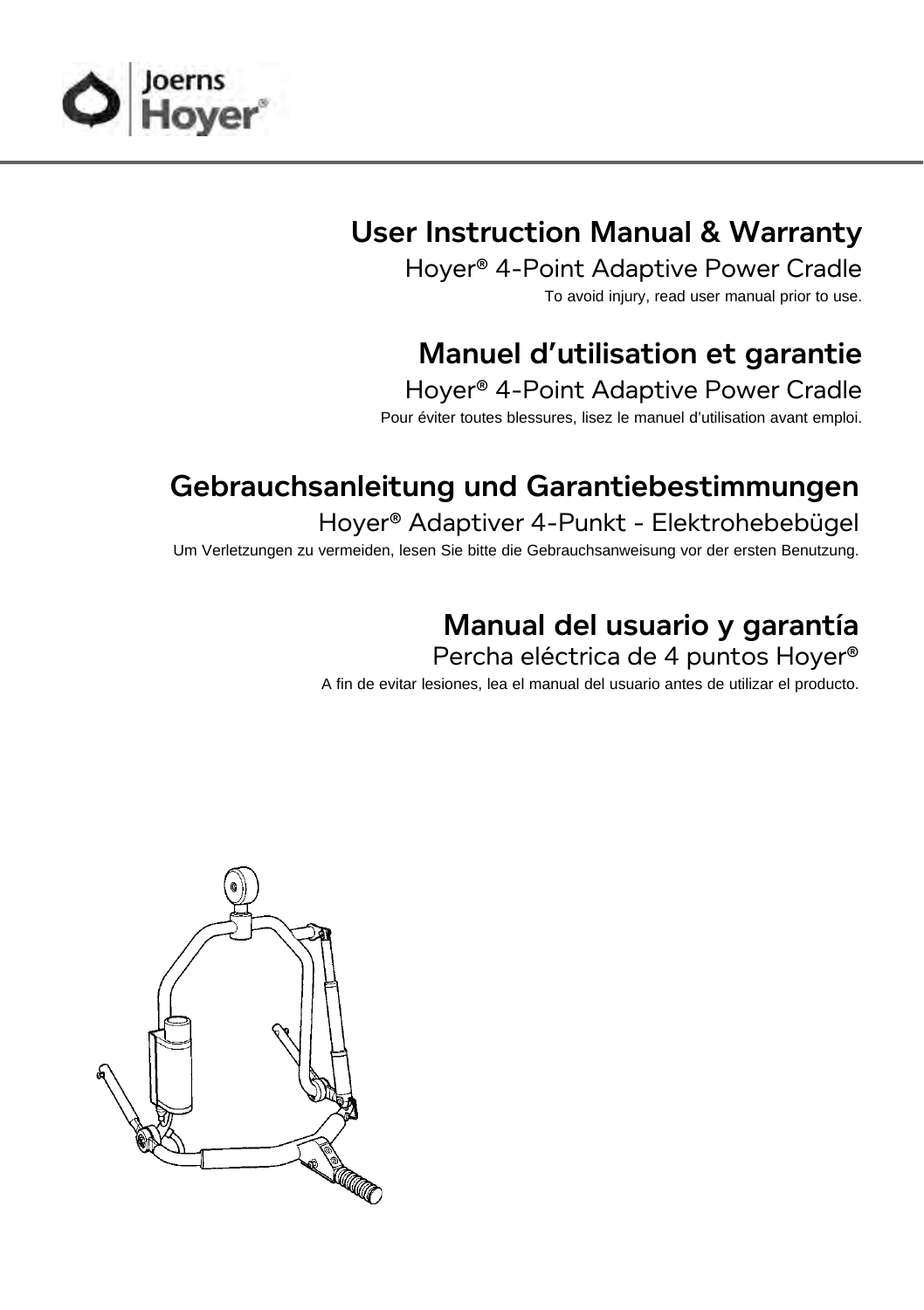## **Contents**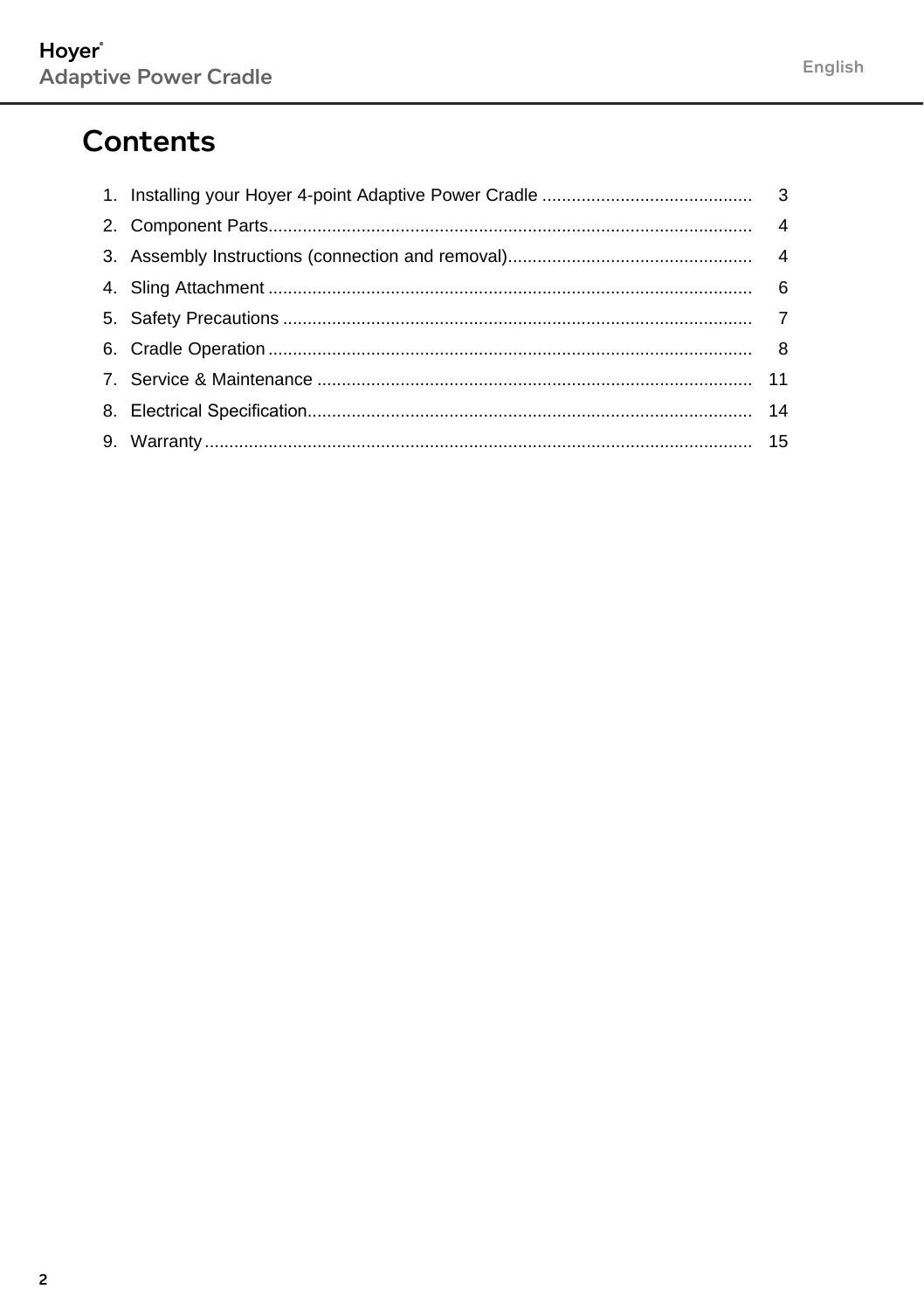# 1. Hoyer 4-point Adaptive Power Cradle

The Hoyer Presence lift is fitted with a 6-point spreader bar as standard and the Stature lift is fitted with a 4-point cradle as standard (see fig. 1).



As an accessory, you can retrofit your standard spreader bar/cradle with an Adaptive Power Cradle (see fig. 2).





This accessory utilises Hoyer Comfort slings featuring the Securi3 safety clip system (see fig. 3).



**Fig. 3**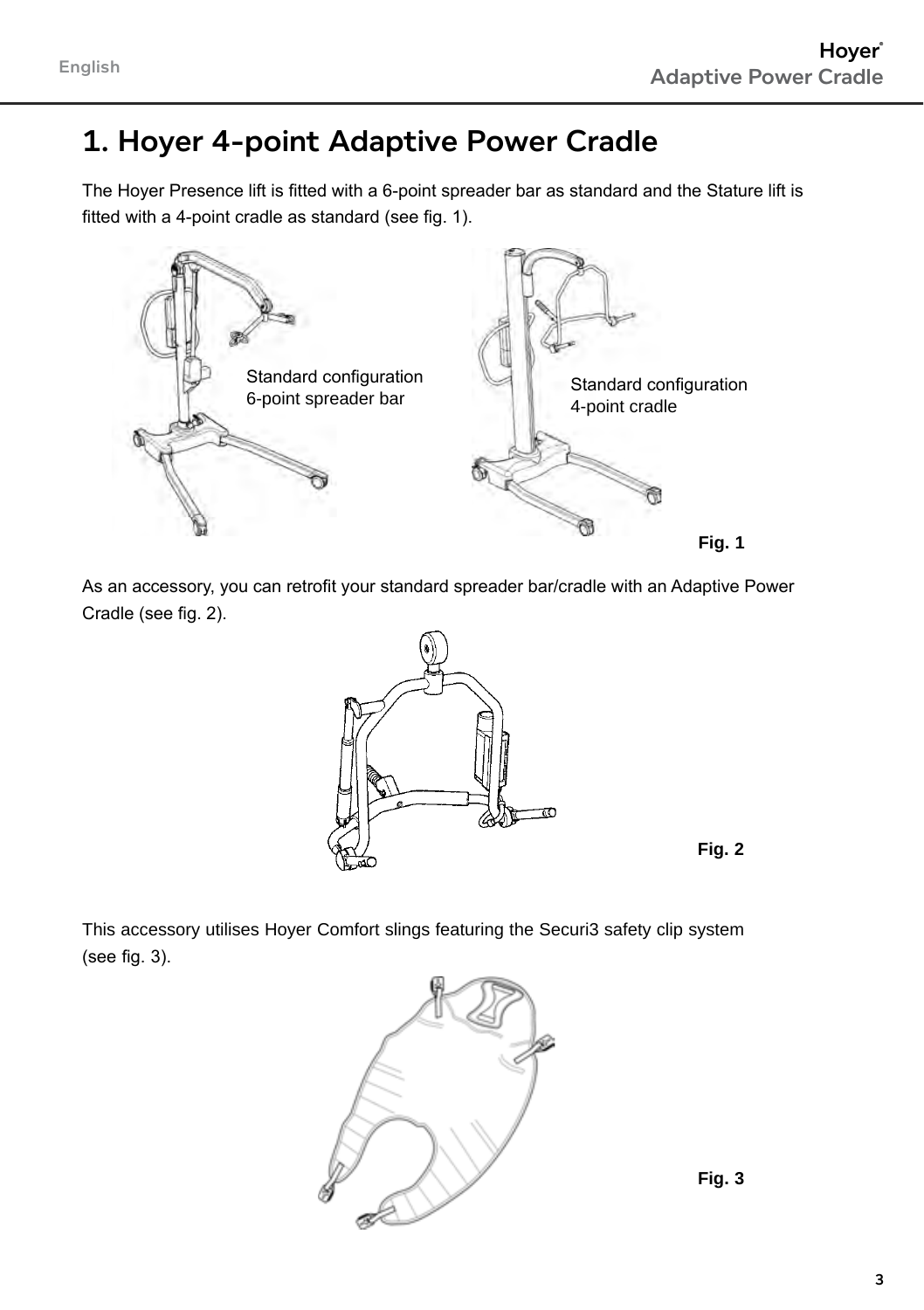### 2. Component Parts: Adaptive Power Cradle

The following components are included with your 4-point Adaptive Power Cradle (see fig. 4).

- **1.** 1 x 4-point Adaptive Power Cradle
- **2.** 1 x Battery charger
- **3.** 2 x Rechargeable batteries, NiMH
- 4. 2 x Black plastic caps for Stature and Presence boom
- **5.** 1 x User/service manual (not shown)



### 3. Assembly Instructions

Assembly is quick and easy but it is important that you follow the procedure carefully.

#### **FOLLOW THESE INSTRUCTIONS EXACTLY:**

#### Removal:

To attach your 4-point Adaptive Power Cradle you must first remove the old spreader bar/cradle from the lift. This is achieved by removing the quick-release pin that retains the non-powered spreader bar/cradle (see fig. 5). A small flat blade screwdriver or similar is the only tool required.

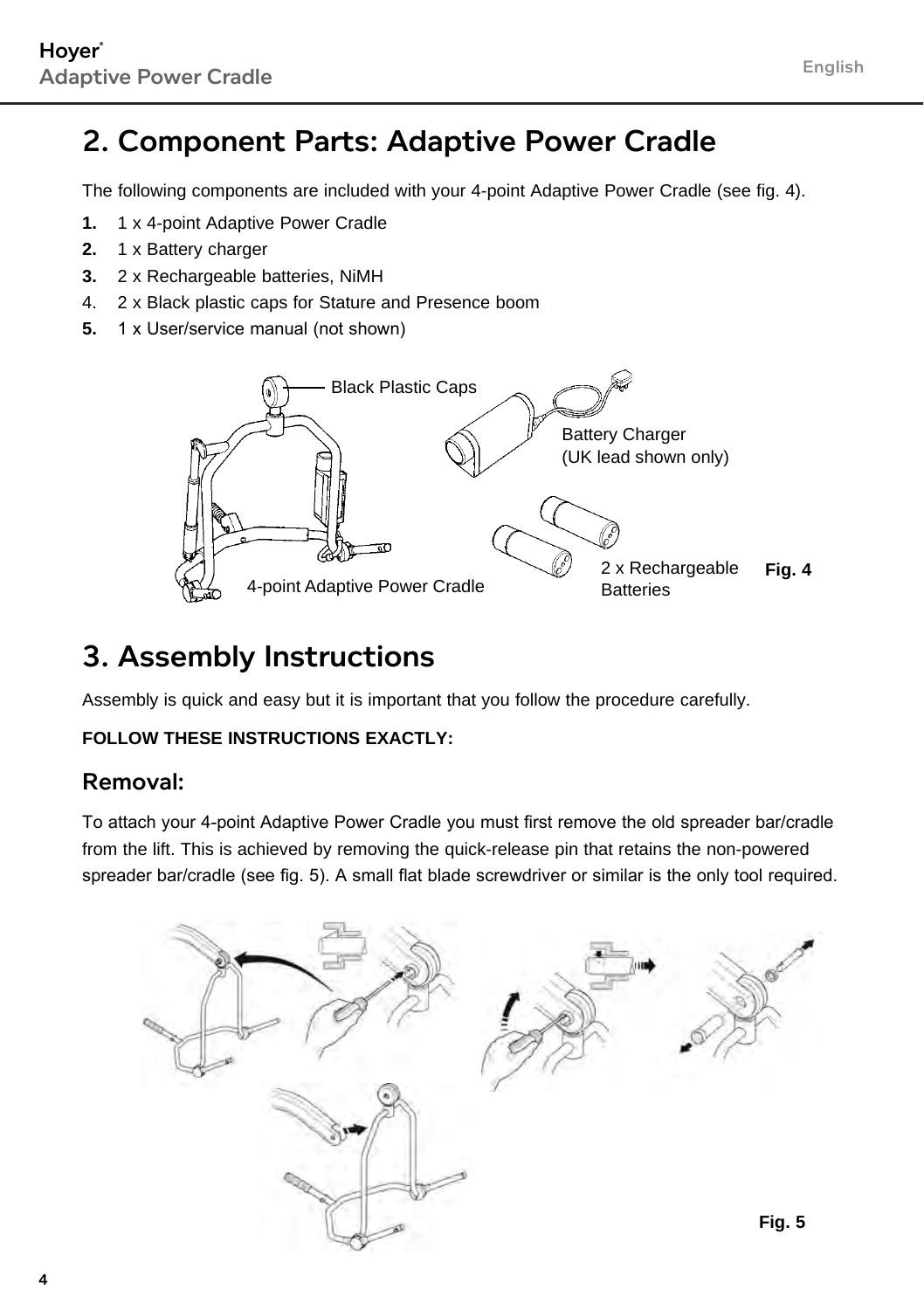**CAUTION: Prior to removing the quick release pin, the cradle needs to be supported by a stationary object such as a workbench or table. This will prevent the cradle from dropping suddenly which could result in an injury or damage to the cradle.** 

#### Connection:

To connect, raise the 4-point Adaptive Power Cradle up towards the boom slot. Insert the pin sleeve through lift boom, the black plastic end cap<sup>\*</sup> and the cradle king pin. Once the pin sleeve has been installed and is supporting the weight of the Adaptive Power Cradle, re-insert the quick release pin fully into the sleeve until it locks into position (See fig. 6).



To verify that the pin is securely fitted, press your finger into the barbed end. If the pin remains stationary, the lift is safe to use (See fig. 7).

### **warning!**

**YOU MUST CHECK THAT THE PIN IS SECURELY FITTED; a noticeable "click" will sound when the connection has been made secure.**

**\*Ensure you use the correct version of the black plastic cap for your lift, as 2 are supplied. Check the cap width against your lifts boom before fitting.**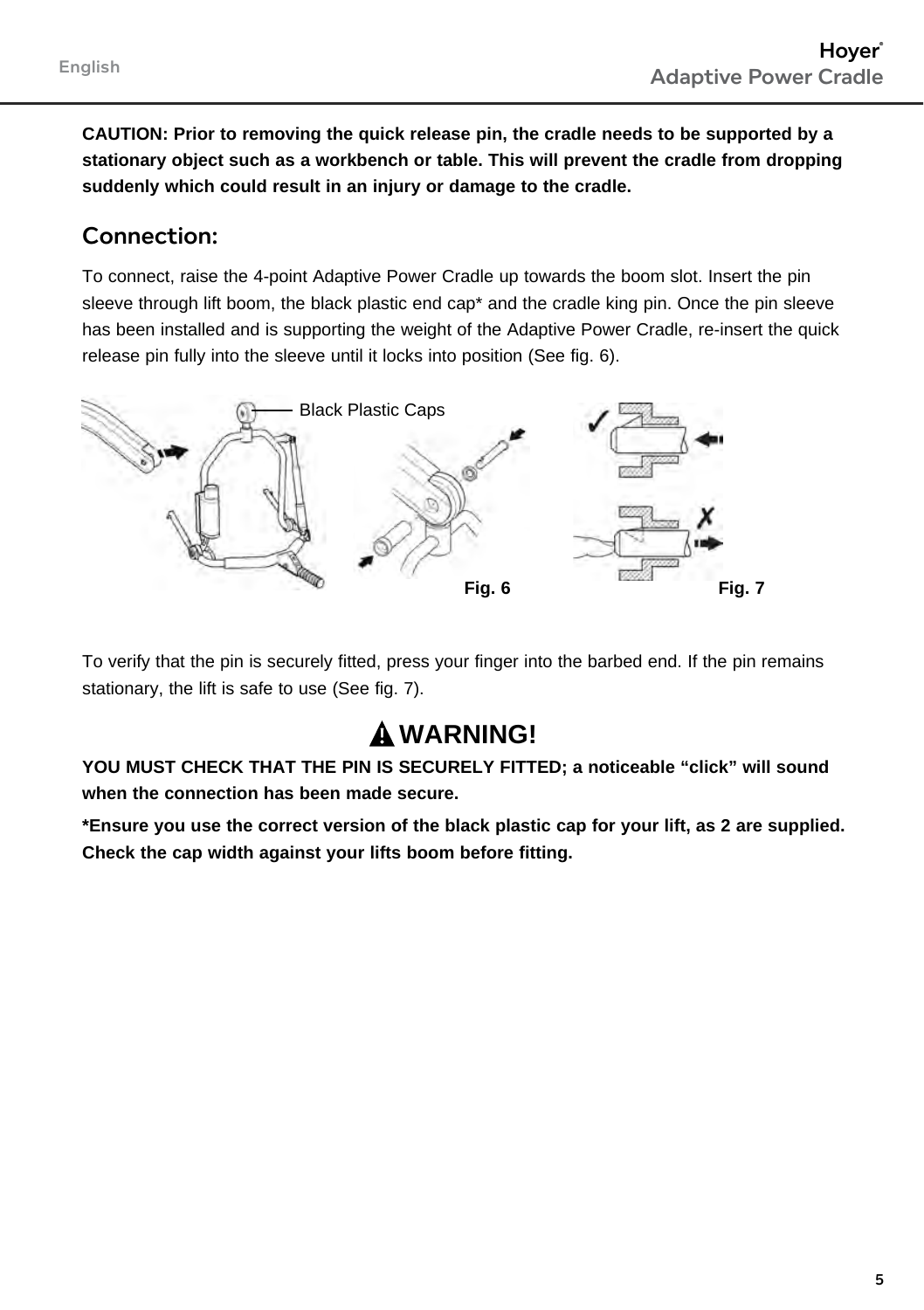## 4. Sling Attachment

#### **Attachment of the Comfort sling to your Adaptive Power Cradle:**

The Comfort sling attaches to the cradle studs via the Securi3 safety clip system (shown below); each sling is supplied with instructions. Please study the instruction guide before use (See fig. 8).



Example of Securi3 safety clip system. The 3 key stages assure patient and carer of complete safety and comfort throughout the transfer (see fig. 9).

# 5. Safety Precautions



- **1.** Attach clip to lug
- **2.** Pull plastic clip down to secure
- **3.** Feed green 'safe' tab through slot
- **4.** Sling is attached and ready to use

#### **WARNING!**

- **• Before using your 4-point Adaptive Power Cradle ensure the quick release pin is FULLY ENGAGED as shown in figure 6 and 7 on page 5.**
- **• The Hoyer 6-point spreader bar and the Hoyer 4-point Adaptive Power Cradle (power and non-power) are only compatible with the Hoyer Presence and Stature lifts. Do not use this cradle or spreader bar with any other manufacturer's lift or slings.**
- **• When placing the cradle and sling in the most upright position do not leave the patient unattended. The patient could slump forward in the sling, which could result in an injury to the patient.**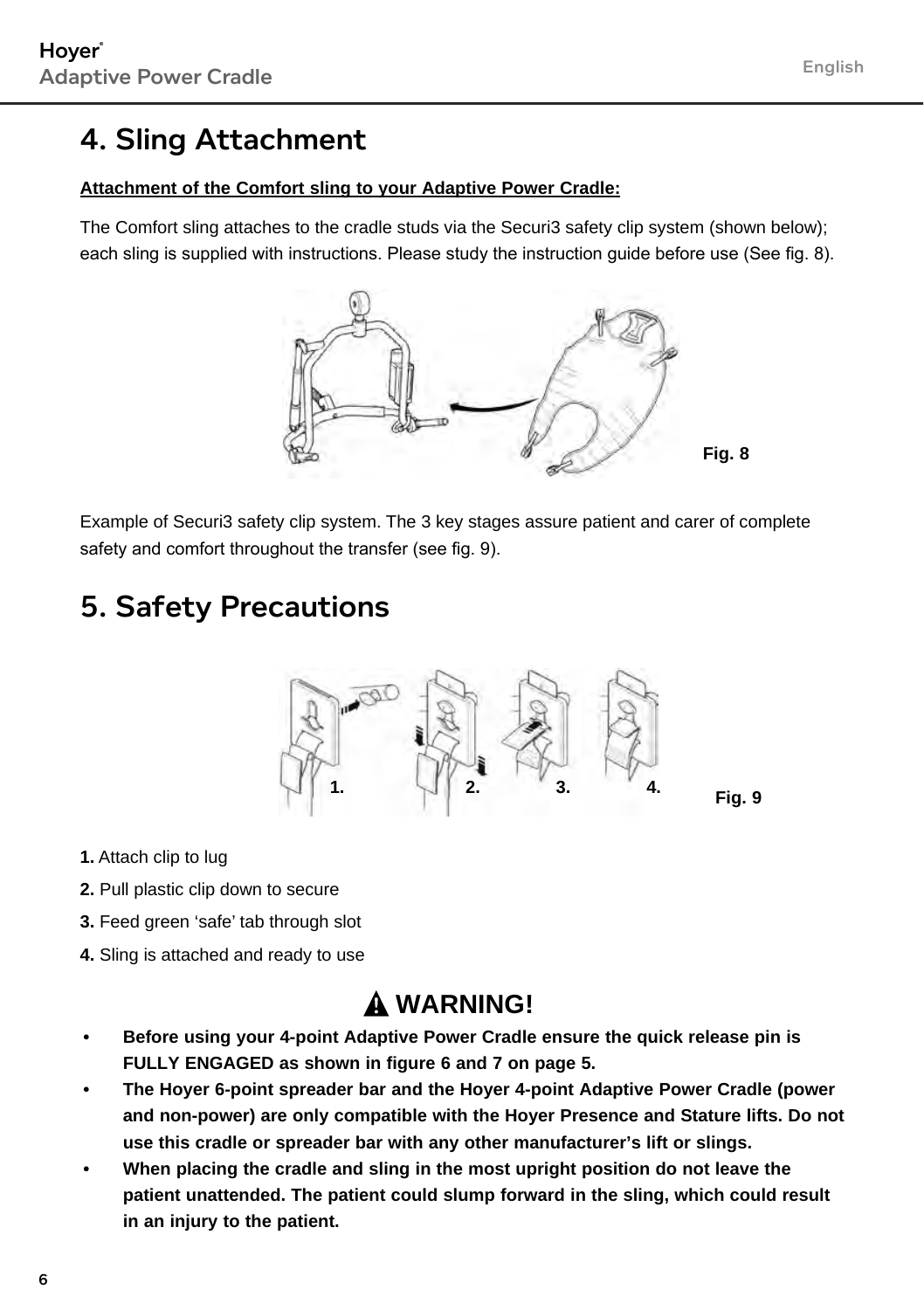- **• Do not use a sling unless it is recommended for use with the cradle/lift.**
- **• Always check that the sling is suitable for the particular patient and is of the correct size and capacity.**
- **• Never use a sling that is frayed or damaged.**
- **• Always fit the sling according to the user instructions provided (sling user instructions).**
- **• Always plan your lifting operations before commencing.**
- **• Always check that your Hoyer 4-point Adaptive Power Cradle is in good working order prior to any lifting operation.**
- **• Always use the 4-point Adaptive Power Cradle in a clean, dry and temperature controlled indoor environment.**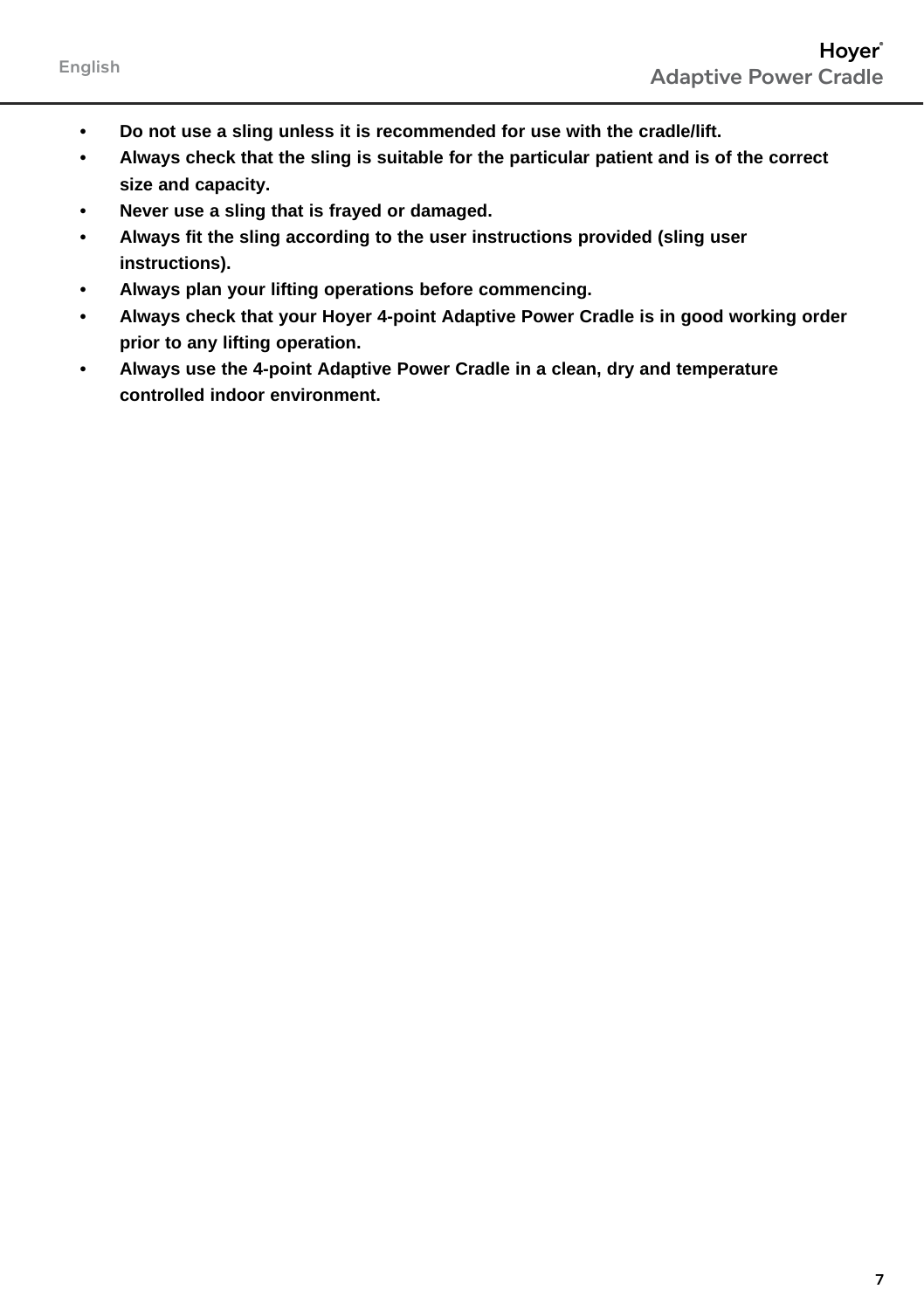### 6. Cradle Operation

#### Hand Control:

Operating the 4-point Adaptive Power Cradle is a very easy process. Once the patient has been placed in the sling and the sling has been attached to the Adaptive Power Cradle, the cradle is positioned by using the hand control located in the cradle handle (see fig. 10).



Pressing the **"Up"** arrow button will move the patient into a reclined or lying position.

Pressing the **"Down"** arrow button will move the patient into an upright or sitting position.

The 4-point Adaptive Power Cradle can be positioned in incremental movements or in one constant motion. This ensures the patient is positioned in the optimum profile for their maximum comfort.

#### **WARNING!**

**When placing the cradle and sling in the most upright position do not leave the patient unattended. The patient could slump forward in the sling, which could result in an injury to the patient.**

#### Battery & Control Box:

The 4-point Adaptive Power Cradle requires a minimum of maintenance but it is very important to perform regular maintenance and to have a thorough understanding of the control system.

The control box has been designed to provide audible signals. The signals are indicated with long, short or multiple "beeps".

- **1. Power On** (Power is on when the battery is inserted)**:** One extended "BEEP"
- **2. Sleep Mode:** Two short "BEEPS"
- **3. Low Battery:** Two short "BEEPS" repeated every 24 seconds. (charge battery)
- **4. Start Operation:** Two "BEEPS" (low voltage, charge battery soon)
- **5. During Operation:** One long BEEP (the battery charge is too low; only a reclined position can be achieved). Replace the battery with a fully charged battery.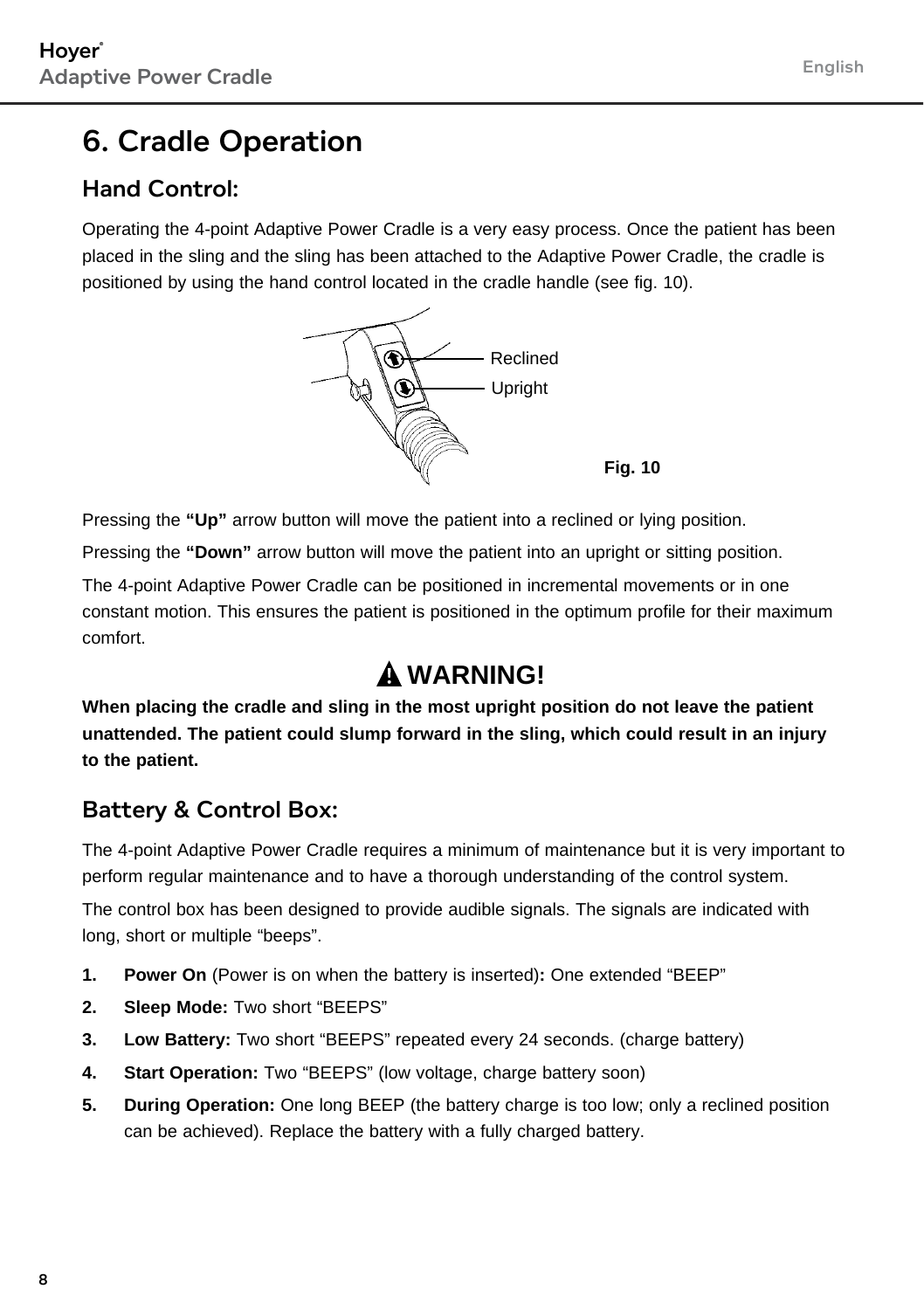#### Charging Instructions:

To charge the battery, follow the instruction below:



- **1.** Remove the battery from the cradle (see fig. 11). The battery is retained by a magnetic force. Simply pull the battery straight out of the control box on the cradle.
- **2.** Connect the power lead into the charger.
- **3.** Place the battery in the charging unit (see fig. 12). The battery is held in place by a magnetic force and will automatically align itself in the charger unit.
- **4.** Plug the charger into the mains power outlet (see fig. 13). An amber light will illuminate, indicating there is power to the charger.
- **5.** A green light will begin to "flash" indicating that the battery is being charged. The amber light remains constantly illuminated.
- **6.** Once the green indicator light stops flashing and remains illuminated, the battery is fully charged and may be returned to service.
- **7.** To return the battery to service, switch off (UK/EU) the mains supply and remove the battery from the charging unit. Fit the battery into the control box on the cradle. One long "BEEP" will indicate that the battery has been properly placed in the control box and the cradle is ready for use.

**NOTE: Ensure the batteries are fully charged prior to using your 4-point Adaptive Power Cradle for the first time.**

**NOTE: The cradle will sound a single "beep" after the battery has been removed. The "beep" will occur on a regular interval for several hours.**

#### **WARNING!**

- **• KEEP the battery fully charged. Place the battery on charge whenever it is not in use. If it is more convenient to do so, place on charge every night. The charger WILL NOT allow the battery to overcharge.**
- **• Battery or charger is not to be opened by unauthorized personnel. (Contact Joerns Healthcare or your distributor for warranty and repairs).**
- **• Do not touch battery/charger terminals.**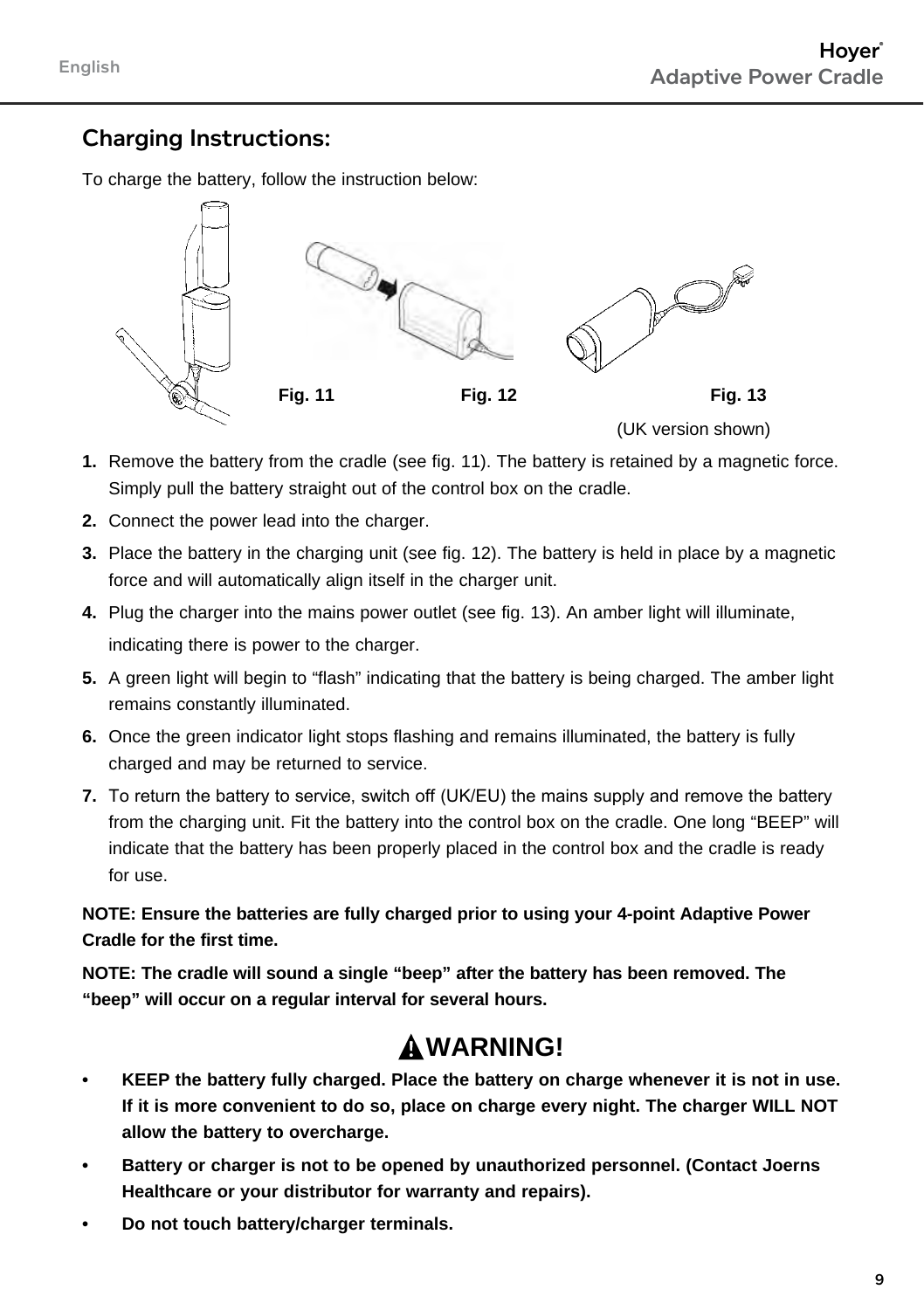- **• Never run the battery completely flat. As soon as the audible warning sounds, complete the lifting operation in hand and place on charge.**
- **• CAUTION: Never store the battery for long periods without regular charging throughout the storage period. This can result in damage to the battery preventing it from being charged correctly.**
- **• Always make sure the mains power is switched off before connecting or disconnecting the battery (UK/EU).**
- **• CAUTION: Never leave the battery in the charging unit with mains power off (UK/EU) or un-plugged from the wall outlet (US).**
- **• CAUTION: Never leave the battery charger switched on with the battery removed.**
- **• Do not pull on the power lead cable when disconnecting from the charger. Always remove by grasping firmly the connector plug at the charger end.**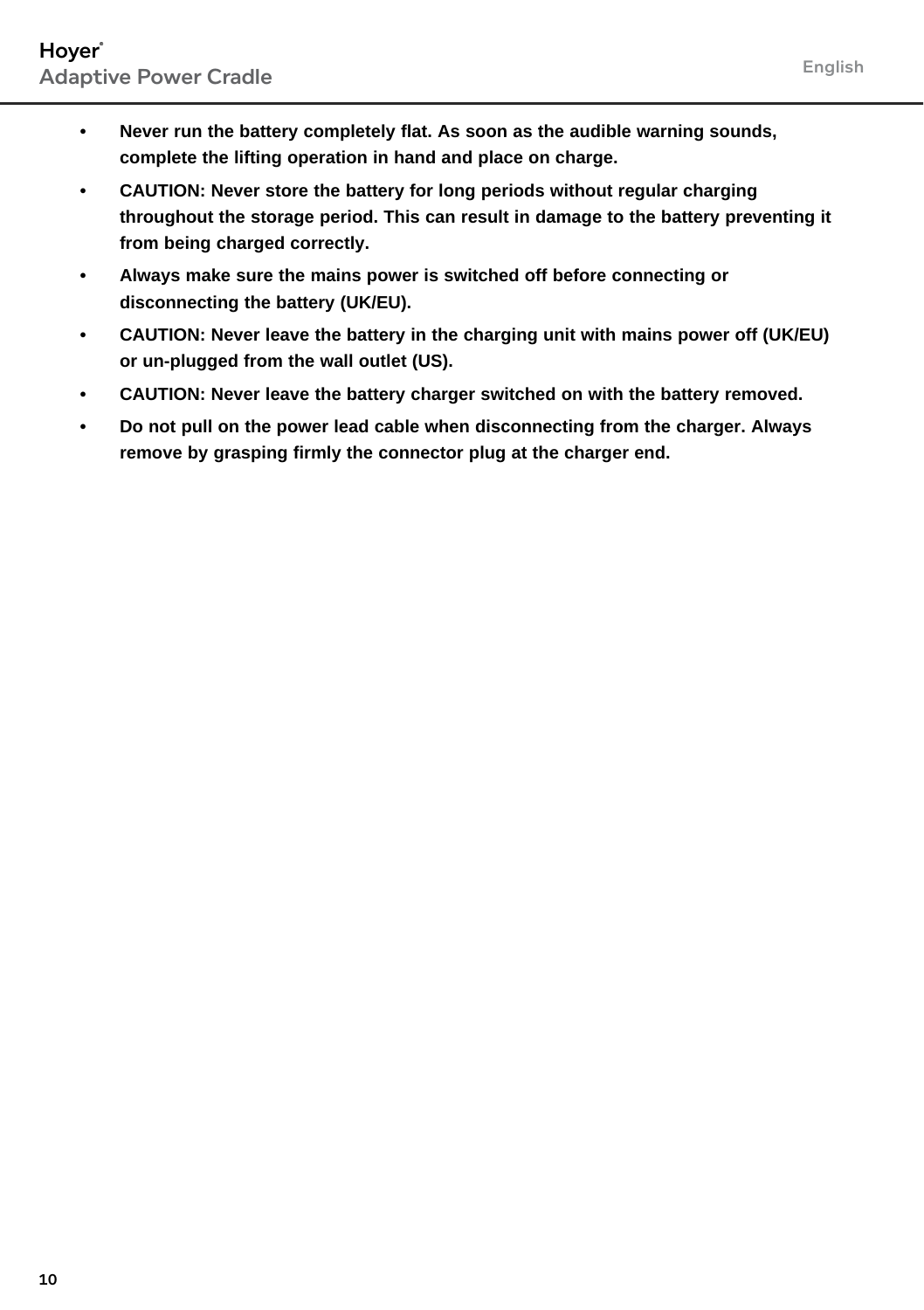### 7. Service and Maintenance Schedule

|                                                                                               | Initially | Before Use | Intervals<br>Service |
|-----------------------------------------------------------------------------------------------|-----------|------------|----------------------|
| 1. Check for freedom of rotation (power cradle)                                               | ✓         | ✓          |                      |
| 2. Check for wear on the central pivot point (the pivot pin located in the<br>cradle frame)   | ✓         |            |                      |
| 3. Check for firm attachment to the boom of the lift                                          | ✓         | ✓          |                      |
| 4. Check for wear of the boom and quick release pin on the lift                               |           |            |                      |
| 5. Check the actuator for correct operation listen for unusual noise                          | ✓         | ✓          |                      |
| 6. Lubricate the pivot joints, including boom and cradle                                      |           |            |                      |
| 7. Inspect pivot joints, including boom and cradle for excessive wear.<br>Replace as required |           |            |                      |
| 8. Check power cable is firmly attached to the charger                                        |           | ✓          |                      |

#### Cleaning

The Hoyer 4-point Adaptive Power Cradle will when necessary require cleaning. It can be cleaned with warm water or a disinfectant cleaning fluid.

**CAUTION:** Harsh chemicals may dull or remove the paint/finish from the cradle.

### **WARNING**

**DO NOT spray or submerge the lift in any liquid.**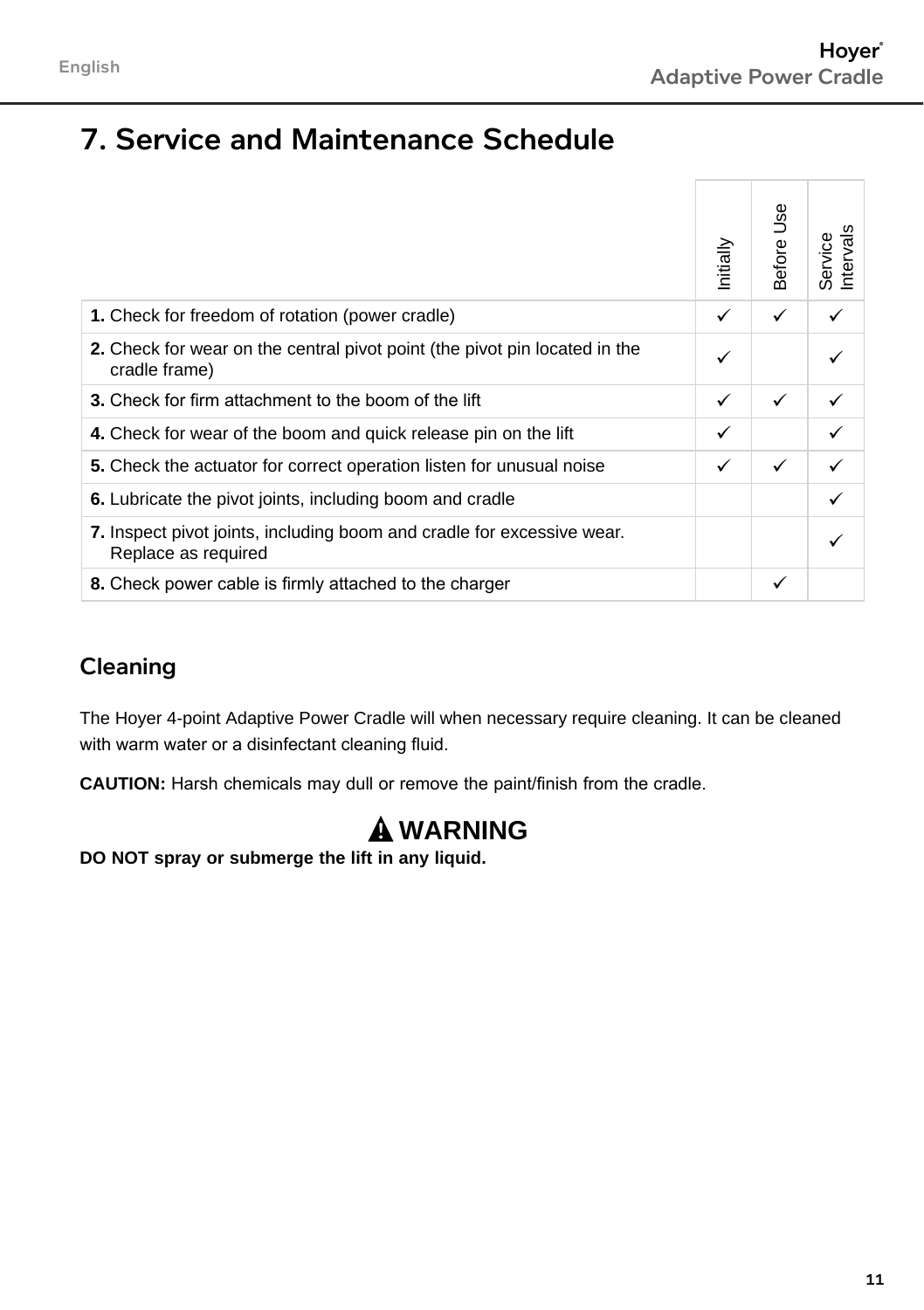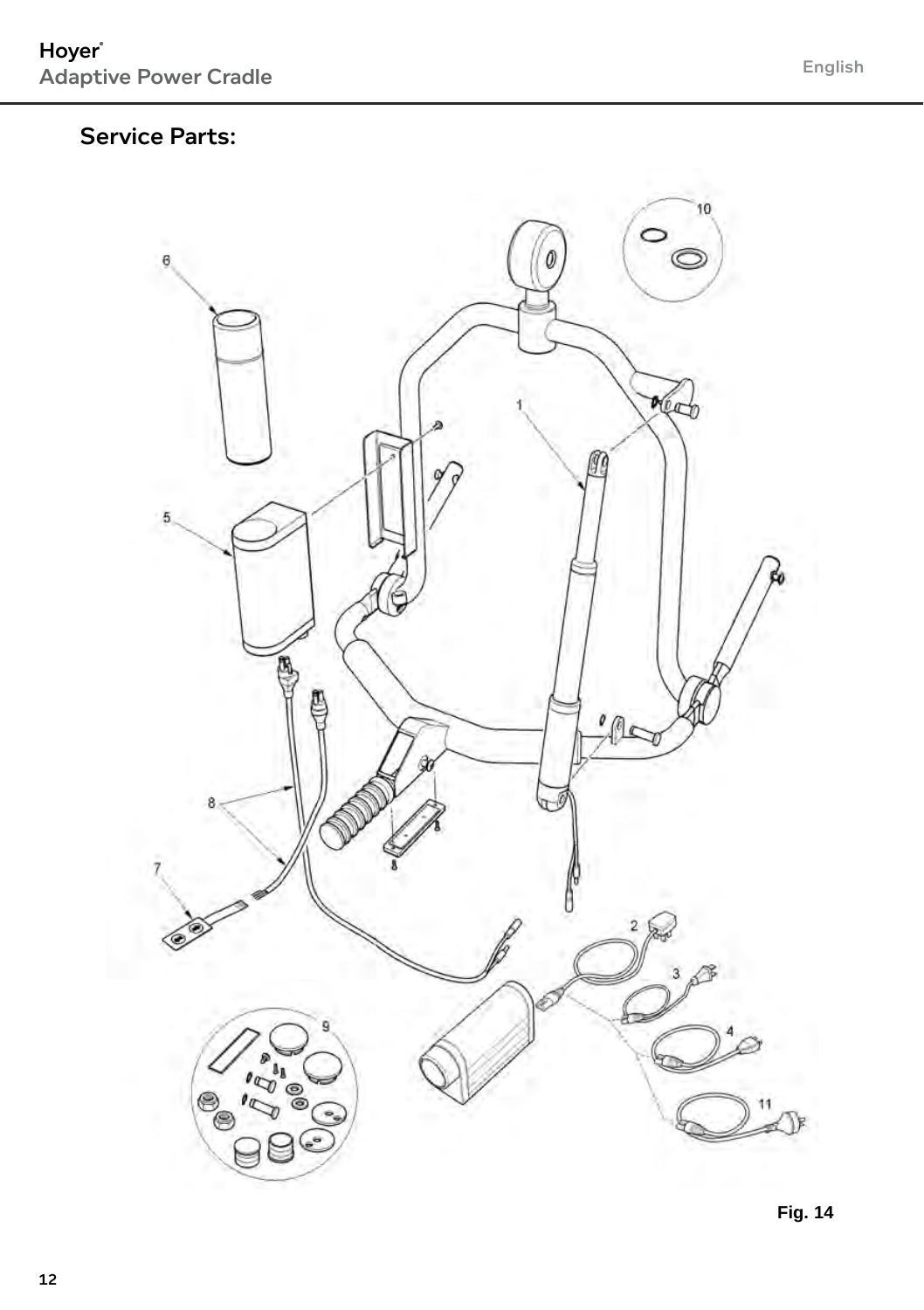| No. | Part No. | <b>Description</b>                                   |
|-----|----------|------------------------------------------------------|
| 1   | 0Y0457   | Actuator                                             |
| 2   | 0Y0459   | Battery charger with UK lead                         |
| 3   | 0Y0460   | Battery charger with EU lead                         |
| 4   | 0Y0458   | Battery charger with US lead                         |
| 5   | 0Y0461   | Control box                                          |
| 6   | 0Y0462   | Battery                                              |
|     | 0Y0463   | Hand switch assembly                                 |
| 8   | 0Y0464   | Wire harness between conrol box, actuator and switch |
| 9   | 0Y0465   | Hardware (fixings)                                   |
| 10  | 0Y0380   | Washer and O-ring kit                                |
| 11  | 0Y0761   | Battery charger with AU lead                         |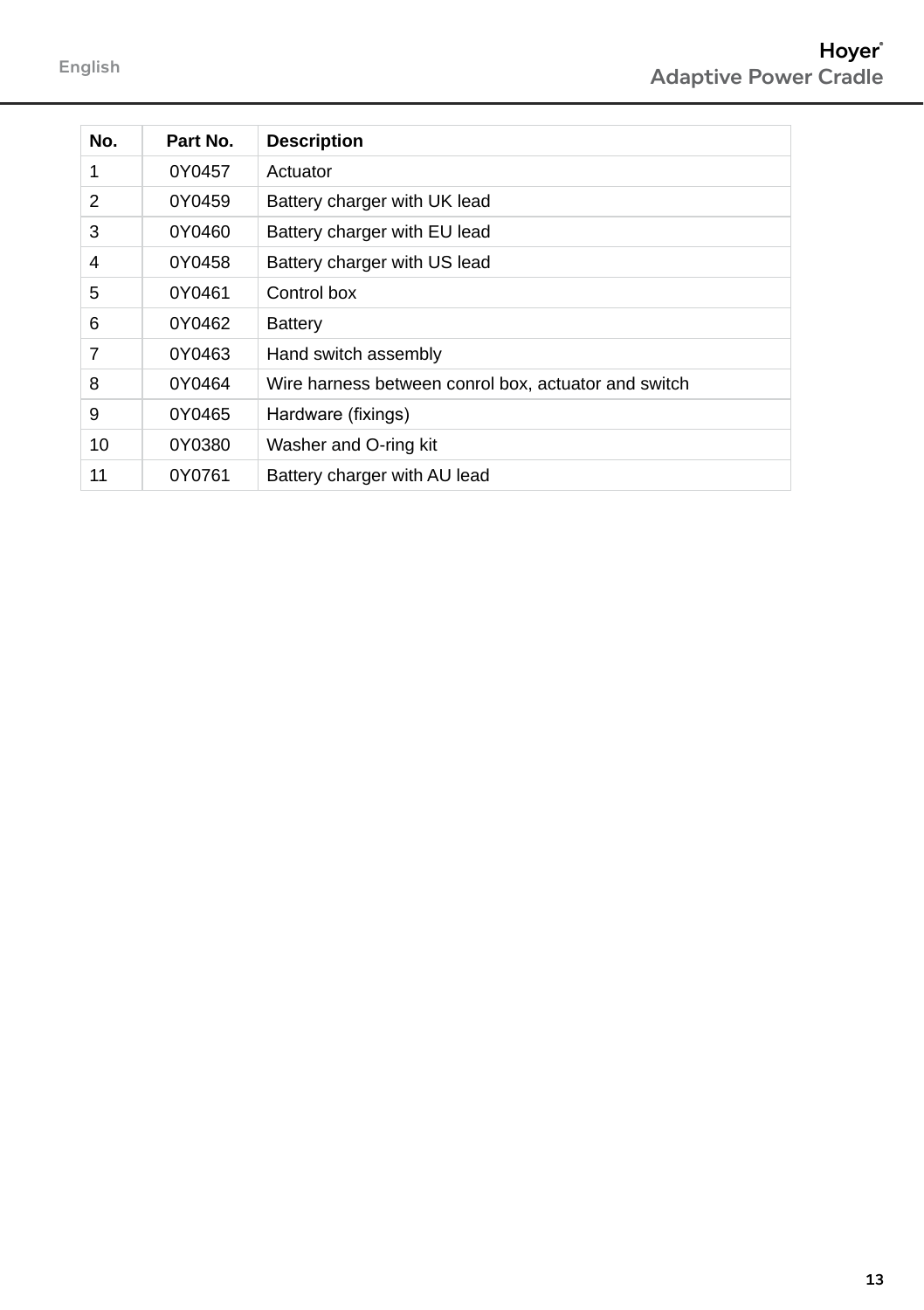# 8. Electrical Specification

| <b>Electric Shock Protection</b>                                                                        |  |
|---------------------------------------------------------------------------------------------------------|--|
|                                                                                                         |  |
| Degree of shock protection                                                                              |  |
|                                                                                                         |  |
|                                                                                                         |  |
| <b>Environmental Conditions</b><br>Outside this environment functionality and safety may be compromised |  |
|                                                                                                         |  |
| <b>Operating</b>                                                                                        |  |
|                                                                                                         |  |
| <b>Storage</b>                                                                                          |  |
|                                                                                                         |  |
| <b>IP Ratings</b>                                                                                       |  |
|                                                                                                         |  |
|                                                                                                         |  |
|                                                                                                         |  |
|                                                                                                         |  |
|                                                                                                         |  |
|                                                                                                         |  |
| <b>Duty Cycle</b>                                                                                       |  |
|                                                                                                         |  |
|                                                                                                         |  |
| <b>Acoustics</b>                                                                                        |  |
| A-Weighted sound power level 51.5 dB (A)                                                                |  |
| Weight                                                                                                  |  |
|                                                                                                         |  |
|                                                                                                         |  |
|                                                                                                         |  |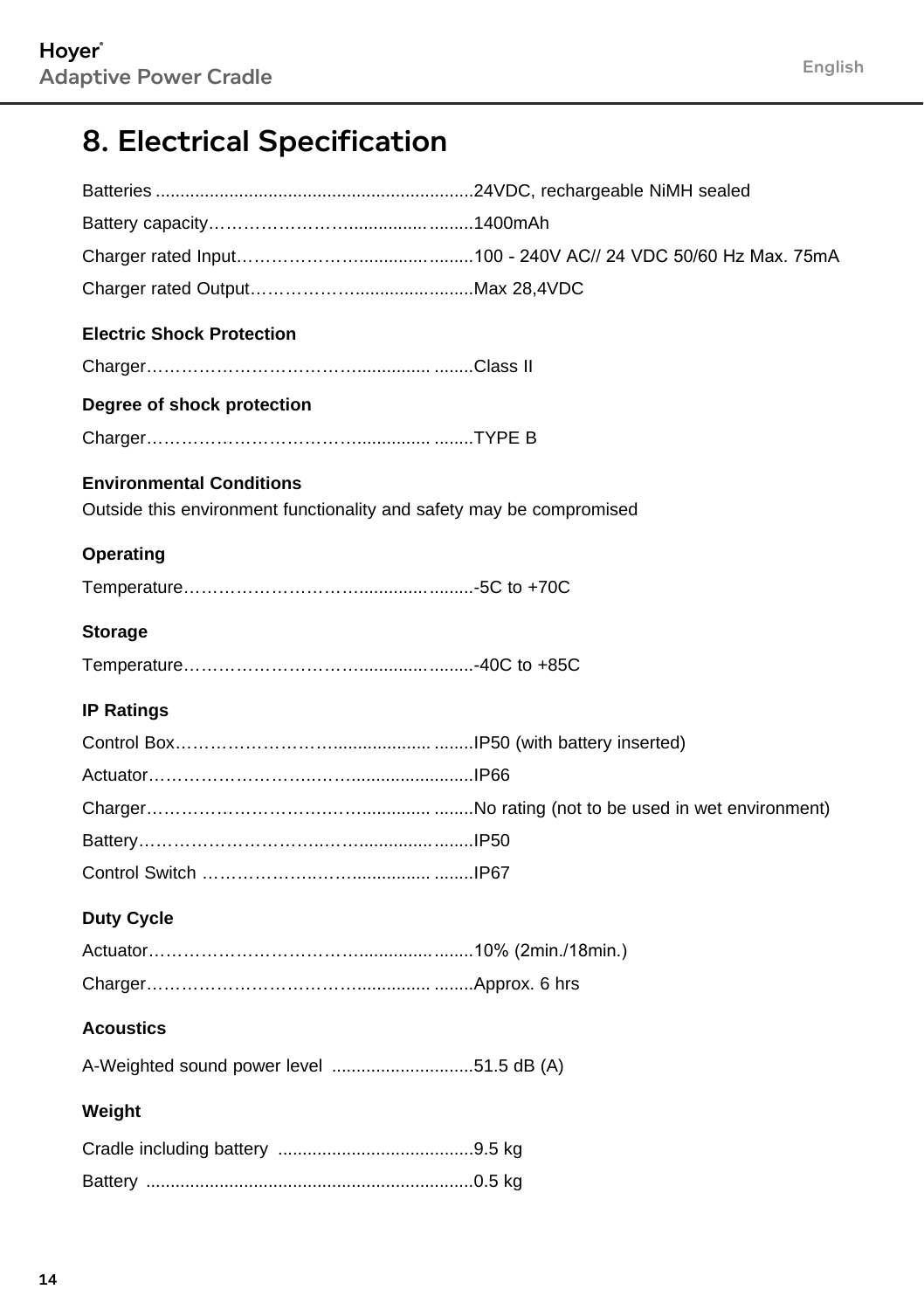# 9. Warranty

This warranty covers HoyerPro lifts only. Lifts not covered under this warranty include, but are not limited to Advance-H, HML400, HPL600WB, HPL600WBSC, HPL402, C-HLA (and variations).

HoyerPro lifts are guaranteed for a period of two years from the date of delivery against defects in materials and workmanship under normal use and service. This warranty includes all mechanical and electrical components.

Aluminium structural components and mechanical components on lifts are covered under warranty for a period of five (5) years from the date of delivery.

Damage caused by use in unsuitable environmental conditions or failure to maintain the product in accordance with user and service instructions is not covered. Any alteration, modification or repair unless performed by or authorized in writing by Joerns Healthcare will void this warranty.

#### Parts:

HoyerPro lifts contain various parts that wear from normal use. These parts, such as DC batteries and casters are not covered under the two-year warranty but are covered for 90 days after date of delivery.

Joerns Healthcare's obligation under this warranty is limited to supplying replacement parts, servicing or replacing, at its option, any product which is found by Joerns Healthcare to be defective.

Warranty replacement parts are covered by the terms of this warranty until the product's original warranty period expires.

When requested by Joerns Healthcare, parts must be returned for inspection at the customer's expense. Credit will be issued only after inspection.

#### Service:

Most service requests handled by the facility Maintenance Department with assistance from the Joerns Healthcare Product Service Department.

Most parts requested can be shipped next day air at the customer's expense.

Should a technician be required, one will be provided by Joerns Healthcare, at our discretion. Only the Joerns Healthcare Product Service Department can dispatch authorized technicians.

This warranty is extended to the original purchaser of the equipment.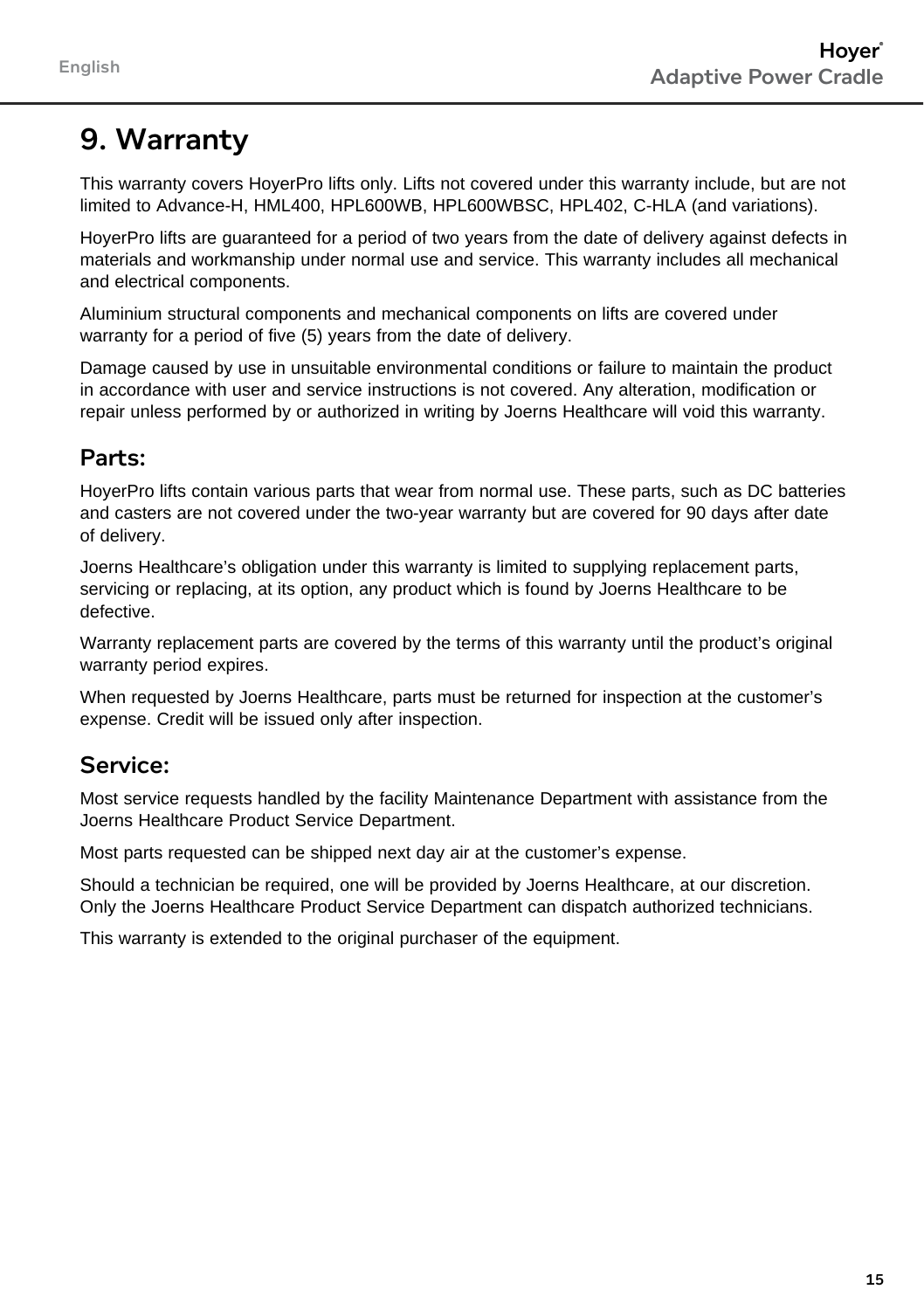## Table des matières

| 1. Installation de votre arceau 4 points réglable électriquement d'Hoyer  17 |  |
|------------------------------------------------------------------------------|--|
|                                                                              |  |
|                                                                              |  |
|                                                                              |  |
|                                                                              |  |
|                                                                              |  |
|                                                                              |  |
|                                                                              |  |
|                                                                              |  |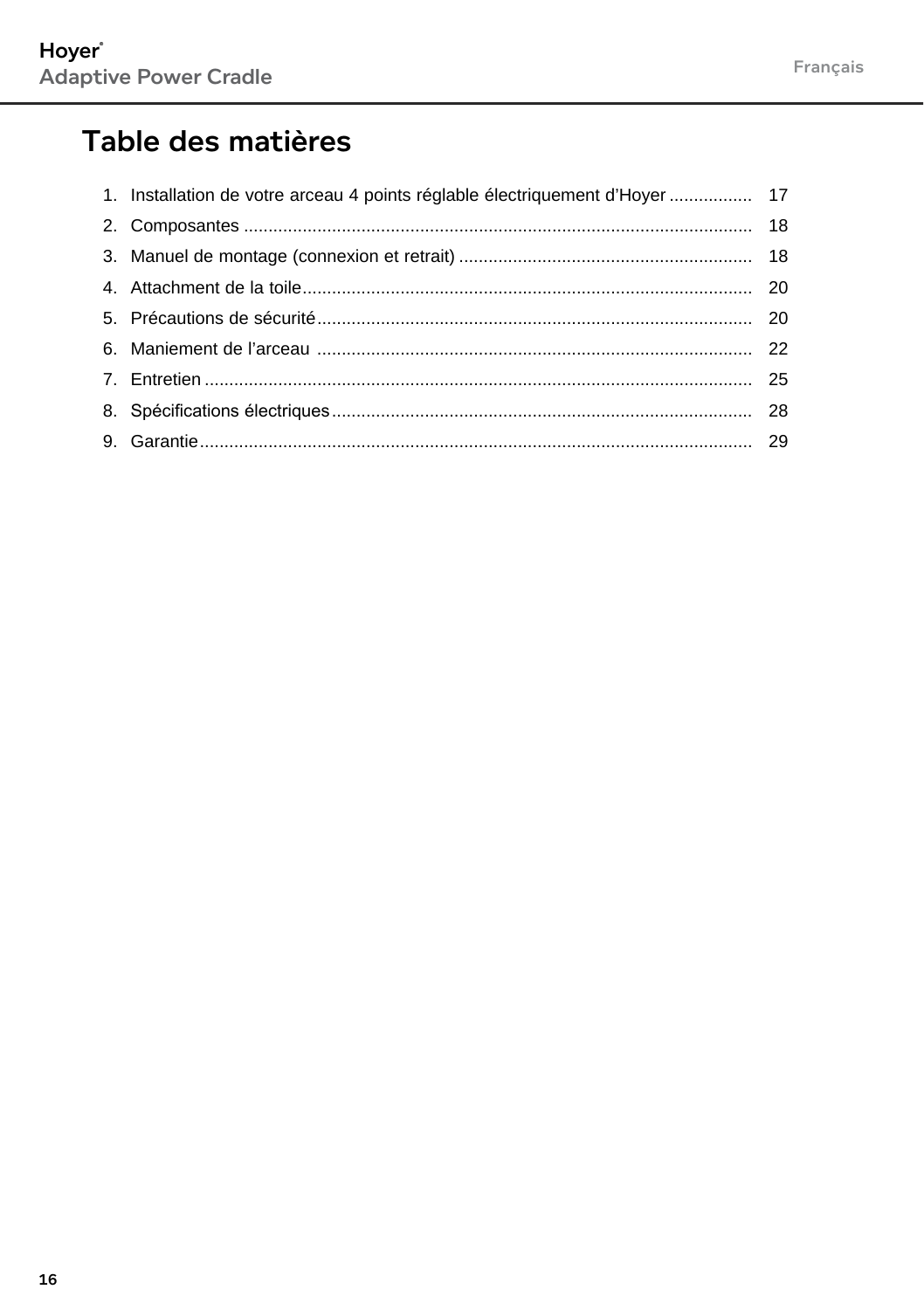### 1. Arceau 4 points réglable électriquement

Le modèle standard du lève-personne Presence d'Hoyer est conçu avec un cintre 6 points et celui du Stature avec un arceau 4 points (voir fig. 1).



Vous pouvez installer la barre d'écartement standard/berceau ultérieurement, comme accessoire, à l'aide d'un berceau d'adaptation (voir fig. 2).



**Fig. 2**

Cet accessoire utilise la toile Comfort d'Hoyer avec un système de crochets d'ancrage Securi3 (voir Fig. 3).



**Fig. 3**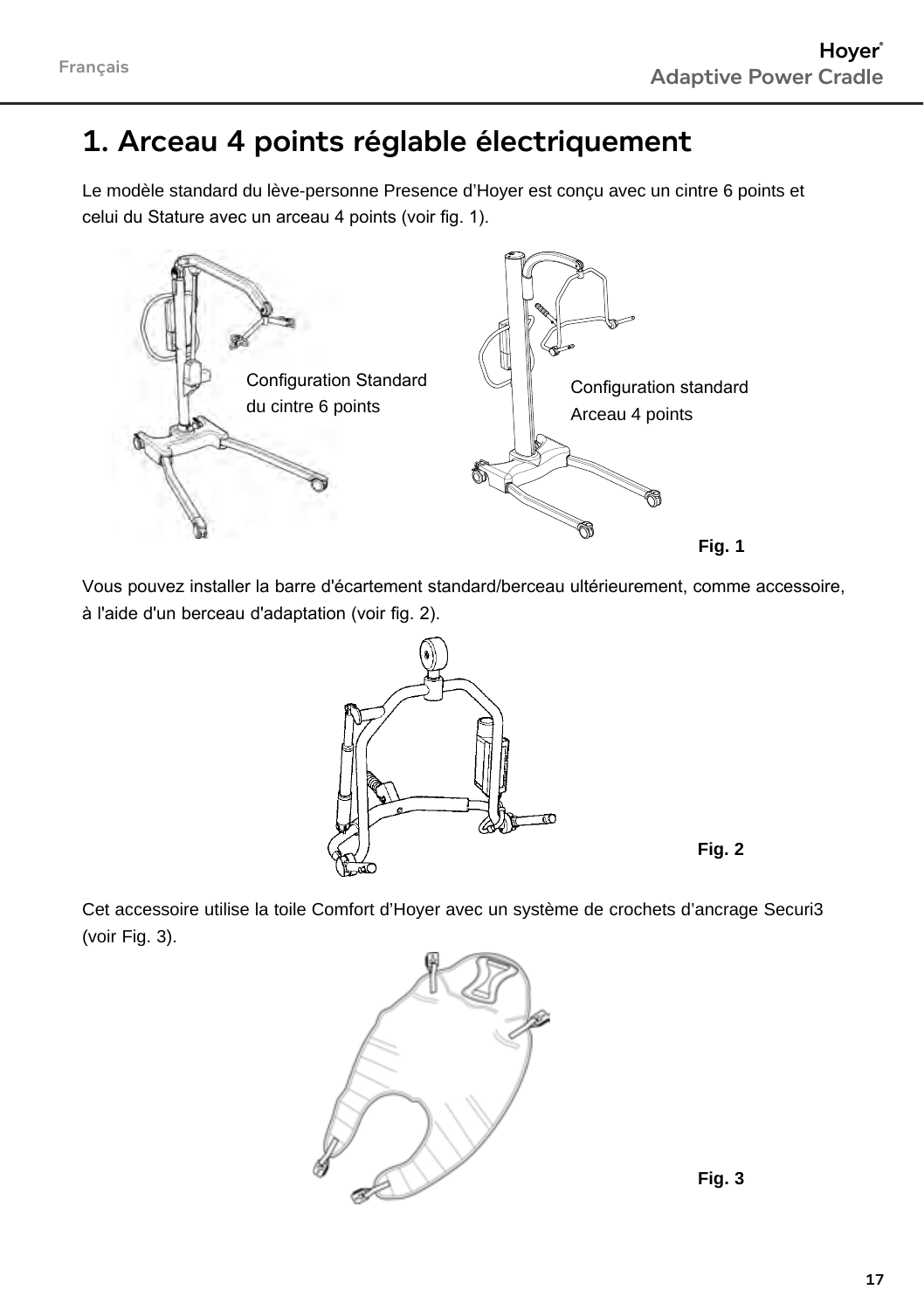## 2. Composantes de l'arceau réglable électriquement

Les composantes suivantes sont comprises avec votre arceau 4 points réglable électriquement (voir fig. 4).

- **1.** 1 x arceau 4 points réglable électriquement
- **2.** 1 x Chargeur de batteries
- **3.** 2 x Batteries rechargeables, NiMH
- 4. 2 x Bouchons d'extrêmité en plastique noir pour le mât de charge du Stature et du Presence
- **5.** 1 x Manuel d'utilisation/d'entretien (pas en photo)



### 3. Manuel de montage

Le montage est rapide et facile, mais il est important de suivre la procédure suivante avec intention.

#### **SUIVEZ EXACTEMENT CES INSTRUCTIONS:**

#### Retrait:

Pour attacher votre arceau 4 points réglable électriquement, retirer d'abord l'ancien cintre/arceau du lève-personne. Ceci se fait en retirant l'axe de verrouillage qui retient le cintre/arceau réglable manuellement. 5). Un petit tournevis plat ou similaire, est le seul outil nécessaire.

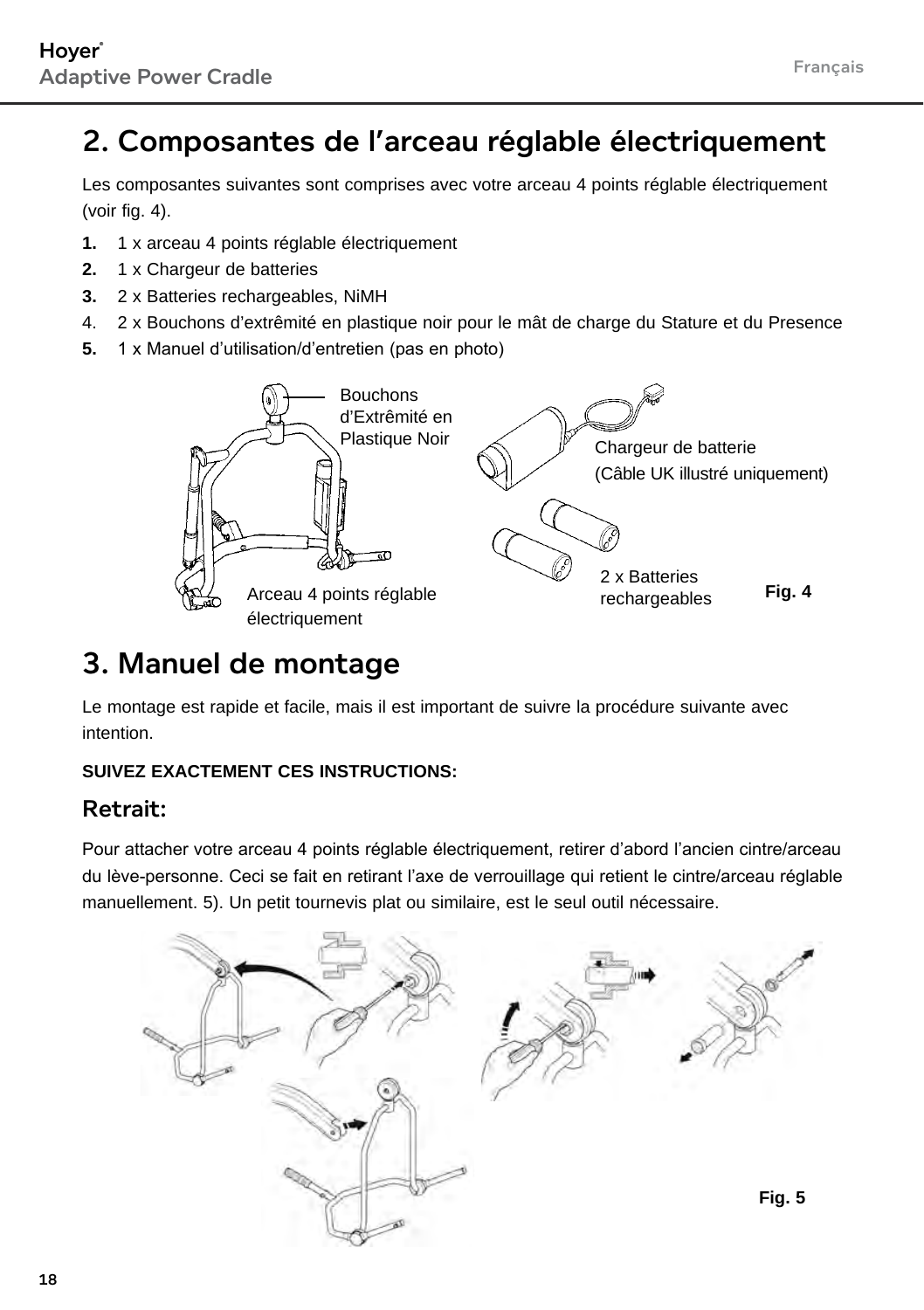**ATTENTION: Avant de retirer l'axe de verrouillage, l'arceau doit être retenu par un objet fixe tel un poste de travail ou une table. Ceci empêche l'arceau de tomber subitement ce qui pourrait blesser quelqu'un ou endommager l'arceau.** 

#### Montage:

Pour l'installer, soulevez l'arceau 4 points réglable électriquement vers le créneau du mât de charge. Insérez la chemise de l'axe dans le mât de charge du lève-personne, le bouchon d'extrêmité\* en plastic noir et le pivot de l'arceau. Une fois la chemise de l'axe installée et qu'elle soutien le poids de l'arceau réglable électriquement, réinsérez entièrement l'axe de verrouillage dans la chemise jusqu'à ce qu'il se bloque dans la bonne position (voir fig. 6).



Pour vérifier que l'axe est installé correctement, appuyez un doigt sur l'embout cannelé. Si l'axe ne bouge pas, vous pouvez utilisé le lève-personne en toute sécurité (voir fig. 7).

### **A AVERTISSEMENT!**

**VOUS DEVEZ VERIFIER QUE L'AXE EST INSTALLE CORRECTEMENT; un "clic" perceptible retentit s'il est bien sécurisé.**

**\*Assurez-vous de bien utiliser la bonne version du bouchon d'extrêmité en plastic noir pour votre lève-personne, comme 2 sont fournis. Vérifiez la largeur du bouchon d'extrêmité avec celle de l'axe de votre lève-personne avant de l'installer.**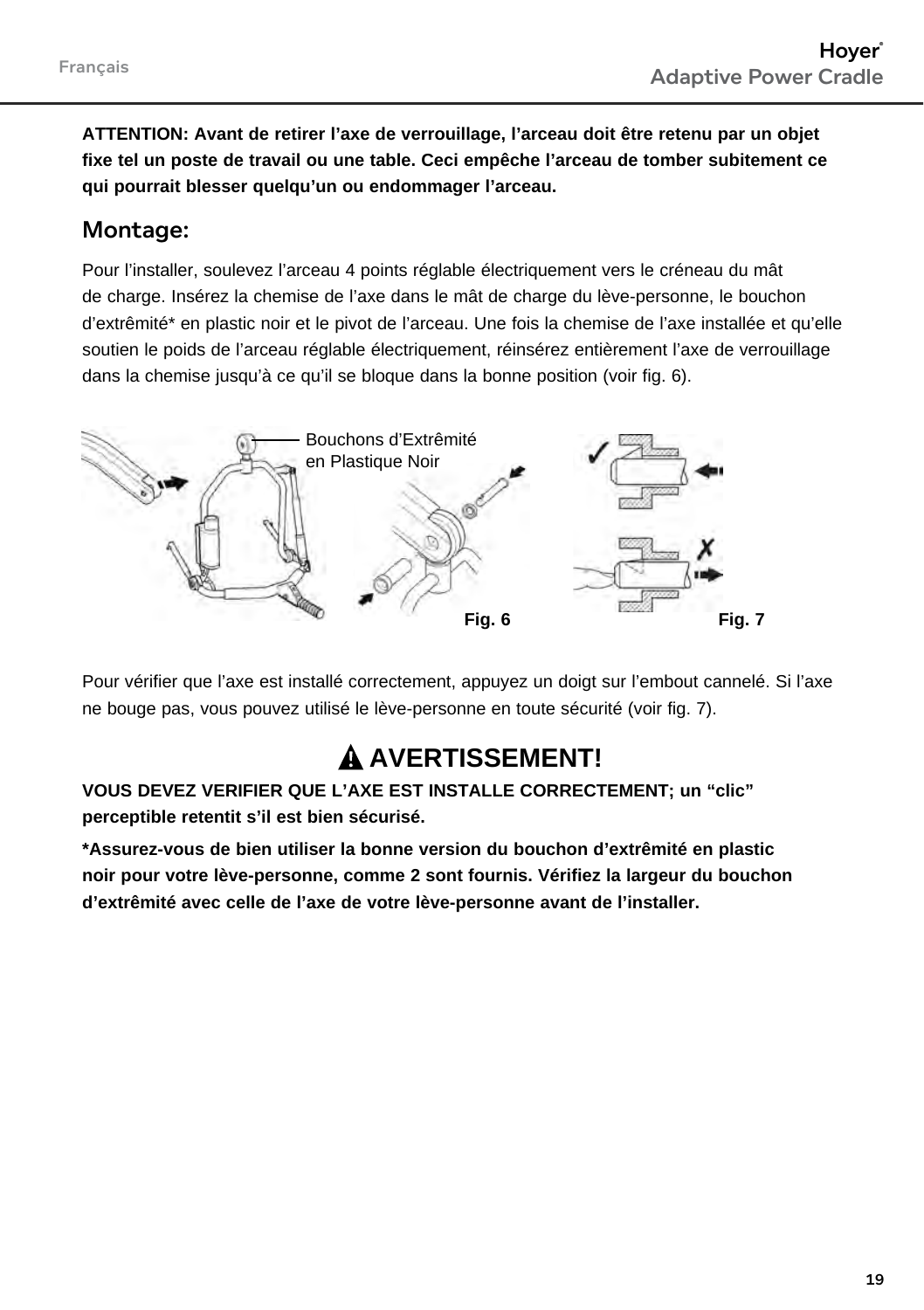#### 4. Installation de la toile

#### **Accrochage de la toile Comfort à l'arceau réglable électriquement:**

La toile Comfort s'attache aux rivets de l'arceau par un système de crochets d'ancrage Securi3 (voir ci-dessous); chaque toile est fournie avec un manuel. Veuillez étudier le manuel d'utilisation avant emploi (Voir fig. 8).



Exemple de système de crochets d'ancrage Securi3. Les 3 étapes principales permettent d'assurer une sécurité et un confort complet du patient et de l'aide-soignant lors d'un transfert (Voir fig. 9).

#### 5. Consignes de sécurité



- **1.** Accrochez l'attache à la saillie
- **2.** Tirez l'attache en plastique vers le bas pour la fixée
- **3.** Passez la languette verte de "sécurité" à travers la fente
- **4.** La toile est accrochée et prête à l'emploi

#### **AVERTISSEMENT!**

- **• Avant d'utiliser l'arceau 4 points réglable électriquement, assurez-vous que l'axe de vérouillage est poussé jusqu'au taquet comme indiqué sur les figures 6 et 7 de la page 19.**
- **• Le cintre 6 points d'Hoyer et l'arceau 4 points réglable électriquement d'Hoyer (électrique et manuel) sont seulement compatibles avec les lèves-personne Presence et Stature d'Hoyer. Ne pas utiliser cet arceau ou ce cintre avec un lève-personne ou une toile d'un autre fabricant.**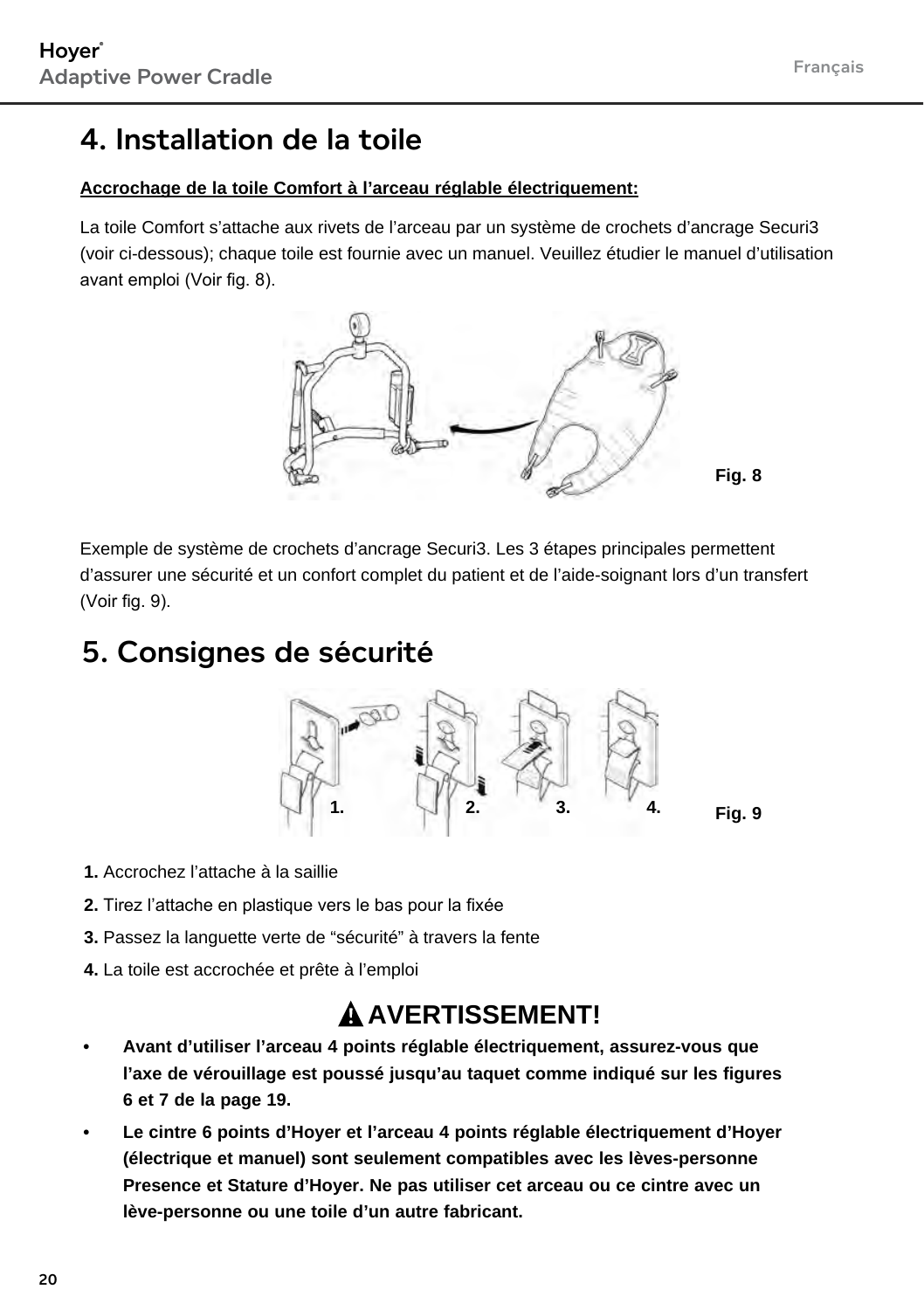- **• Lorsque vous placez l'arceau et la toile en position verticale maximale, ne laissez pas le patient sans surveillance. Le patient peut s'effondrer vers l'avant de la toile, ce qui peut être gênant pour le patient.**
- **• Ne pas utiliser une toile à moins qu'elle soit recommandée pour une utilisation avec l'arceau/le lève-personne.**
- **• Toujours vérifier que la toile est adéquate pour le patient et que sa taille et sa capacité sont correctes.**
- **• Ne jamais utiliser une toile effilochée ou endommagée.**
- **• Veuillez toujours installer la toile selon les instructions fournies (manuel d'utilisation de la toile).**
- **• Veuillez toujours plannifier vos levages avant de commencer.**
- **• Veuillez toujours vérifier que votre arceau 4 points réglable électriquement d'Hoyer est en bon état de fonctionnement avant chaque levage.**
- **• Veuillez toujours utiliser l'arceau 4 points réglable électriquement dans un environnement intérieur propre, sec et à température controllée.**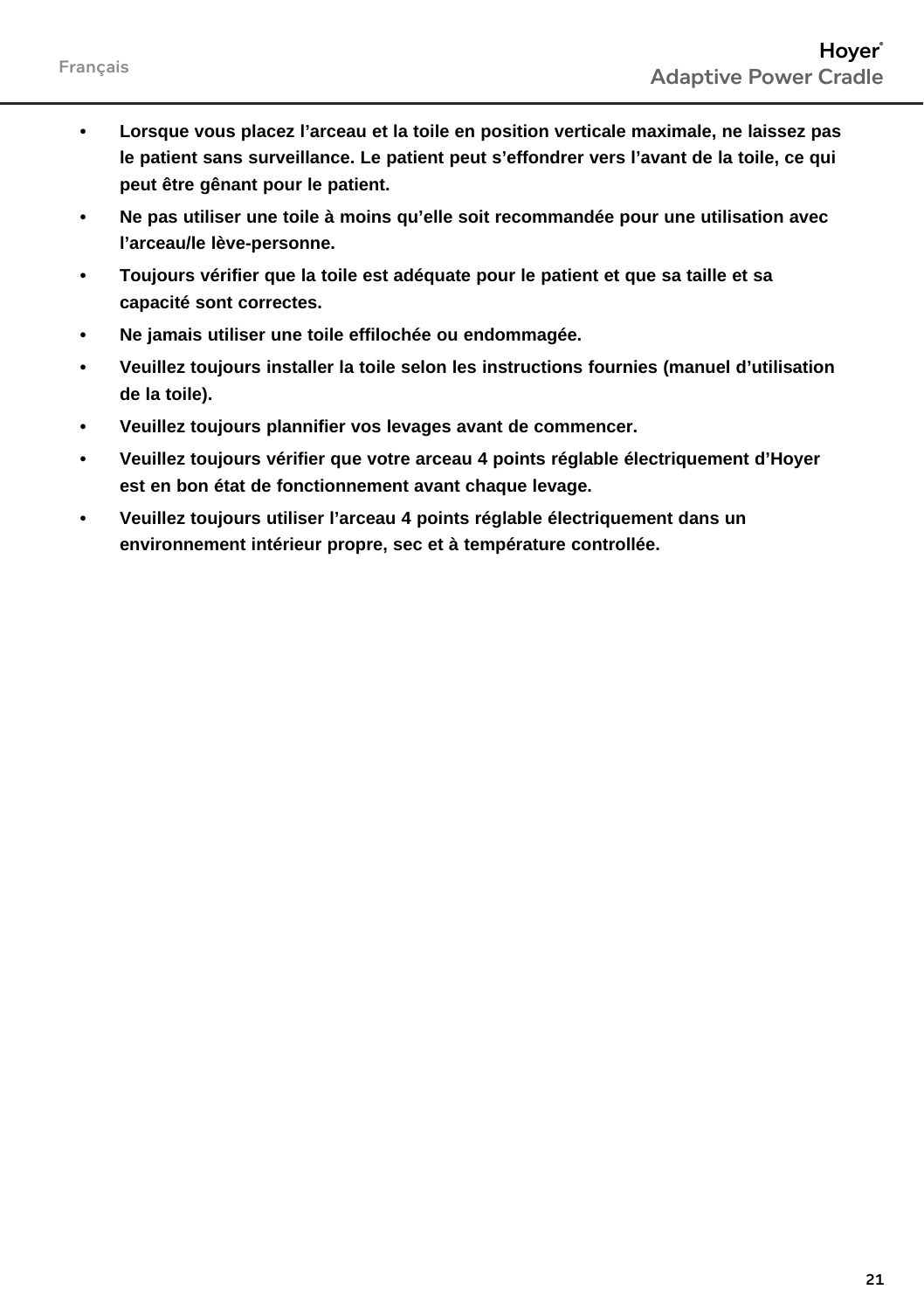#### 6. Maniement de l'arceau

#### Commande manuelle<sup>.</sup>

Faire fonctionner l'arceau 4 points réglable électriquement est une tâche très facile. Quand le patient est installé dans la toile et celle-ci attachée à l'arceau réglable électriquement, ce dernier se positionne en utilisant la commande manuelle située dans la poignée de l'arceau (voir fig. 10).



Si vous appuyez sur la touche directionnelle "Haut" le patient est mis dans une position inclinée ou allongée.

Si vous appuyez sur la touche directionnelle "Bas" le patient est mis dans une position debout ou assise.

L'arceau 4 points réglable électriquement peut être positionné par mouvements sacadés ou par un mouvement constant. Ceci permet au patient d'être positionné dans la meilleure position possible avec un confort maximal.

### **A AVERTISSEMENT!**

**Lorsque vous placez le berceau et la sangle en position verticale, ne laissez pas le patient sans surveillance. Ce dernier pourrait s'écrouler vers l'avant de la sangle et se blesser.**

#### Batterie & Boîtier de Commande:

L'arceau 4 points réglable électriquement nécessite peu d'entretien mais il est très important de faire un entretien régulier et de bien comprendre le système de commande.

Le boîtier de commande est conçu pour fournir des signaux sonores. Les signaux sont indiqués par un "bip" long, court ou multiple.

- **1. Mise sous tension** (L'appareil est alimenté quand la batterie est insérée)**:** un "BIP" allongé.
- **2. En veilleuse:** Deux "BIP" courts
- **3. Batterie faible:** Deux "BIP" courts répétés toutes les 24 secondes. (chargez la batterie)
- **4. Avant utilisation:** Deux "BIP" (basse tension, chargez bientôt batterie)
- **5. Pendant utilisation:** Un long "BIP" (charge de la batterie trop faible ; seulement une position inclinée peut être obtenue). Remplacez la batterie avec une batterie pleine.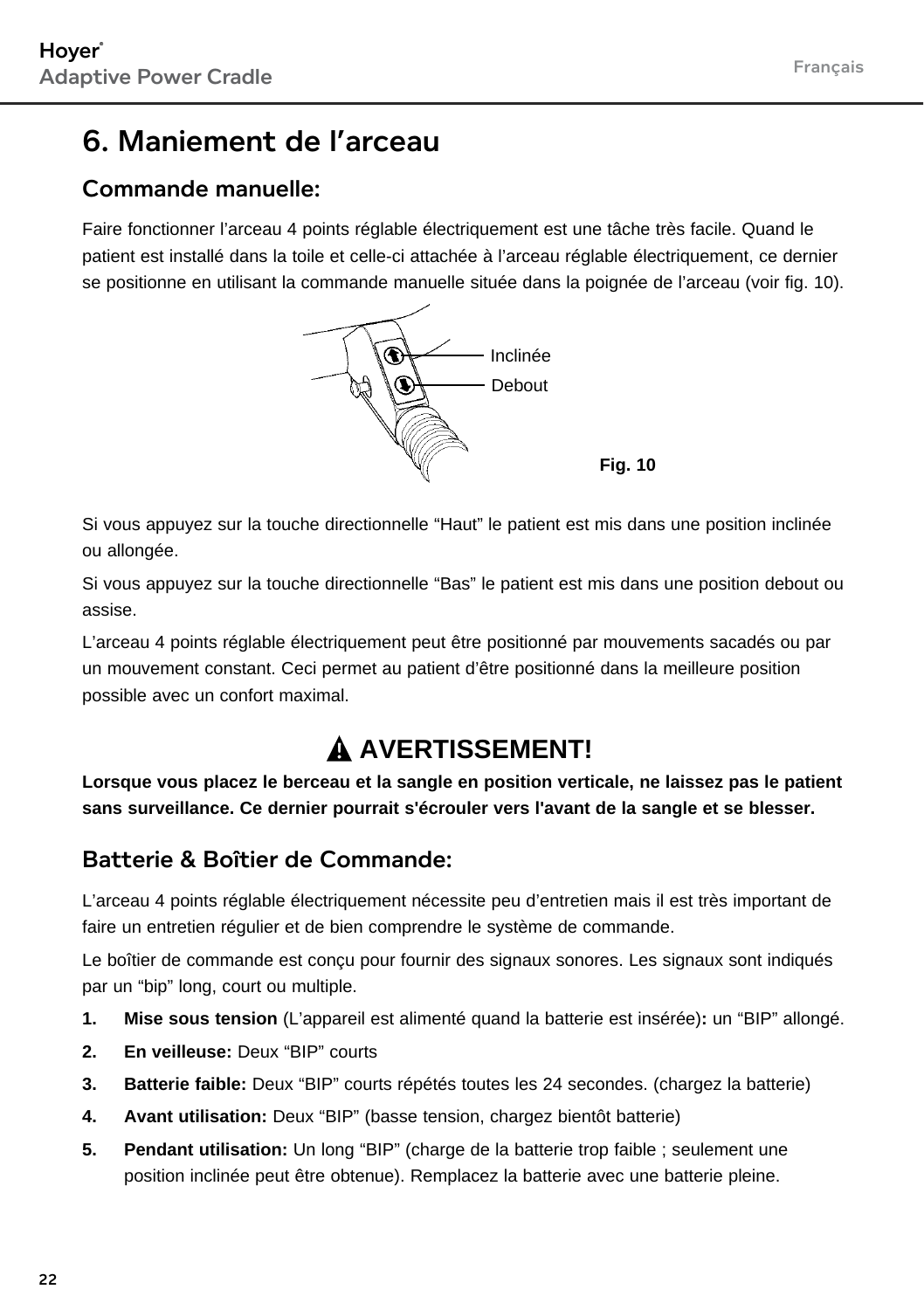#### Instructions de charge:

Pour charger la batterie, veuillez suivre les instructions ci-dessous:



(Version Royaume-Uni en image)

- **1.** Retirez la batterie de l'arceau (voir fig. 11). La batterie est retenue par une force magnétique. Tirer simplement la batterie en dehors du boîtier de commande de l'arceau.
- **2.** Branchez le câble d'alimentation au chargeur.
- **3.** Placez la batterie dans le chargeur de batterie (voir fig. 12). La batterie est maintenue par une force magnétique et s'installe automatiquement dans le chargeur.
- **4.** Branchez le chargeur à une prise d'alimentation sur le secteur (voir fig. 13). Une lumière orange s'allume, indiquant que le chargeur est alimenté.
- **5.** Une lumière verte commence à glignoter indiquant que la batterie se charge. La lumière orange reste allumée constamment.
- **6.** Quand la lumière verte arrête de clignoter et reste allumée, la batterie est complètement chargée et peut être utilisée à nouveau.
- **7.** Pour utiliser la batterie à nouveau, coupez (RU/UE) l'alimentation et retirez la batterie du chargeur. Installez la batterie dans le boîtier de commande de l'arceau. Un long "BIP" indique que la batterie est correctement installée dans le boîtier de commande et l' arceau est prêt à l'utilisation.

**REMARQUE: Assurez-vous que les batteries sont complètement chargées avant d'utiliser votre arceau 4 points réglable électriquement pour la première fois.**

**REMARQUE: Lorsque la batterie est retirée, le berceau émet un bit sonore qui se répète à intervalles réguliers pendant plusieurs heures.**

#### **AVERTISSEMENT!**

**• VEILLEZ à ce que lea batterie restent constamment pleines. Veuillez mettre la batterie en charge chaque fois qu'elle n'est pas utilisée. Chargez tous les soirs, si cela est plus pratique. Le chargeur arrête automatiquement la charge dès que les batteries sont pleines.**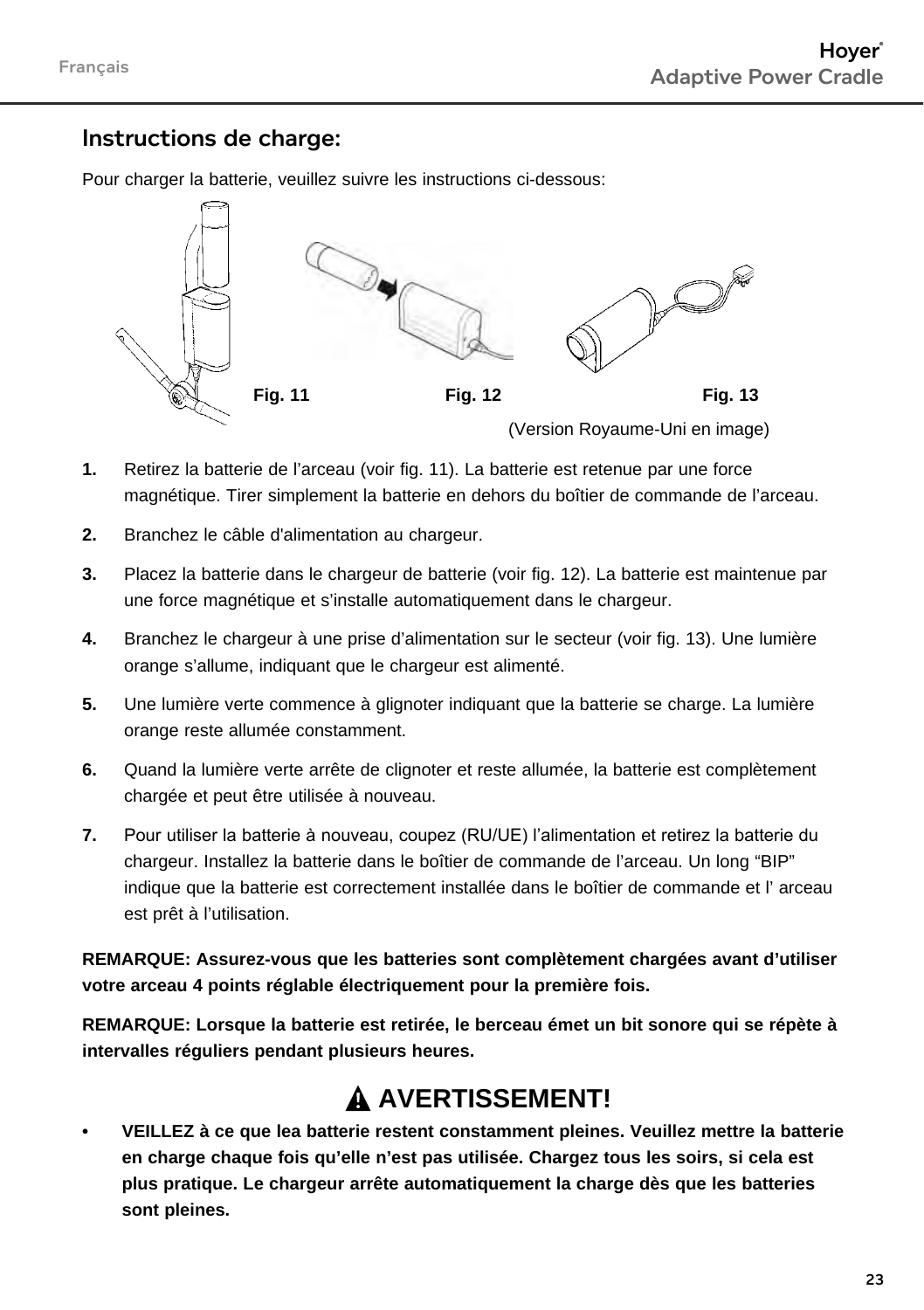- **• La batterie et le chargeur doivent être ouverts exclusivement par du personnel autorisé. (Contactez Joerns Healthcare ou votre distributeur pour toute information relative à la garantie et aux réparations).**
- **• Ne touchez pas les bornes de la batterie/du chargeur.**
- **• NE laissez JAMAIS les batteries se décharger complètement. Aussitôt que les signaux sonores se déclenchent, finissez le levage manuellement et mettez en charge.**
- **• CAUTION: N'entreposez JAMAIS la batterie pendant une longue période sans la charger régulièrement. Cela peut endommager la batterie et l'empêcher de se charger correctement.**
- **• Toujours vous assurez que l'alimentation est éteinte avant de connecter ou déconnecter la batterie (RU/UE)**
- **• ATTENTION: ne laissez jamais la batterie dans le chargeur non alimenté (RU/UE) ou débranché de la prise murale (US).**
- **• ATTENTION: Ne laissez jamais le chargeur en marche sans batterie.**
- **• Pour débrancher le chargeur, ne tirez jamais sur le cordon, mais attrapez fermement la prise à l'extrémité du chargeur.**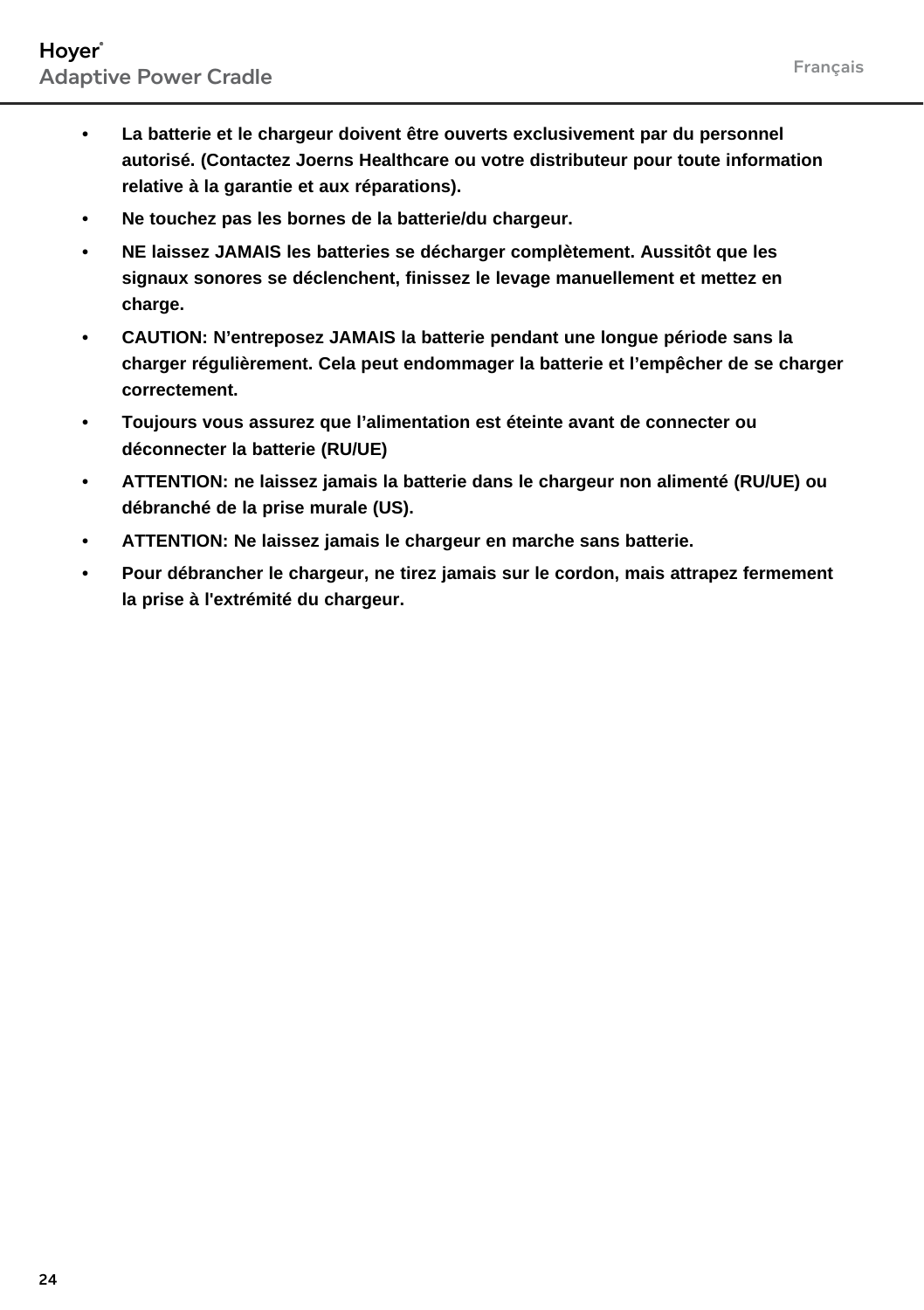# 7. Cycle d'entretien

|                                                                                                                                                                                           | Au départ | Avant utilisation | Intervalles<br>Entretien |
|-------------------------------------------------------------------------------------------------------------------------------------------------------------------------------------------|-----------|-------------------|--------------------------|
| 1. Vérifiez que la rotation fonctionne librement (arceau électrique).                                                                                                                     | ✓         | ✓                 | ✓                        |
| 2. Vérifiez toute détérioration du point central du pivot (l'axe du pivot situé<br>dans le cadre de l'arceau)                                                                             | ✓         |                   | ✓                        |
| 3. Vérifiez l'attachment (doit être ferme) au mât de charge du lève-personne.                                                                                                             | ✓         | ✓                 | ✓                        |
| 4. Vérifiez toute détérioration du mât de charge et de l'axe de vérouillage<br>du lève-personne.                                                                                          | ✓         |                   | ✓                        |
| 5. Vérifiez le bon fonctionnement du vérin, tout bruit inhabituel.                                                                                                                        | ✓         | ✓                 | ✓                        |
| 6. Lubrifiez les articulations du pivot; mât de charge et arceau inclus.                                                                                                                  |           |                   | ✓                        |
| 7. Inspectez les joints pivotants, notamment la flèche et le berceau, pour<br>déceler tout éventuel signe d'usure excessive. Remplacez-les si<br>nécessaire.                              |           |                   | ✓                        |
| 8. Vérifiez que le cordon d'alimentation est bien branché dans le chargeur.                                                                                                               |           | ✓                 |                          |
| Nettoyage<br>L'arceau 4 points réglable électriquement d'Hoyer doit être nettoyé si nécessaire. Il peut être net-<br>toyé avec de l'eau chaude ou avec un liquide nettoyant désinfectant. |           |                   |                          |
| ATTENTION: Les produits chimiques forts peuvent rendre la peinture de l'arceau terne ou<br>l'enlever.                                                                                     |           |                   |                          |
| $\mathbf{\mathbf{\Delta}}$ AVERTISSEMENT!                                                                                                                                                 |           |                   |                          |
| NE vaporisez ou ne submergez PAS le lève-personne dans un produit liquide quelconque.                                                                                                     |           |                   |                          |

#### Nettoyage

### **A AVERTISSEMENT!**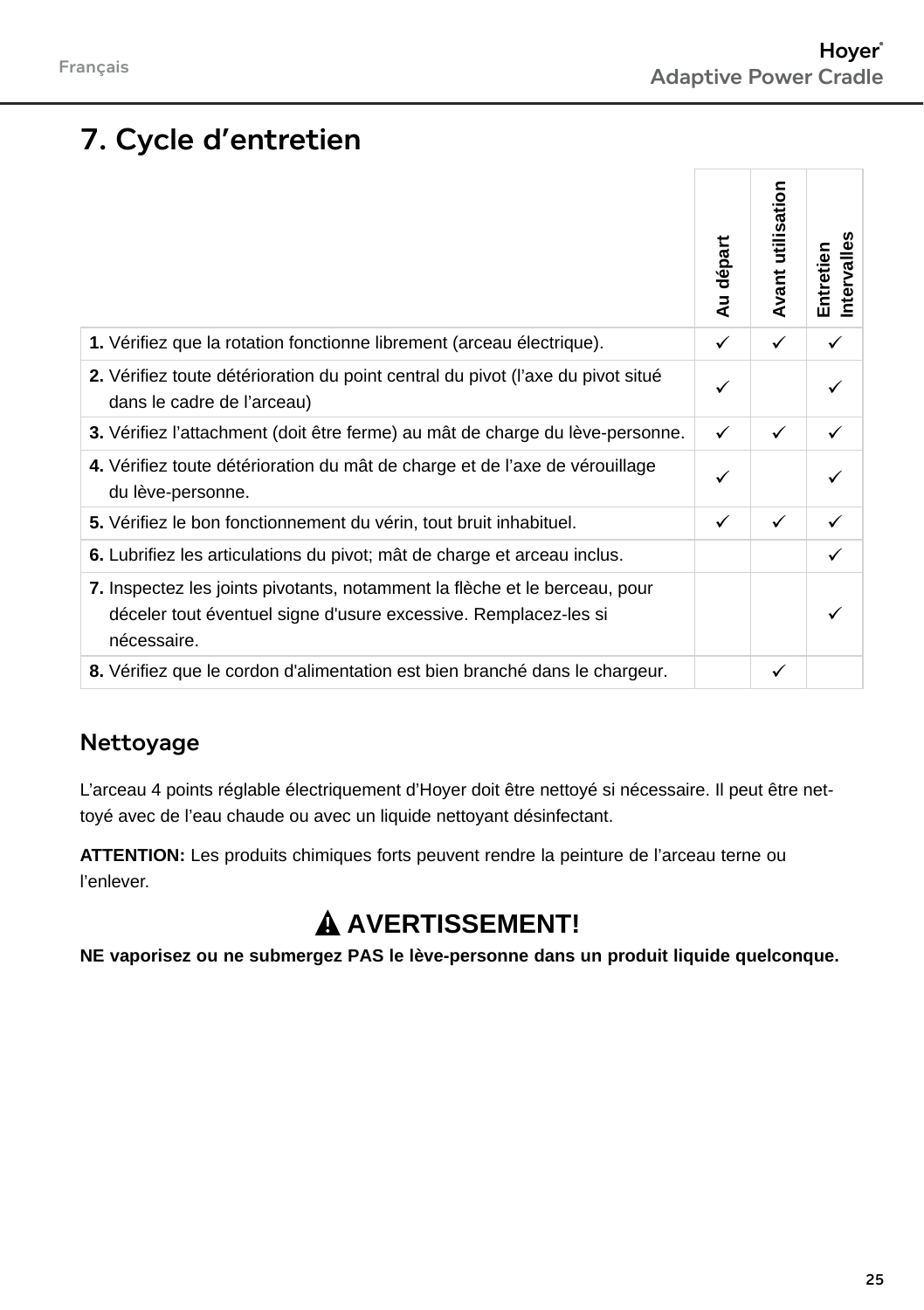#### Pièces d'entretien:

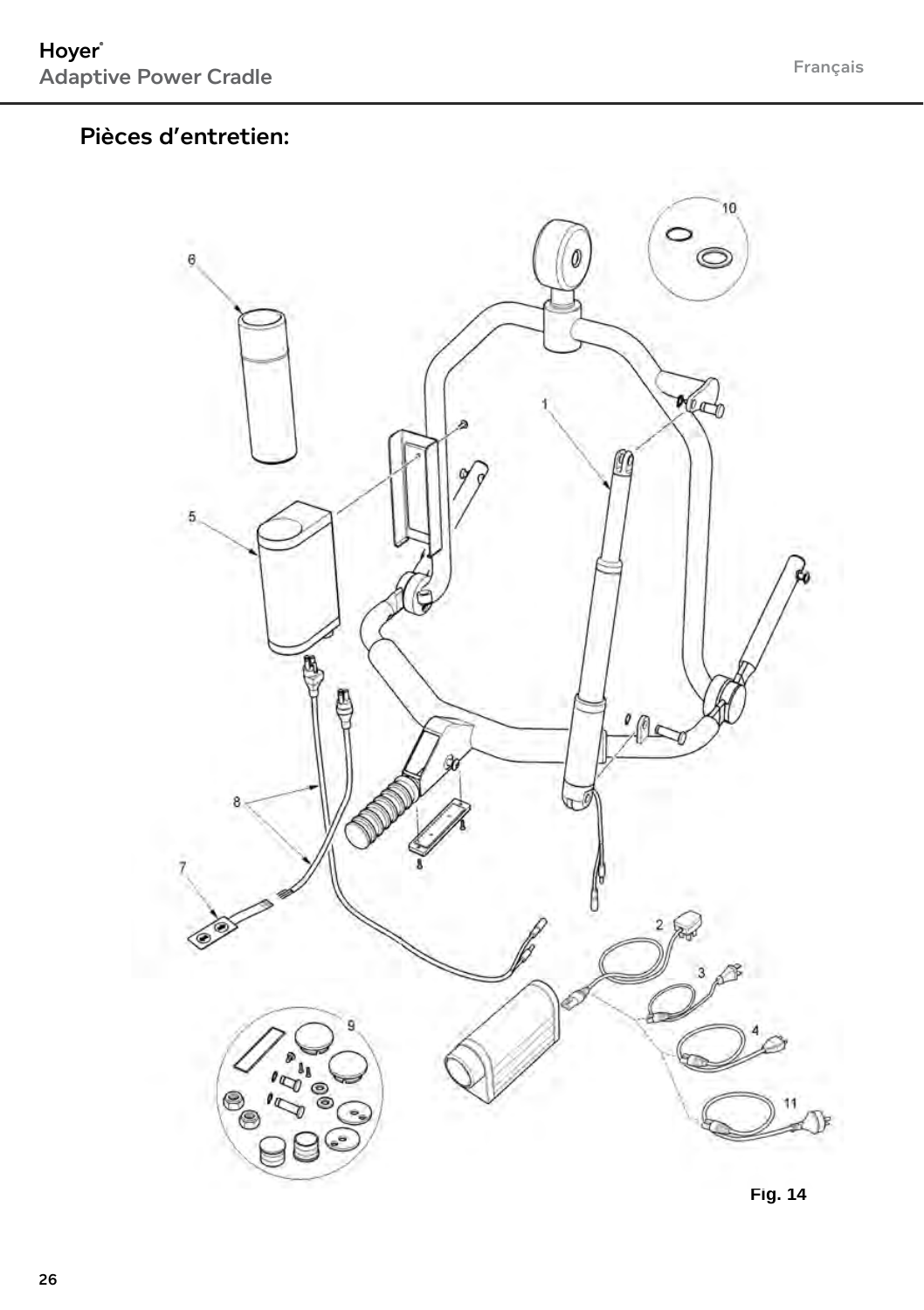| No. | Référence | <b>Description</b>                                                              |
|-----|-----------|---------------------------------------------------------------------------------|
| 1   | 0Y0457    | Vérin                                                                           |
| 2   | 0Y0459    | Chargeur de batterie avec câble UK                                              |
| 3   | 0Y0460    | Chargeur de batterie avec câble EU                                              |
| 4   | 0Y0458    | Chargeur de batterie avec câble US                                              |
| 5   | 0Y0461    | Boîtier de commande                                                             |
| 6   | 0Y0462    | <b>Batterie</b>                                                                 |
| 7   | 0Y0463    | Interrupteur de déclenchement manuel                                            |
| 8   | 0Y0464    | Faisceau électrique entre le boîtier de commande, le vérin et<br>l'interrupteur |
| 9   | 0Y0465    | Quincaillerie (Pièces de fixation)                                              |
| 10  | 0Y0380    | Kit de rondelles et de joints toriques                                          |
| 11  | 0Y0761    | Chargeur de batterie avec câble AU                                              |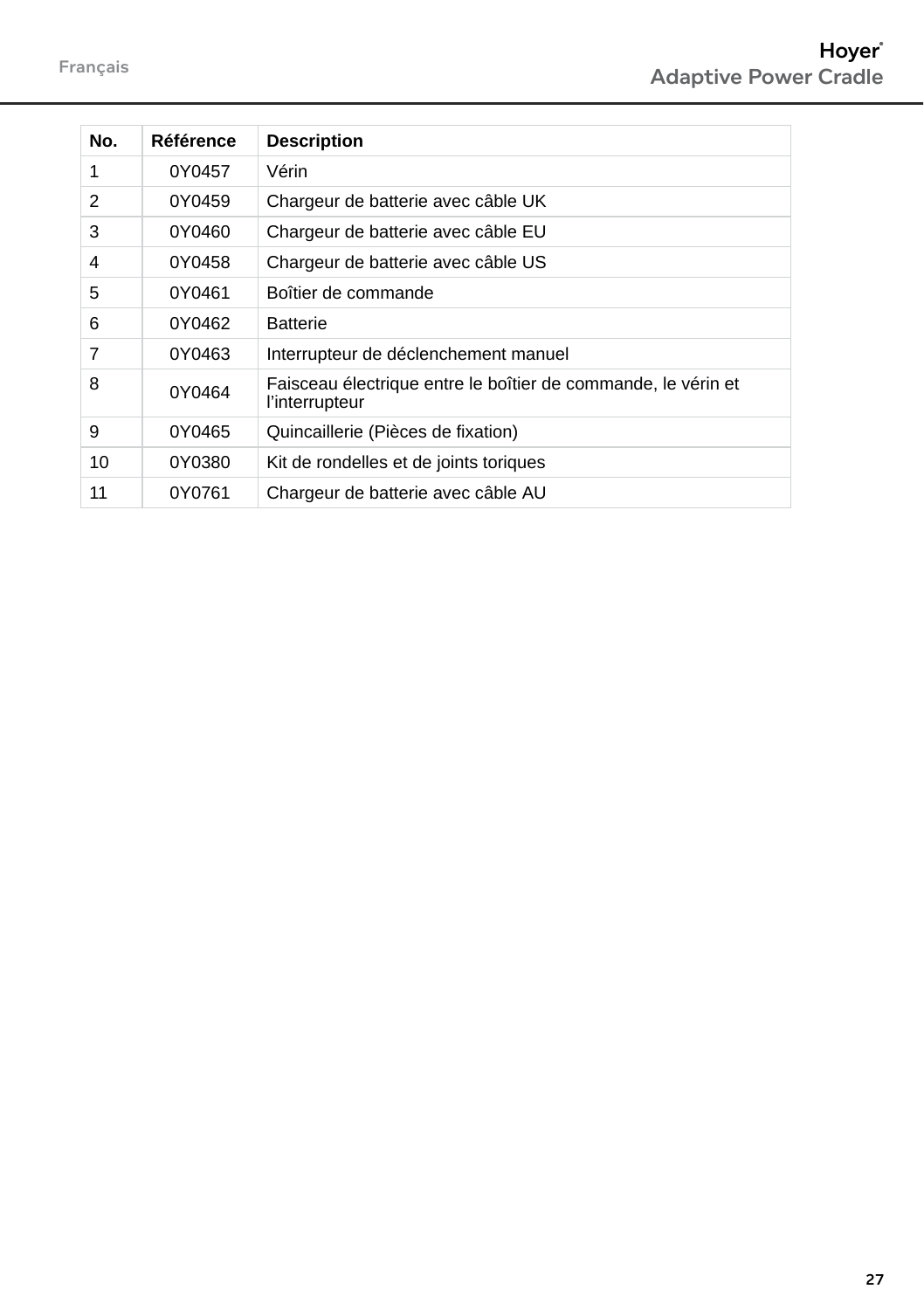# 8. Spécifications électriques

| Puissance absorbée normale du chargeur 100 - 240V AC// 24 VDC 50/60 Hz Max. 75 mA     |                       |
|---------------------------------------------------------------------------------------|-----------------------|
| Puissance nominale du chargeurMax 28,4VDC                                             |                       |
| Protection contre l'électrocution                                                     |                       |
|                                                                                       |                       |
| Degré de protection contre l'électrocution                                            |                       |
|                                                                                       |                       |
| <b>Conditions environnementales</b>                                                   |                       |
| En dehors de cet environnement, le fonctionnement et la sûreté peuvent être compromis |                       |
| <b>Fonctionnement</b>                                                                 |                       |
|                                                                                       |                       |
| Entreposage                                                                           |                       |
|                                                                                       |                       |
|                                                                                       |                       |
| Caractéristique d'IP                                                                  |                       |
|                                                                                       |                       |
|                                                                                       |                       |
|                                                                                       | environnement humide) |
|                                                                                       |                       |
|                                                                                       |                       |
| <b>Cycle d'entretien</b>                                                              |                       |
|                                                                                       |                       |
|                                                                                       |                       |
| <b>Acoustique</b>                                                                     |                       |
| Niveau de puissance acoustique pondéré A 51,5 dB (A)                                  |                       |
| <b>Poids</b>                                                                          |                       |
|                                                                                       |                       |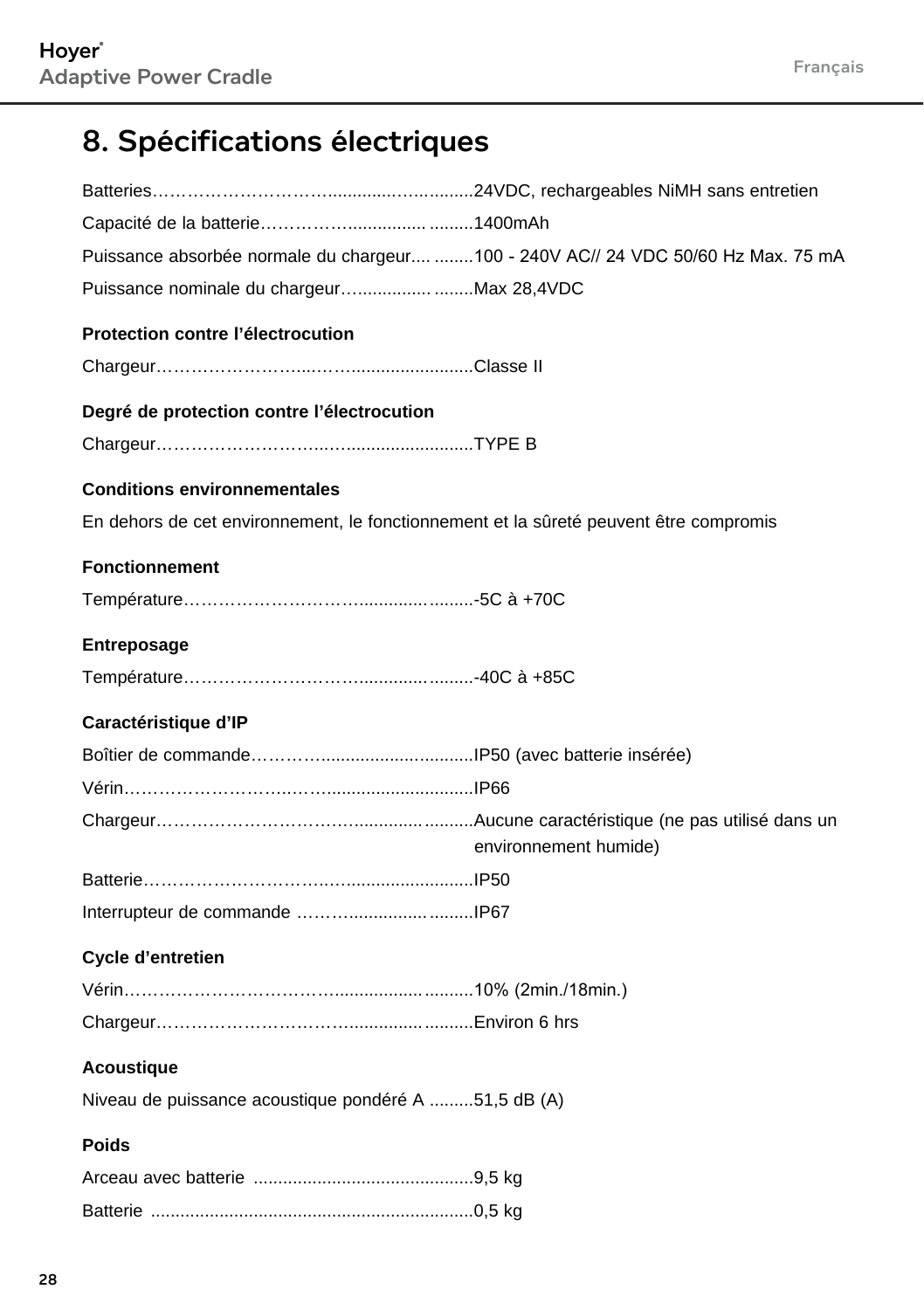### 9. Garantie

Cette garantie couvre uniquement les lève-personnes HoyerPro. Les lève-personnes non couverts par cette garantie sont, sans s'y limiter : Advance-H, HML400, HPL600WB, HPL600WBSC, HPL402, C-HLA (et variations).

Le lève-personne HoyerPro est garantie pour une période de deux ans à compter de la date de livraison contre tout vice de matériau et de fabrication dans des conditions normales d'utilisation et d'entretien. La garantie couvre tous les composants mécaniques et électriques.

Les composants structurels en aluminium et les pièces mécaniques du lève-personne sont couverts par une garantie de cinq (5) ans à compter de la date de livraison.

Tout endommagement dû à des conditions d'utilisation inadaptées ou à l'absence d'entretien conformément aux consignes d'utilisation et d'entretien n'est pas couvert par la garantie. Toute transformation, modification ou réparation, à moins d'avoir été effectuée par ou approuvée par écrit par Joerns Healthcare, a pour effet d'annuler la garantie.

#### Pièces:

Le lève-personne HoyerPro contient des pièces susceptibles de s'user au cours de l'utilisation normale. Ces pièces, telles que les batteries cc et les roulettes, n'entrent pas dans la garantie de deux ans, mais sont couvertes pendant 90 jours à compter de la date de livraison.

En vertu de cette garantie, l'obligation de Joerns Healthcare se limite à la fourniture des pièces de rechange, à la réparation ou au remplacement, à son entière discrétion, de tout produit déterminé comme étant défectueux par Joerns Healthcare.

Les pièces de rechange sont couvertes par la garantie jusqu'à expiration de la période de garantie initiale du produit.

À la demande de Joerns Healthcare, les pièces doivent être renvoyées pour inspection aux frais du client. Un avoir sera remis après l'inspection uniquement.

#### Révision:

La plupart des révisions sont effectuées par le service d'entretien, en collaboration avec le service après-vente de Joerns Healthcare.

La majorité des pièces peuvent être expédiées par avion dès le lendemain, aux frais du client.

En cas de nécessité, un technicien, pourra, à la discrétion de Joerns Healthcare, être envoyé sur place. Seul le service après-vente de Joerns Healthcare est habilité à envoyer des techniciens agréés sur place.

Cette garantie est étendue à l'acheteur original du produit.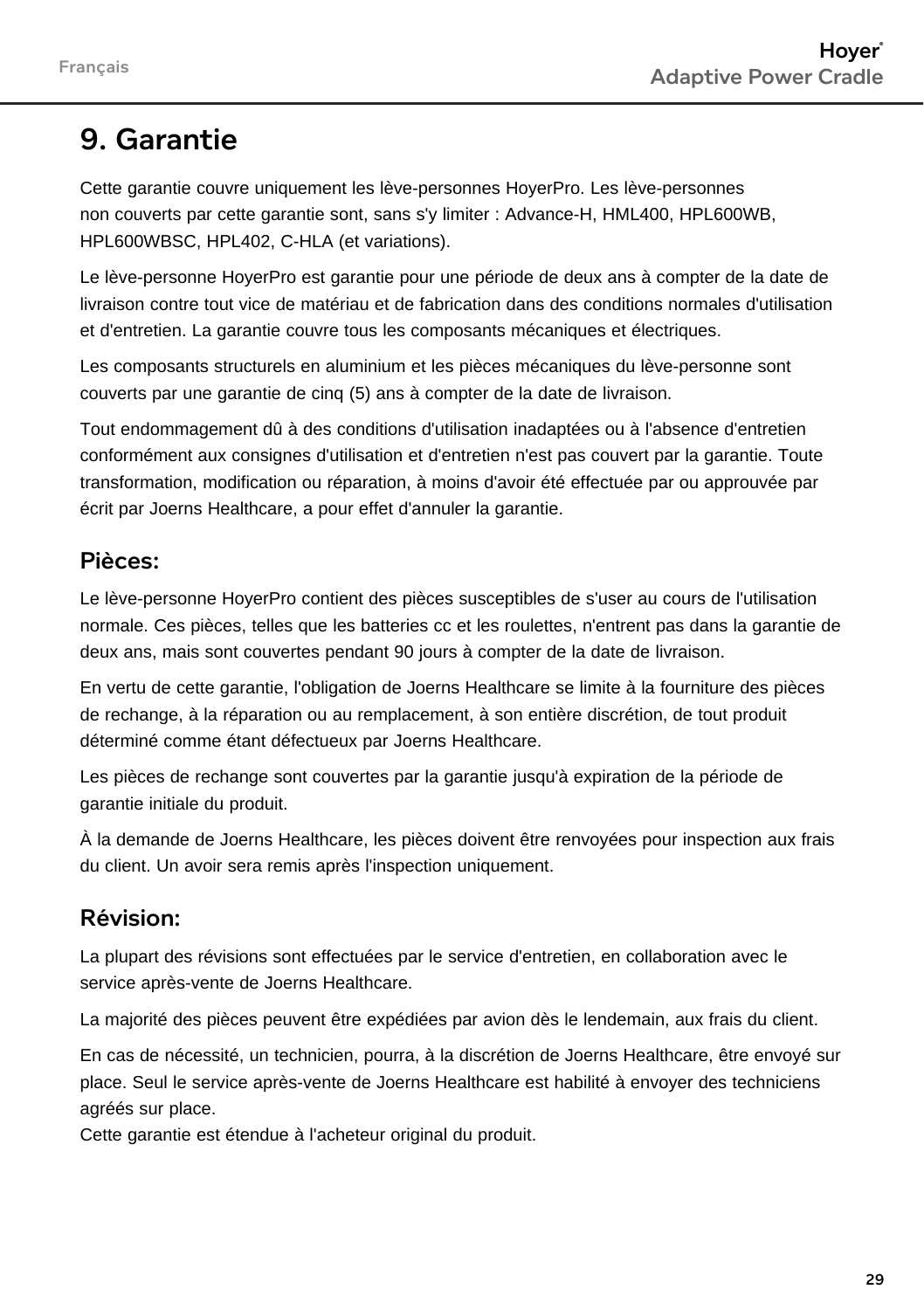# **Inhalt**

| 1. Installation Ihres Hoyer Adaptiven Vierpunkte-Elektrorahmensystems  31 |  |
|---------------------------------------------------------------------------|--|
|                                                                           |  |
|                                                                           |  |
|                                                                           |  |
|                                                                           |  |
|                                                                           |  |
|                                                                           |  |
|                                                                           |  |
|                                                                           |  |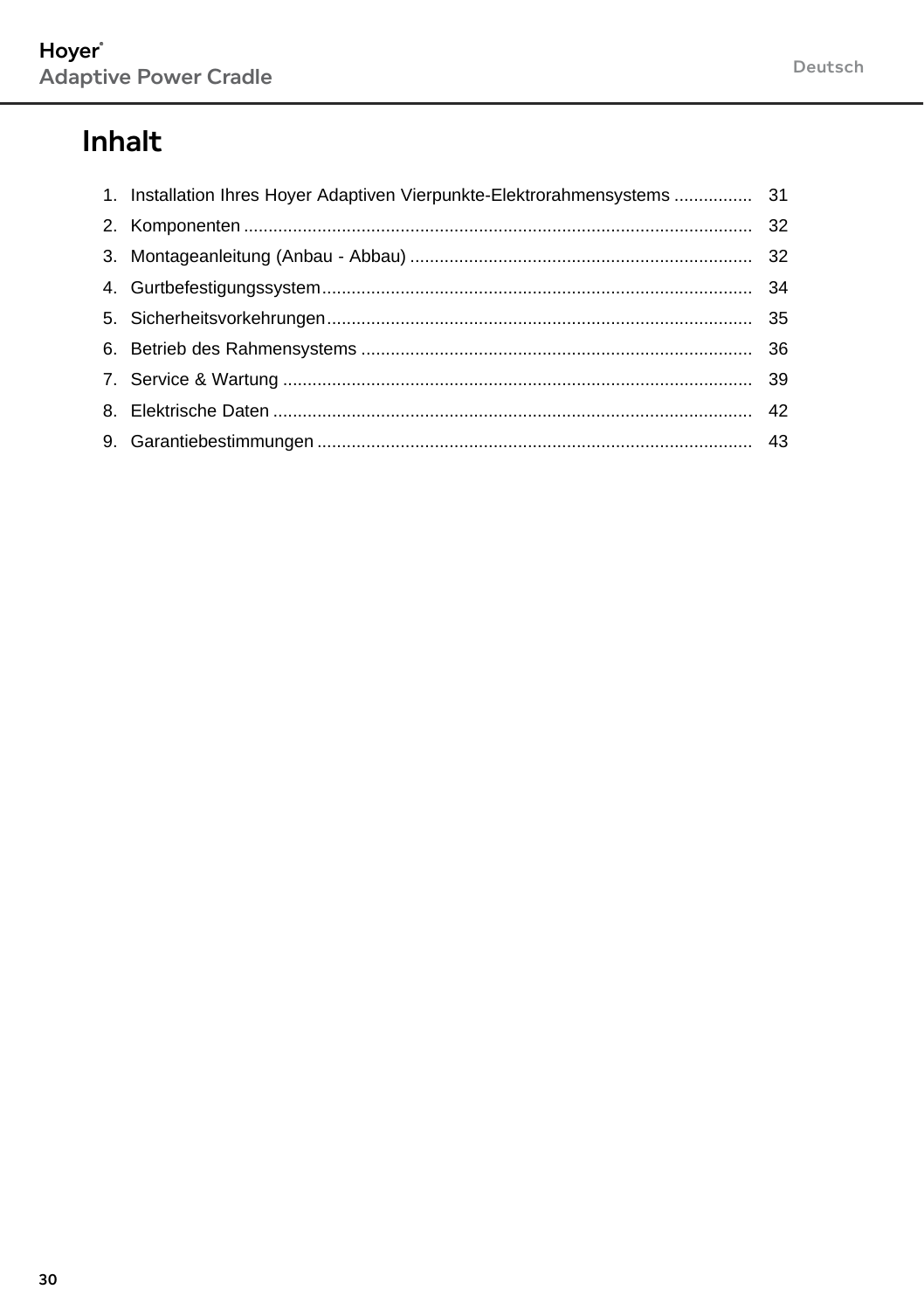### 1. Hoyer Adaptiver 4-Punkt - Elektrohebebügel

Der Hoyer Presence Patientenlifter kommt serienmäßig mit einem Sechspunkt Hebebügel. Der Stature Patientenlifter kommt serienmäßig mit einem Dynamischen Positionierungs System (DPS) (siehe Abb. 1).



Als zusätzliches Zubehör kann der Standard Spreizbügel/Bügel mit dem Adaptive Power Cradle (APC) nachgerüstet werden (siehe Fig. 2).





Dieses Zubehörteil nutzt den Hoyer Komfortgurt mit dem Securi3 Sicherheitsclipsystem (siehe Abb. 3).



**Abb. 3**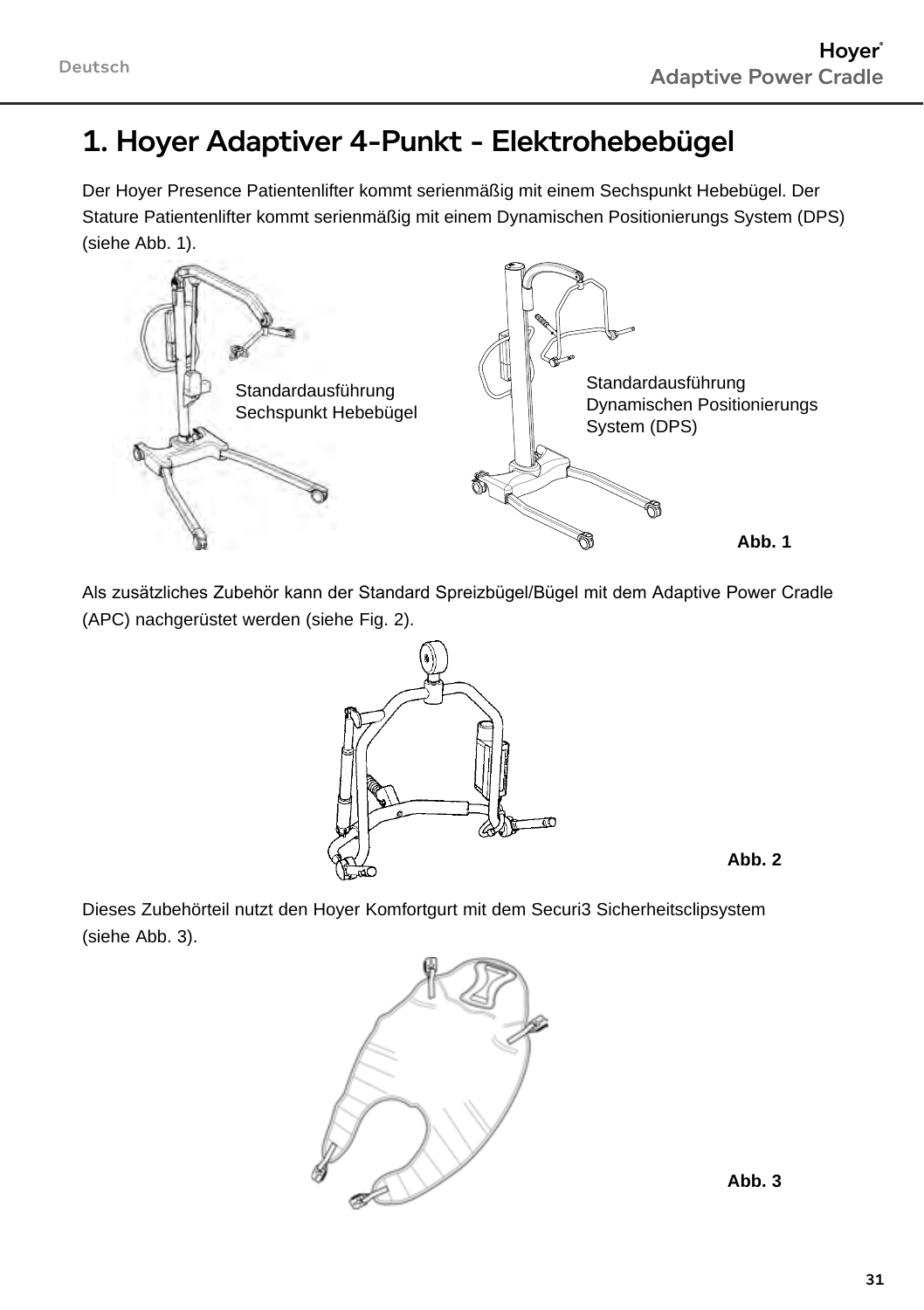### 2. Komponenten: Adaptiver 4-Punkt - Elektrohebebügel

Die folgenden Komponenten sind in Ihrem Adaptiven 4-Punkt - Elektrohebebügel enthalten (siehe Abb. 4).

- **1.** 1 x Adaptiver 4-Punkt Elektrohebebügel
- **2.** 1 x Ladegerät
- **3.** 2 x wiederaufladbare Akkus, NiMH
- 4. 2 x Kunststoffkappen, schwarz, für Stature und Presence Ausleger
- **5.** 1 x Benutzer-/Service-Handbuch (nicht gezeigt)



### 3. Montageanleitung

Die Montage ist schnell und einfach. Es ist jedoch wichtig, dass Sie die Montageanweisungen sorgfältig befolgen.

#### **BEFOLGEN SIE SORGFÄLTIG DIE FOLGENDEN ANWEISUNGEN:**

#### Entfernen:

Um Ihren Adaptiven 4-Punkt - Elektrohebebügel zu befestigen, muss zunächst der alte Hebebügel vom Lifter entfernt werden. Dies geschieht durch Entfernen des Schnellauslösestifts, der das manuelle Spreizbügelsystem/Rahmensystem sichert (siehe Abb. 5). Dazu ist lediglich ein kleiner Flachschraubenzieher oder ein ähnliches Werkzeug erforderlich.

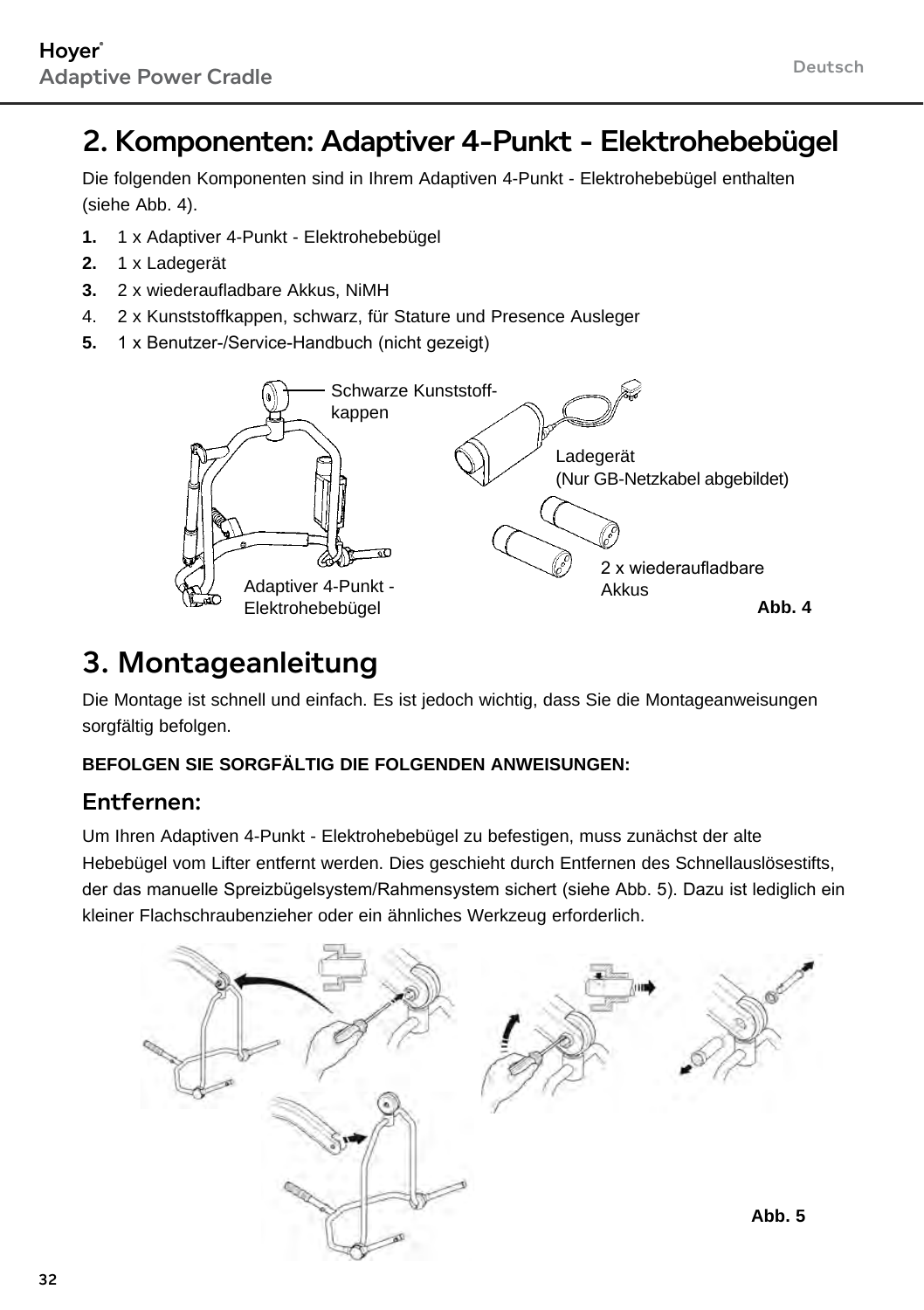**VORSICHT: Vor dem Entfernen des Schnellauslösestifts muss das Rahmensystem durch ein feststehendes Untergestell, z. B. eine Werkbank oder einen Tisch, abgestützt werden. Damit wird ein plötzliches Herunterfallen des Hebebügels und daraus relutierende Verletzungen oder Beschädigungen des Hebebügel verhindert.** 

#### Befestigung:

Zur Befestigung wird der Adaptive 4-Punkt - Elektrohebebügel in Richtung Auslegerschlitz angehoben. Stecken Sie die Stiftbuchse, die schwarze Kunststoffkappe\* und den Bolzen des Rahmensystems durch den Ausleger. Wenn die Stiftbuchse installiert ist und das Gewicht des Adaptiven 4-Punkt - Elektrohebebügel trägt, stecken Sie den Schnellauslösestift wieder ganz in die Buchse bis dieser einrastet (siehe Abb. 6).



Überzeugen Sie sich, dass der Stift sicher sitzt, indem Sie Ihren Finger in das gezahnte Ende drücken. Bleibt der Stift in seiner Position, kann der Lifter sicher genutzt werden. 7).

### **Warnung!**

**ACHTEN SIE DARAUF, DASS DER STIFT SICHER SITZT; bei sicherer Befestigung ist ein deutliches "Klicken" zu hören.**

**\*Achten Sie darauf, dass Sie die für Ihren Lifter korrekte Kunststoffkappe verwenden (es werden 2 Kappen mitgeliefert). Prüfen Sie vor dem Aufsetzen die Kappenbreite an Ihrem Lifter-Ausleger.**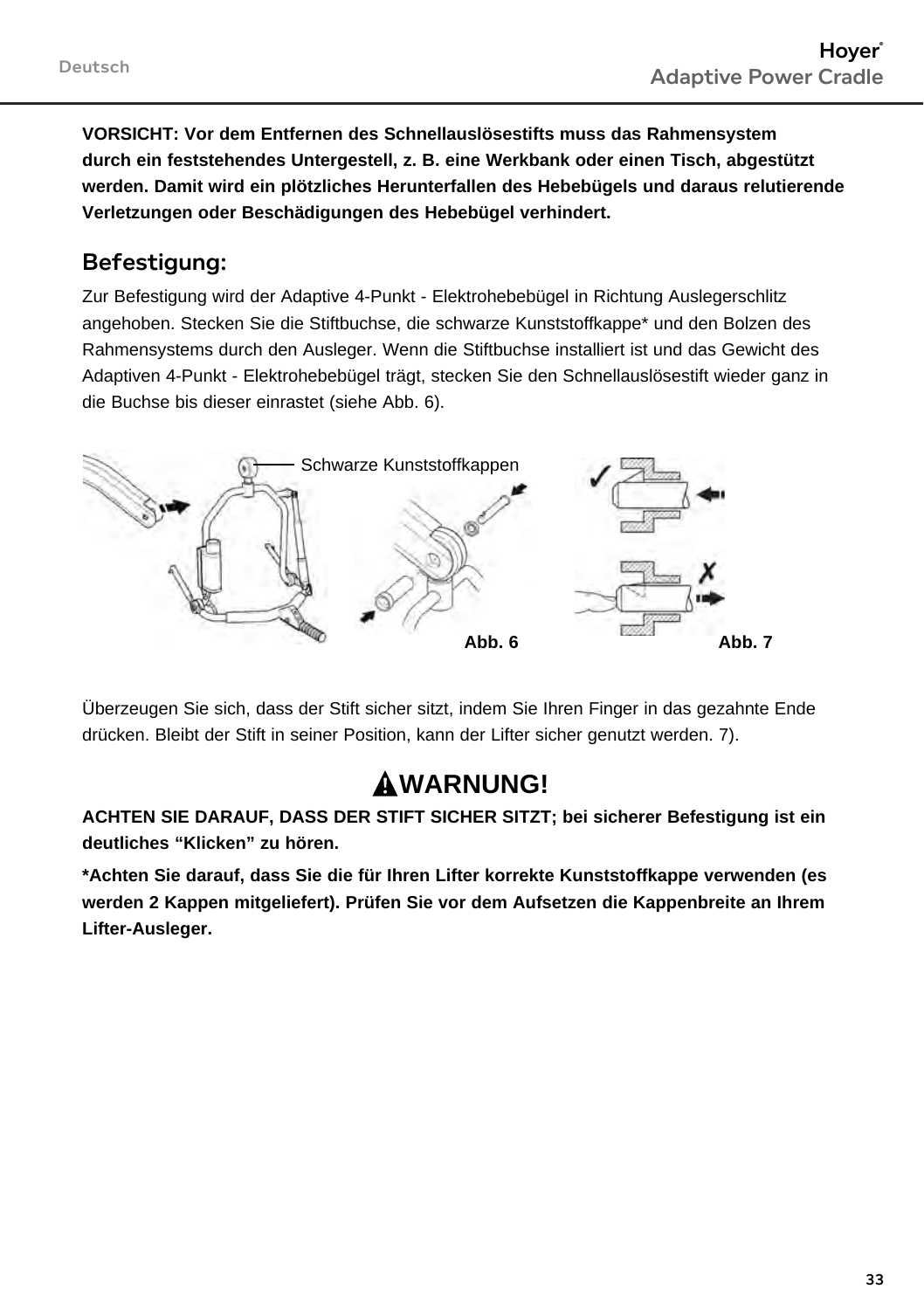# 4. Gurtbefestigung

#### **Befestigung des Komfortgurts an Ihrem AAdaptiven 4-Punkt - Elektrohebebügel:**

Der Komfortgurt wird mit dem Securi3 Sicherheitsclipsystem (siehe unten) an den Pins des Hebebügels befestigt; jeder Gurt wird mit einer Anleitung geliefert. Vor Einsatz bitte Anleitung sorgfältig durchlesen (siehe Abb. 8).



Ansicht des Securi3 Sicherheitsclipsystems. Die 3 wichtigsten Phasen gewährleisten dem Patienten und seinem Betreuer völlige Sicherheit und maximalen Komfort während des gesamten Transfers (siehe Abb. 9).

#### 5. Sicherheitsvorkehrungen



- **1.** Clip an den Pins befestigen.
- **2.** Zur Sicherung Kunststoffclip herunterziehen.
- **3.** Grünen Sicherheitsverschluss durch Schlitz führen.
- **4.** Gurt ist befestigt und einsatzbereit.

### **WARNUNG!**

- **• Bevor Sie Ihren Adaptiven 4-Punkt Elektrohebebügel benutzen, achten Sie darauf, dass der Schnellauslösestift wie in den Abbildungen 6 und 7 auf Seite 33 dargestellt VOLLSTÄNDIG EINGERASTET ist.**
- **• Das Hoyer Sechspunkt Hebebügel und das Hoyer Adaptive 4-Punkt Hebebügel System (elektrisch oder manuell) sind nur mit dem Hoyer Presence und dem Stature Lift kompatibel. Dieses Hebebügelsystem darf nicht mit Liftern oder Gurten anderer Hersteller verwendet werden.**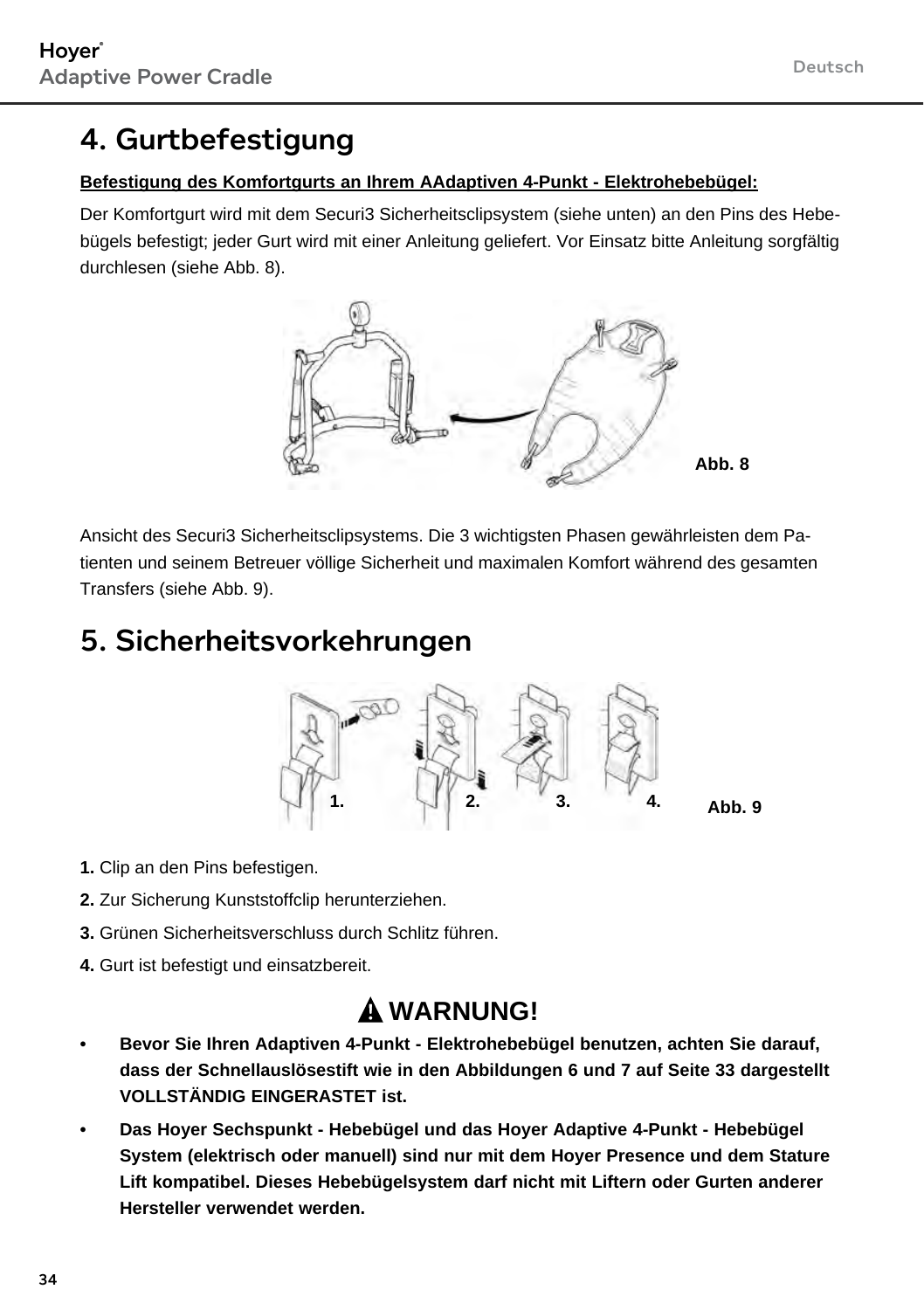- **• Wenn Hebebügelsystem und Gurt in die höchste aufrechte Position gebracht werden, darf der Patient nicht unbeaufsichtigt bleiben. Der Patient könnte im Gurt nach vorne fallen, was zu Unannehmlichkeiten für den Patienten führen könnte.**
- **• Verwenden Sie keinen Gurt, der nicht für den Einsatz mit dem Hebebügelsystem empfohlen wurde.**
- **• Achten Sie in jedem Fall darauf, dass der Gurt für den betroffenen Patienten geeignet ist und die korrekte Größe und Hebekapazität hat.**
- **• Nie einen ausgefransten oder beschädigten Gurt verwenden.**
- **• Den Gurt immer im Einklang mit der mitgelieferten Gebrauchsanleitung (Gebrauchsanleitung des Gurts) verwenden.**
- **• Planen Sie Ihren Hebevorgang eingehend, bevor Sie beginnen.**
- **• Achten Sie vor jedem Hebevorgang darauf, dass sich Ihr Hoyer Adaptiver 4-Punkt Elektrohebebügel in gutem Betriebszustand befindet.**
- **• Verwenden Sie Ihren Adaptiven 4-Punkt Elektrohebebügel ausschließlich in trockenen und temperaturkontrollierten Räumlichkeiten.**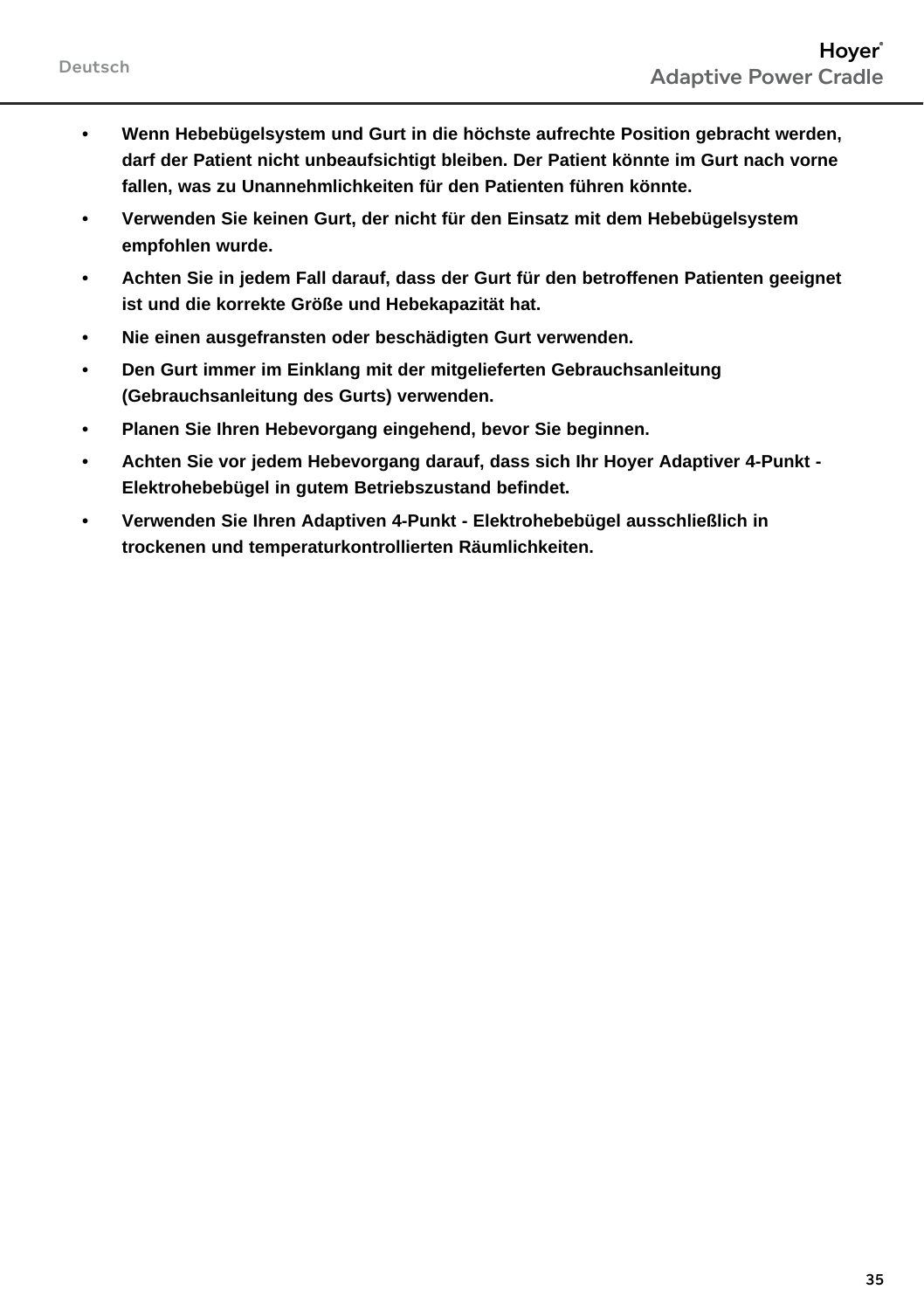# 6. Betrieb des Hebebügelsystems:

#### Handsteuerung:

Die Bedienung des Adaptiven 4-Punkt - Elektrohebebügel ist sehr leicht. Wenn sich der Patient im Gurt befindet und der Gurt am Hebebügel befestigt ist, wird der Adaptive 4-Punkt - Elektrohebebügel durch die im Griff des Rahmensystems befindliche Handsteuerung bewegt (siehe Abb. 10).



Durch Drücken der **Taste Aufwärts** wird der Patient in eine zurücklehnende oder liegende Position gebracht.

Durch Drücken der **Taste Abwärts** wird der Patient in eine aufrechte oder sitzende Position gebracht.

Der adaptive 4-Punkt - Elektrohebebügel kann stufenweise oder kontinuierlich verstellt werden. Damit wird gewährleistet, dass der Patient in seinem optimalen Profil und damit am bequemsten positioniert wird.

# **WARNUNG!**

**Wenn Bügel und Sitztuch in die oberste Position gestellt werden, lassen Sie den Patienten nicht unbeaufsichtigt. Der Patient könnte im Sitztuch nach vorne zusammensacken - Verletzungsgefahr.**

#### Akku und Steuereinheit:

Das Adaptive Vierpunkt-Elektrorahmensystem erfordert ein Minimum an Wartung. Dennoch ist es wichtig, dass regelmäßige Wartungsarbeiten durchgeführt werden, und dass ein grundlegendes Verständnis des Steuersystems gegeben ist.

Die Steuereinheit liefert akustische Signale. Diese akustischen Signale sind lange, kurze oder mehrfache Pieptöne.

- **1. Power On (Strom eingeschaltet)** (Strom ist eingeschaltet, wenn sich der Akku seinem Fach befindet)**:** Ein längerer PIEPTON
- **2. Sleep Mode (Schlafmodus):** Zwei kurze PIEPTÖNE
- **3. Low Battery (Akku fast entladen):** Zwei kurze PIEPTÖNE, die alle 24 Sekunden wieder holt werden. (Akku aufladen)
- **4. Start Operation (Bei Beginn des Ladevorgangs):** Zwei PIEPTÖNE (niedrige Spannung, Akku muss bald aufgeladen werden.
- **5. During Operation (Während des Ladevorgangs):** Ein langer PIEPTON (Akkuladung ist zu niedrig, nur zurückgelehnte Position ist möglich). Akku durch voll aufgeladenen Akku ersetzen.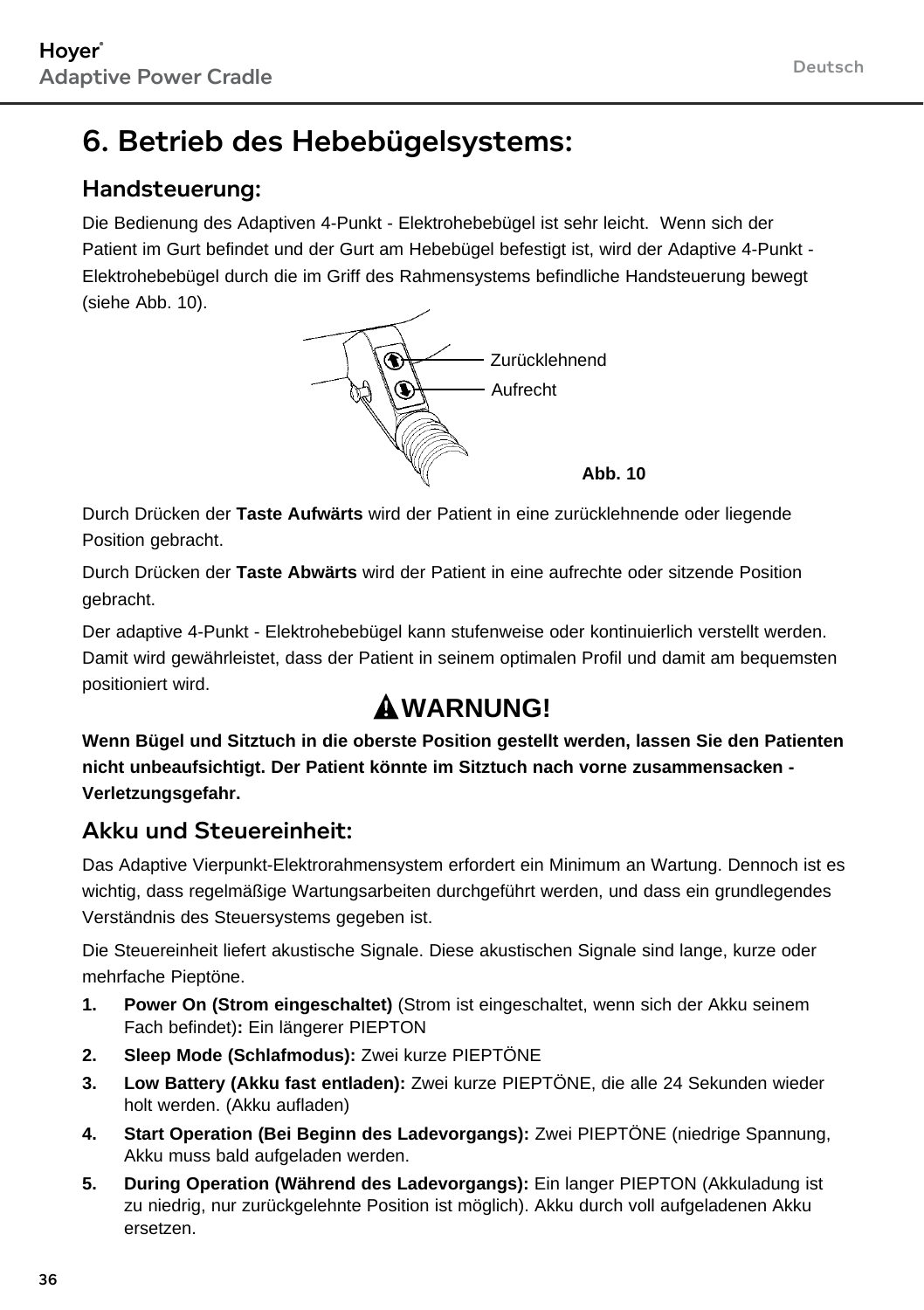#### Ladeanleitung:

Zum Aufladen der Akkus befolgen Sie die nachfolgenden Anweisungen:



- **1.** Heben Sie den Akku aus dem Hebebügelsystem (siehe Abb. 11). Der Akku wird agnetisch gehalten. Ziehen Sie den Akku einfach aus der Steuereinheit des Hebebügelsystems.
- **2.** Stecken Sie das Netzkabel in das Ladegerät ein.
- **3.** Stellen Sie den Akku in das Ladegerät (siehe Abb. 12). Der Akku wird magnetisch gehalten und richtet sich in der Ladeeinheit automatisch aus.
- **4.** Stecken Sie den Stecker des Ladegeräts in eine Netzsteckdose (siehe Abb. 13). Eine gelbe Leuchte leuchtet auf und zeigt an, dass das Ladegerät eingeschaltet ist.
- **5.** Eine grüne Leuchte beginnt zu blinken und zeigt an, dass der Akku aufgeladen wird. Die gelbe Leuchte bleibt an.
- **6.** Wenn die grüne Leuchte aufhört zu blinken und erleuchtet bleibt, ist der Akku voll aufgeladen. Er kann jetzt wieder eingesetzt werden.
- **7.** Um den Akku wieder in Betrieb zu nehmen, ziehen Sie den Netzstecker des Ladegeräts aus der Steckdose (UK/EU) und nehmen Sie den Akku aus dem Ladegerät. Setzen Sie den Akku wieder in die Steuereinheit des Hebebügelsystems ein. Ein langer PIEPTON deutet an, dass der Akku wieder korrekt in die Steuereinheit eingesetzt wurde, und dass das Hebebügelsystems wieder betriebsbereit ist.

**HINWEIS: Achten Sie vor der ersten Verwendung des Adaptiven 4-Punkt - Elektrohebebügel darauf, dass die Akkus voll geladen sind.**

**HINWEIS: Wenn die Batterie herausgenommen wurde, ertönt am Bügel ein einzelner "Piepston". Der "Piepston" ertönt in regelmäßigen Abständen über mehrere Stunden.**

#### **WARNUNG!**

- **• SORGEN SIE DAFÜR, dass die Akkus stets voll aufgeladen sind. Stellen Sie den Akku in das Ladegerät, wenn das elektrische Hebebügelsystem nicht verwendet wird. Wenn es bequemer ist, kann der Akku auch jede Nacht geladen werden. Das Ladegerät sorgt dafür, dass der Akku NICHT überladen wird.**
- **• Die Batterie oder Ladegerät dürfen nur von autorisiertem Personal geöffnet werden. (Wenden Sie sich an Joerns Healthcare oder Ihren Händler wegen Garantie und Reparaturen).**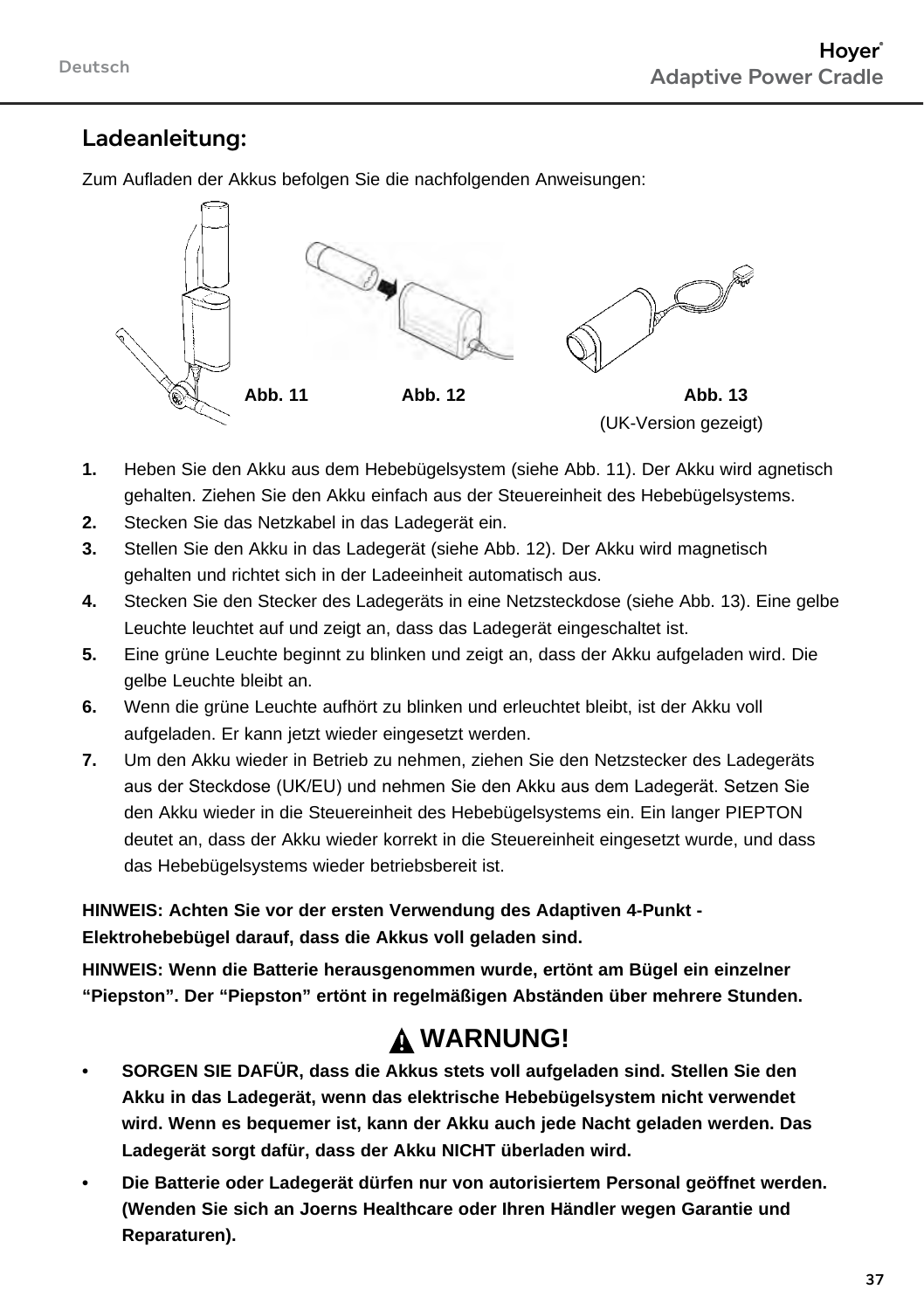- **• Anschlüsse des Akkus und Ladegeräts nicht berühren.**
- **• Achten Sie darauf, dass sich der Akku nie völlig entleert. Sobald das akustische Signal ertönt, muss der aktuelle Hebevorgang beendet und der Akku aufgeladen werden.**
- **• VORSICHT: Der Akku sollte niemals für längere Zeiträume aufbewahrt werden ohne dabei regelmäßig aufgeladen zu werden. Dies kann zu Schäden am Akku führen, die ein korrektes Aufladen verhindern.**
- **• Achten Sie immer darauf, dass der Netzstecker aus der Steckdose gezogen wurde, bevor der Akku angeschlossen oder abgenommen wird.**
- **• VORSICHT: Den Akku nie bei ausgeschalteter Steckdose oder herausgezogenem Netzstecker bzw. ohne Anschluss an eine Netzsteckdose im Ladegerät lassen.**
- **• VORSICHT: Das Akku-Ladegerät nie ohne Akku eingeschaltet lassen.**
- **• Ziehen Sie beim Ausstecken vom Ladegerät nicht am Netzkabel. Beim Ausstecken immer am Stecker am Ladegerät ziehen.**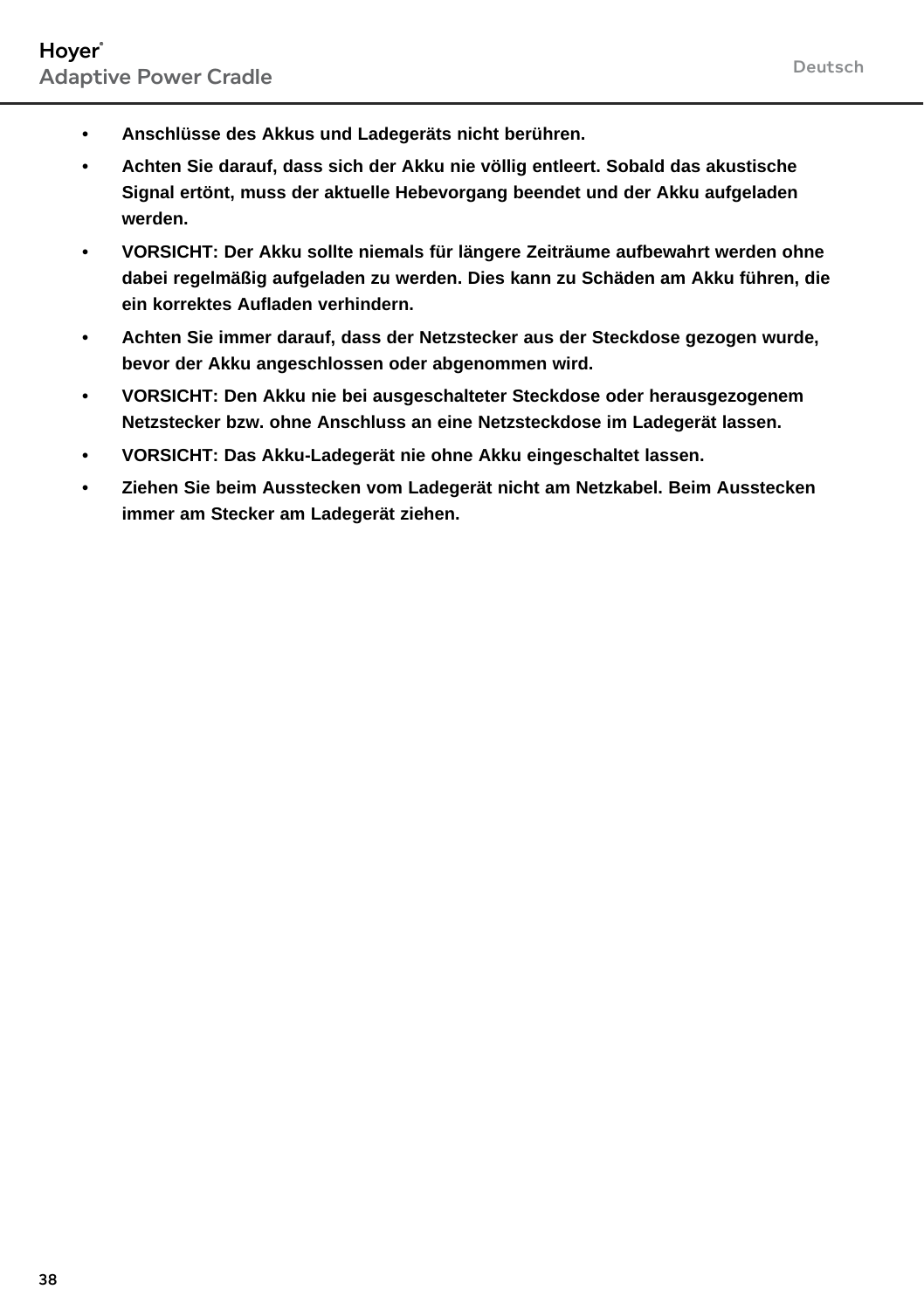## 7. Service und Wartungsplan

|    |                                                                                                                       | Inbetriebnahme<br>Bei | Einsatz<br>Vor dem | Wartungs<br>intervalle |
|----|-----------------------------------------------------------------------------------------------------------------------|-----------------------|--------------------|------------------------|
| 1. | Beweglichkeit überprüfen (adaptiver 4-Punkt - Elektrohebebügel).                                                      | ✓                     | ✓                  | ✓                      |
| 2. | Gelenk des Hebebügels auf Verschleiß überprüfen.                                                                      | ✓                     |                    | ✓                      |
| 3. | Die Befestigung des Hebebügelsystems am Lifter Ausleger überprüfen.                                                   | ✓                     | ✓                  | ✓                      |
| 4. | Das Befestigungssystem (Bolzen/Splint) am Lifter überprüfen.                                                          | ✓                     |                    | ✓                      |
| 5. | Den Stellmotor auf korrekten Betrieb und ungewöhnliche Geräusche<br>prüfen.                                           | ✓                     | ✓                  |                        |
| 6. | Drehgelenke einschließlich Ausleger und Rahmen schmieren.                                                             |                       |                    | ✓                      |
| 7. | Uberprüfen Sie die Drehgelenke einschließlich Ausleger und Bügel auf<br>übermäßige Abnutzung. Bei Bedarf auswechseln. |                       |                    |                        |
| 8. | Uberprüfen Sie, dass das Netzkabel fest am Ladegerät eingesteckt ist.                                                 |                       | ✓                  |                        |

#### **Reinigung**

Der Hoyer Adaptive 4-Punkt - Elektrohebebügel muss bei Bedarf geschmiert werden. Es kann mit warmem Wasser oder einem desinfizierenden Reinigungsmittel gereinigt werden.

**VORSICHT:** Starke chemische Reinigungsmittel oder Scheuermittel sollten nicht verwendet werden, da diese die Oberfläche des Lifters angreifen.

# **WARNUNG!**

**Den Lifter NICHT in Flüssigkeiten eintauchen oder mit Flüssigkeiten besprühen.**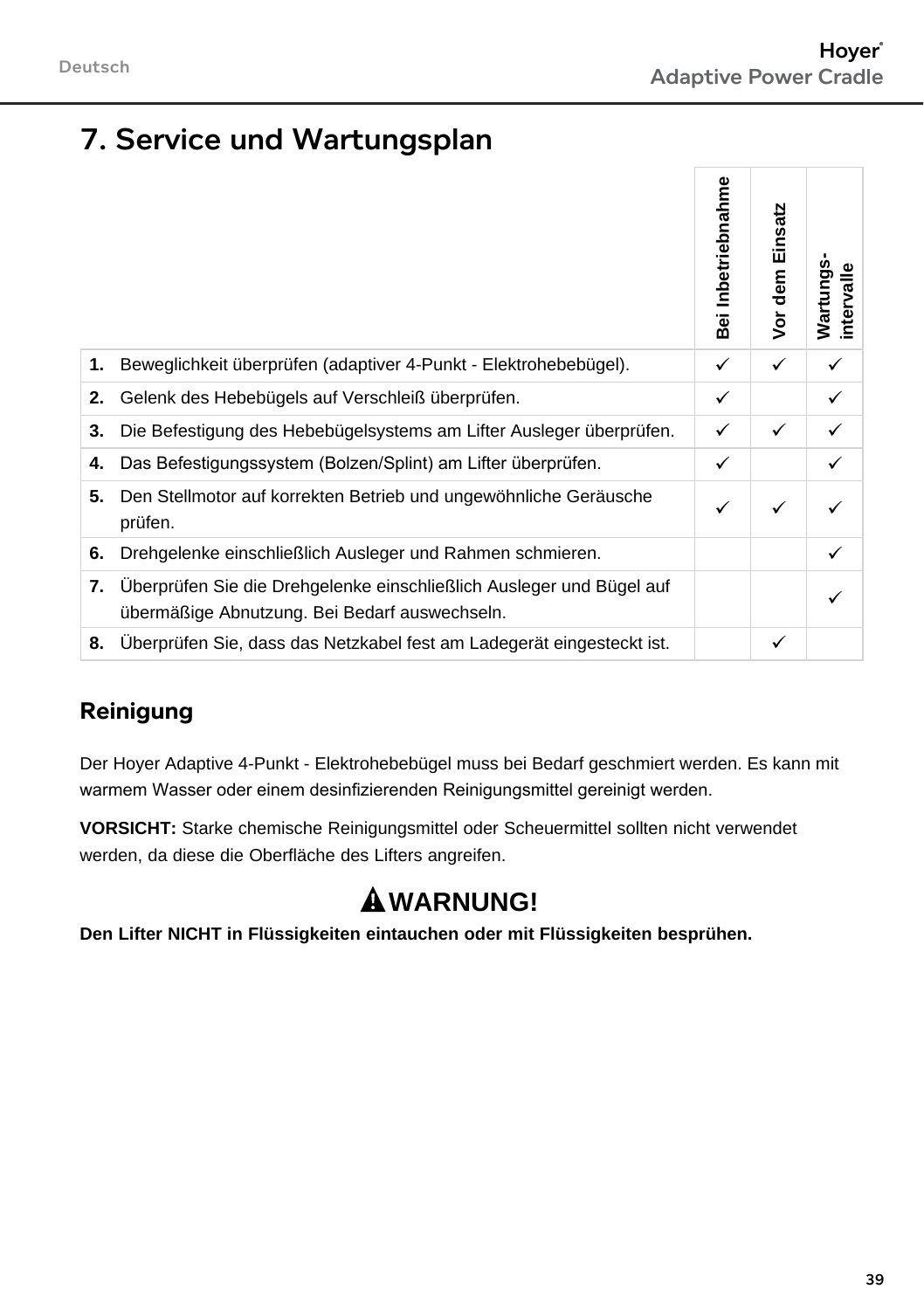#### Wartungsteile:

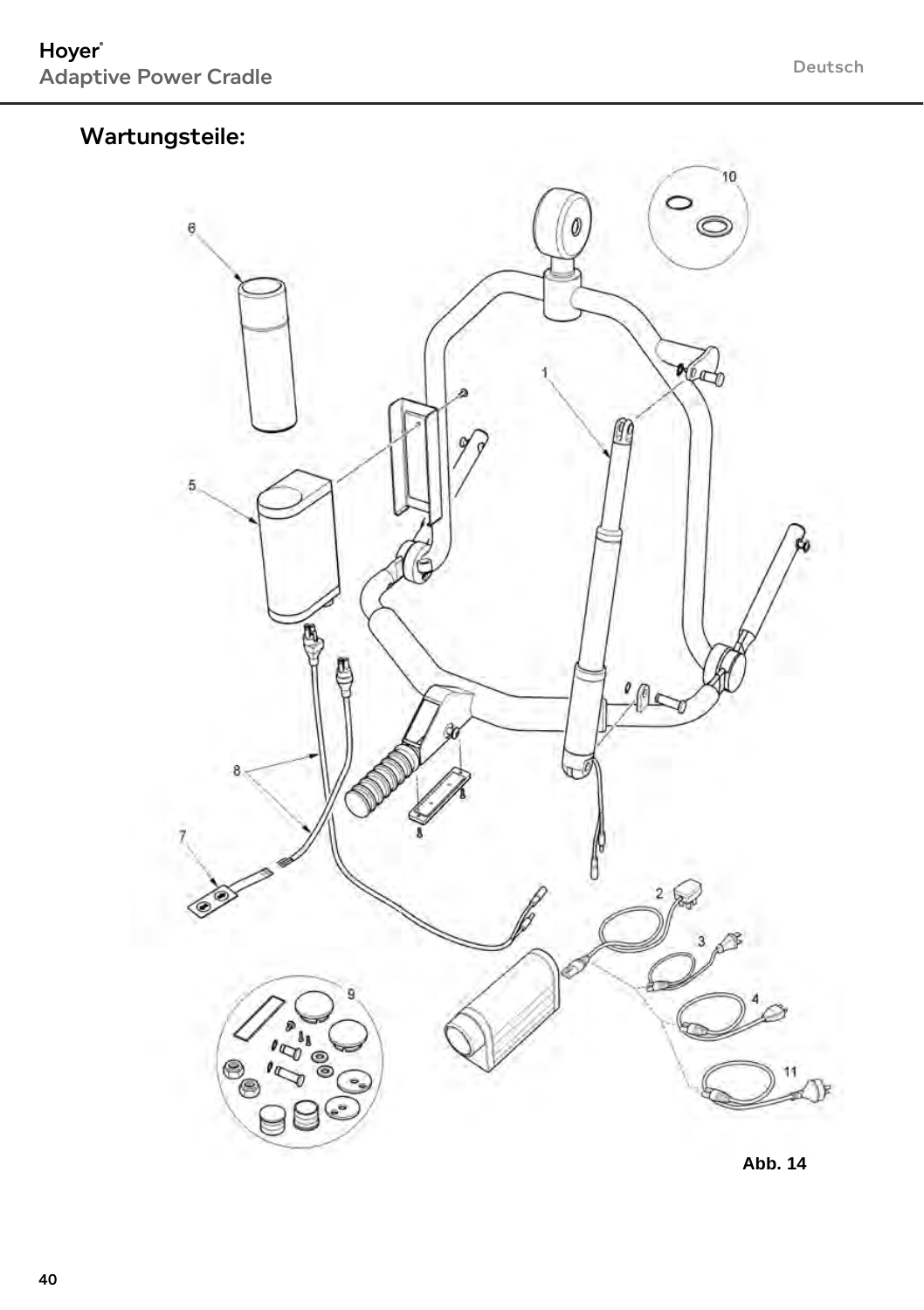| No. | Art -Nr. | <b>Beschreibung</b>                                       |
|-----|----------|-----------------------------------------------------------|
| 1   | 0Y0457   | Stellmotor                                                |
| 2   | 0Y0459   | Ladegerät mit GB-Netzkabel                                |
| 3   | 0Y0460   | Ladegerät mit EU-Netzkabel                                |
| 4   | 0Y0458   | Ladegerät mit US-Netzkabel                                |
| 5   | 0Y0461   | Steuereinheit                                             |
| 6   | 0Y0462   | Akku                                                      |
| 7   | 0Y0463   | Handbedienung                                             |
| 8   | 0Y0464   | Kabelbaum zwischen Steuereinheit, Stellmotor und Schalter |
| 9   | 0Y0465   | Hardware (Befestigungsteile)                              |
| 10  | 0Y0380   | Satz mit Unterlegscheiben und O-Ring                      |
| 11  | 0Y0761   | Ladegerät mit AU-Netzkabel                                |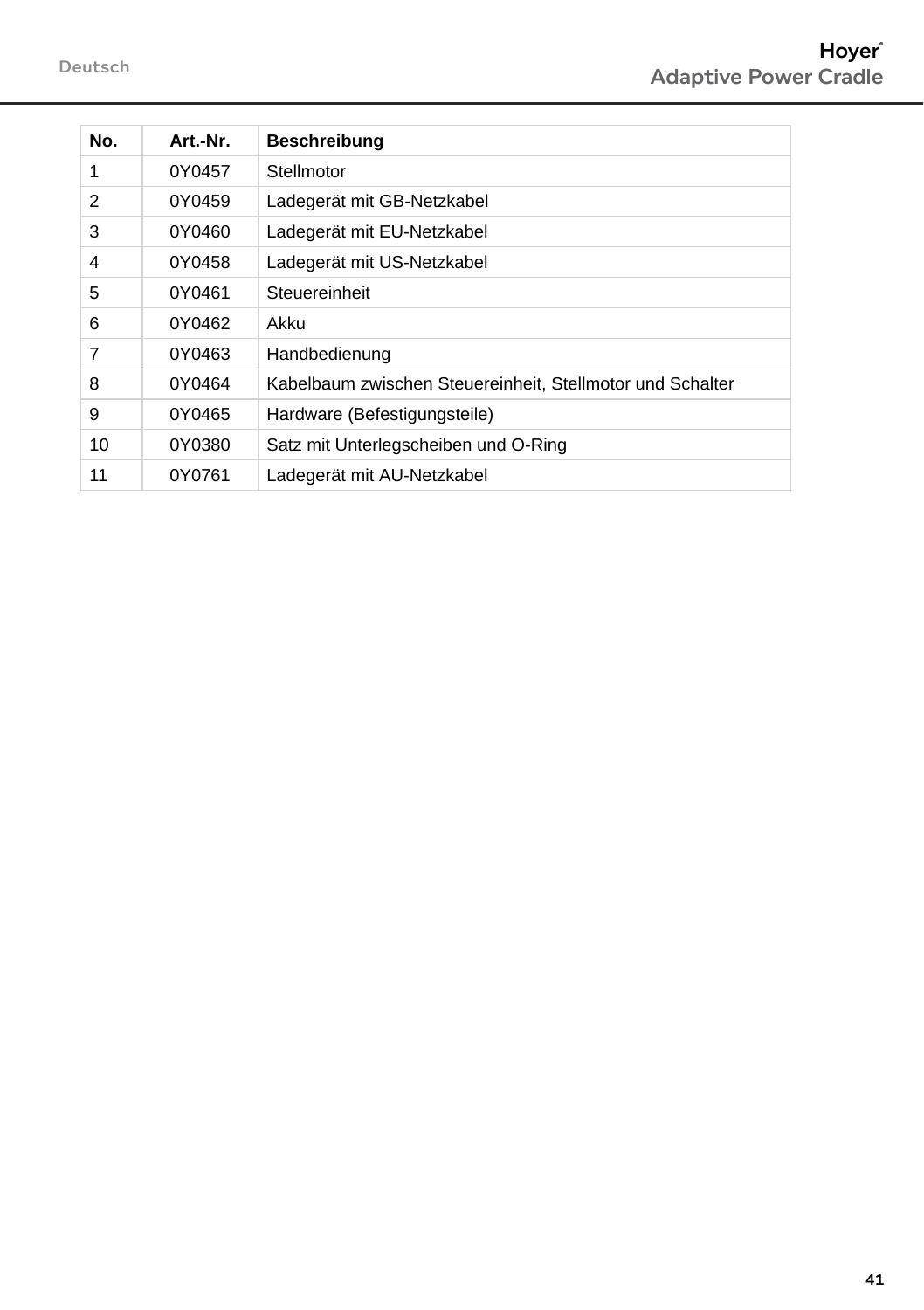### 8. Elektrische Daten

|                                               | Eingangsspannung des Ladegeräts100 - 240V WS/ 24 V GS 50/60 Hz Max. 75 mA                  |
|-----------------------------------------------|--------------------------------------------------------------------------------------------|
| Ausgangsspannung des LadegerätsMax 28,4V GS   |                                                                                            |
| Überspannungsschutz                           |                                                                                            |
|                                               |                                                                                            |
| Überspannungsschutzgrad                       |                                                                                            |
|                                               |                                                                                            |
| Umgebungsbedingungen                          |                                                                                            |
|                                               | Außerhalb dieses Bereichs können Funktionalität und Sicherheit nicht gewährleistet werden. |
| Betriebs-                                     |                                                                                            |
|                                               |                                                                                            |
| Verstauung                                    |                                                                                            |
|                                               |                                                                                            |
|                                               |                                                                                            |
| <b>IP-Bewertung</b>                           |                                                                                            |
|                                               |                                                                                            |
|                                               |                                                                                            |
|                                               | nicht empfohlen)                                                                           |
|                                               |                                                                                            |
|                                               |                                                                                            |
| <b>Relative Einschaltdauer</b>                |                                                                                            |
|                                               |                                                                                            |
|                                               |                                                                                            |
| <b>Akustik</b>                                |                                                                                            |
| A-bewerteter Schallleistungspegel 51,5 dB (A) |                                                                                            |
| Gewicht                                       |                                                                                            |
| Rahmensystem mit Akku 9,5 kg                  |                                                                                            |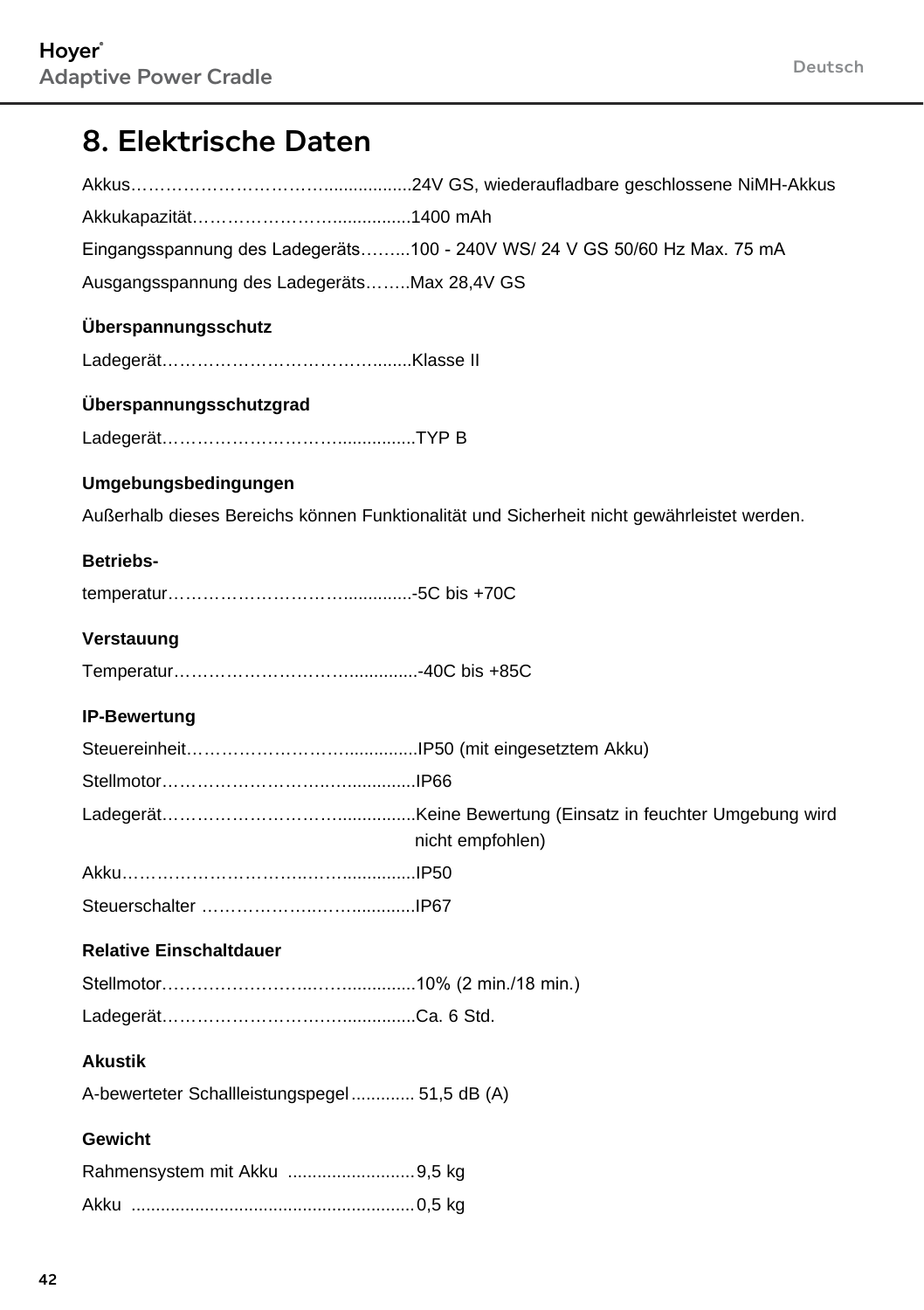#### 9. Garantiebestimmungen

Diese Garantie gilt nur für HoyerPro Patientenlifter. Diese Garantie gilt nicht für die folgenden Patientenlifter: Advance-H, HML400, HPL600WB, HPL600WBSC, HPL402, C-HLA (und Varianten).

Auf HoyerPro Patientenlifter wird eine Garantie für einen Zeitraum von zwei Jahren ab dem Liefertermin gegen Material- und Herstellungsfehler bei normalem Gebrauch und normaler Wartung gewährt. Diese Garantie gilt für alle mechanischen und elektrischen Bauteile.

Auf die tragenden Bauteile aus Aluminium und die mechanischen Bauteile an den Patientenliftern wird eine Garantie von fünf (5) Jahren ab dem Lieferdatum gewährt.

Schäden, die durch die Benutzung in ungeeigneten Bedingungen oder dadurch, dass das Produkt nicht gemäß der Bedienungs- und Wartungsanleitung gepflegt wurde, sind von der Garantie ausgeschlossen. Alle Änderungen, Modifizierungen oder Reparaturen, die nicht von Joerns Healthcare durchgeführt oder schriftlich genehmigt wurden, machen die Garantie ungültig.

#### Teile:

HoyerPro Patientenlifter enthalten verschiedene Teile, die bei normalem Gebrauch Verschleiß unterliegen. Für diese Teile wie etwa die DC-Batterien und Lenkräder gilt die zweijährige Garantiefrist nicht, es gilt eine Garantiefrist von 90 Tagen nach dem Lieferdatum.

Joerns Healthcare ist im Rahmen dieser Garantie nur verpflichtet, nach seinem Ermessen für alle Produkte, die von Joerns Healthcare als defekt befunden wurden, Ersatzteile zu liefern, Wartungsarbeiten durchzuführen oder dieses zu ersetzen.

Die im Rahmen der Garantie gelieferten Ersatzteile stehen bis zum Ablauf der ursprünglichen Garantiefrist weiter unter Garantie.

Wenn von Joerns Healthcare angefordert, müssen Teile auf Kosten des Kunden zur Inspektion zurückgesandt werden. Gutschriften werden nur nach der Inspektion erstellt.

#### Wartung:

Die meisten Wartungsaufträge werden von der Wartungsabteilung im Werk mit Unterstützung der Kundendienstabteilung von Joerns Healthcare durchgeführt.

Ersatzteile können in den meisten Fällen unfrei per Luftfracht am nächsten Tag versandt werden.

Wird ein Mechaniker benötigt, wird dieser nach dem Ermessen von Joerns Healthcare zur Verfügung gestellt. Autorisierte Mechaniker können nur von der Kundendienstabteilung von Joerns Healthcare beauftragt werden.

Diese Garantie gilt für den ursprünglichen Käufer des Produkts.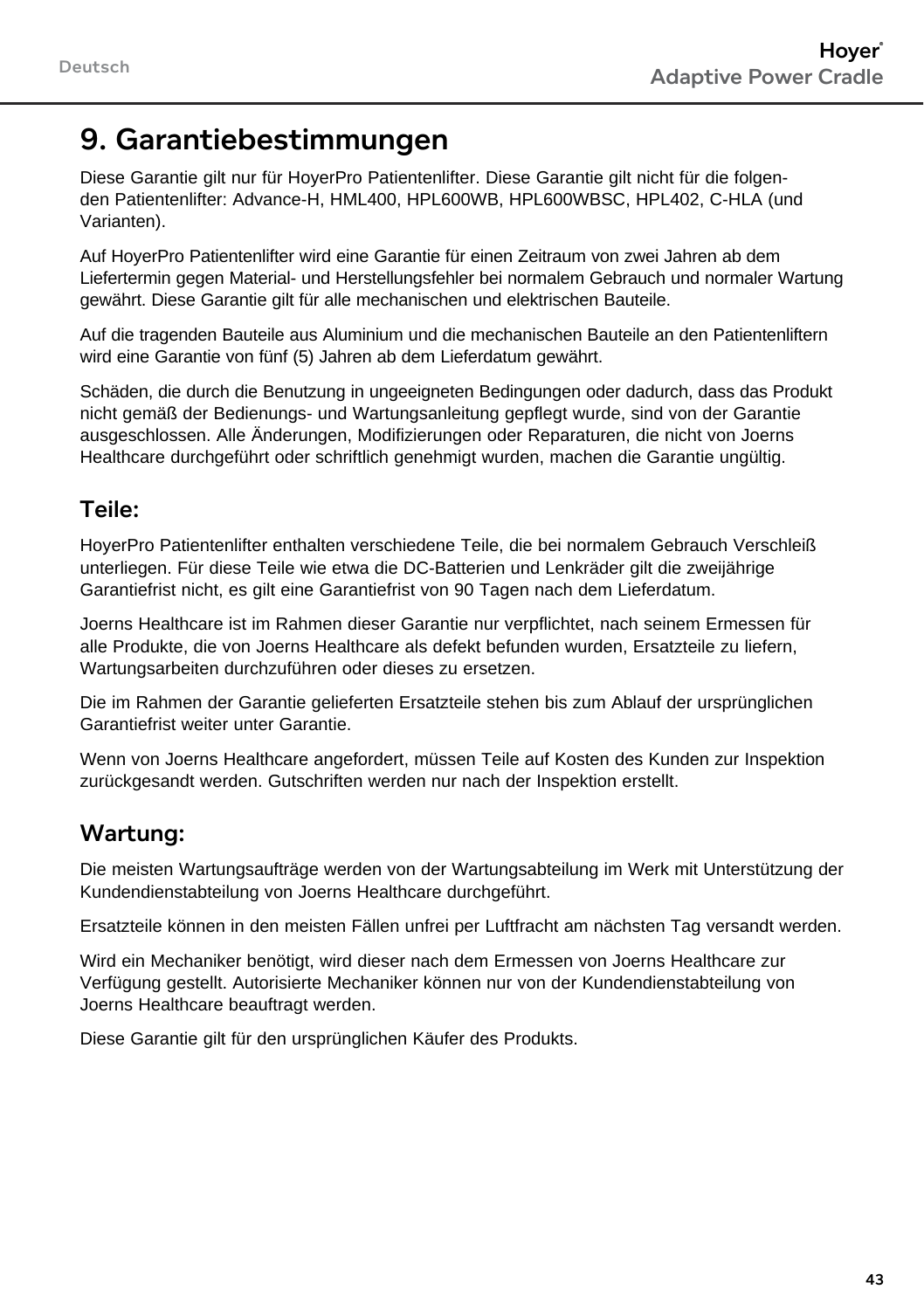# Índice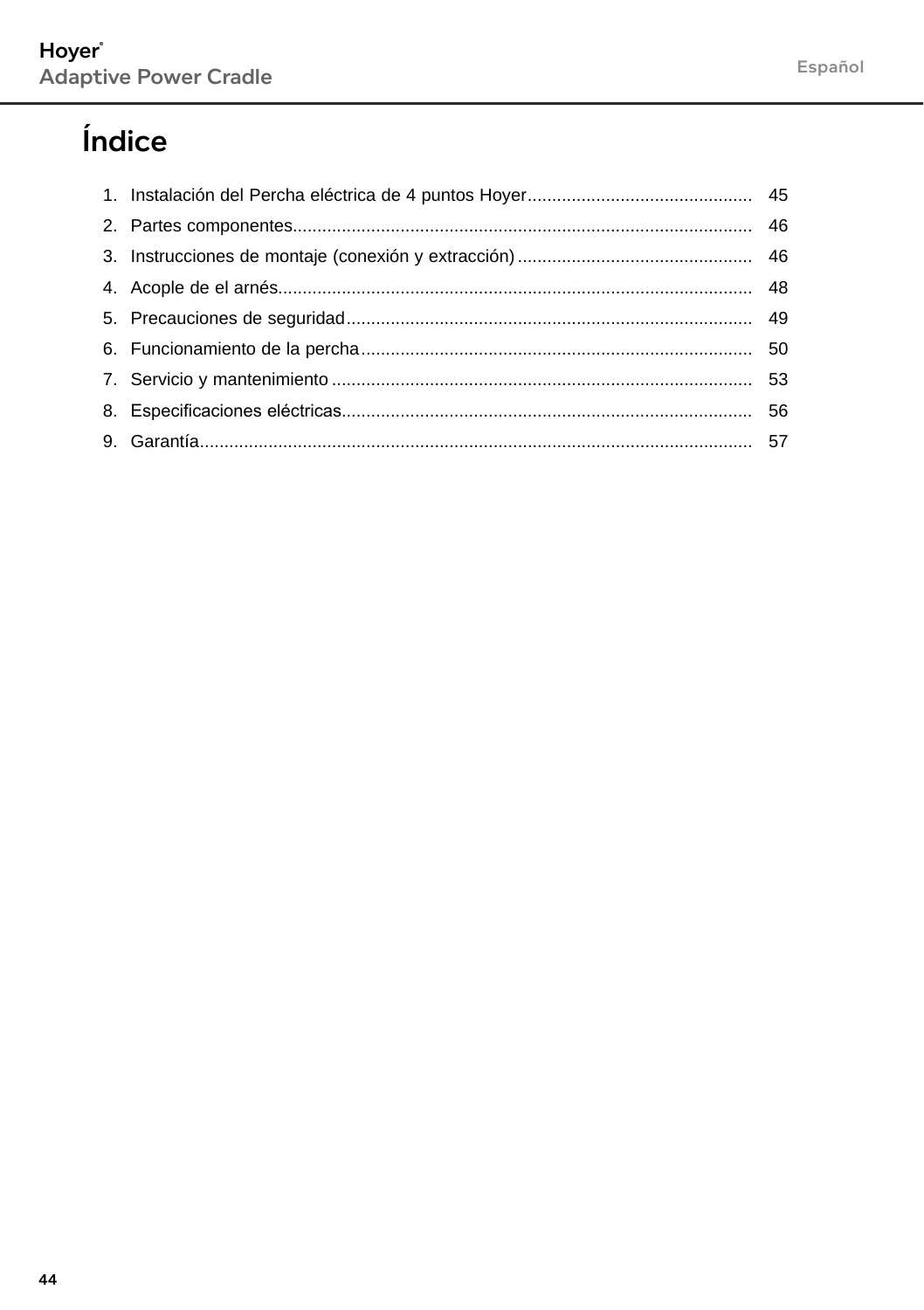### 1. Percha eléctrica de 4 puntos Hoyer

La grúa Hoyer Presence, en su modelo estándar, está equipado con una percha de 6 puntos, mientras que el modelo estándar de la grúa Stature está equipado con un percha de 4 puntos (ver fig. 1).



Como accesorio adicional, puede adaptar los modelos estándar de la barra de enganche o del soporte mecánico a un Soporte eléctrico adaptable (ver fig. 2).



**Fig. 2**

Este accesorio utiliza los arneses Comfort de Hoyer con el sistema de broches de seguridad Securi3 (ver fig. 3).



**Fig. 3**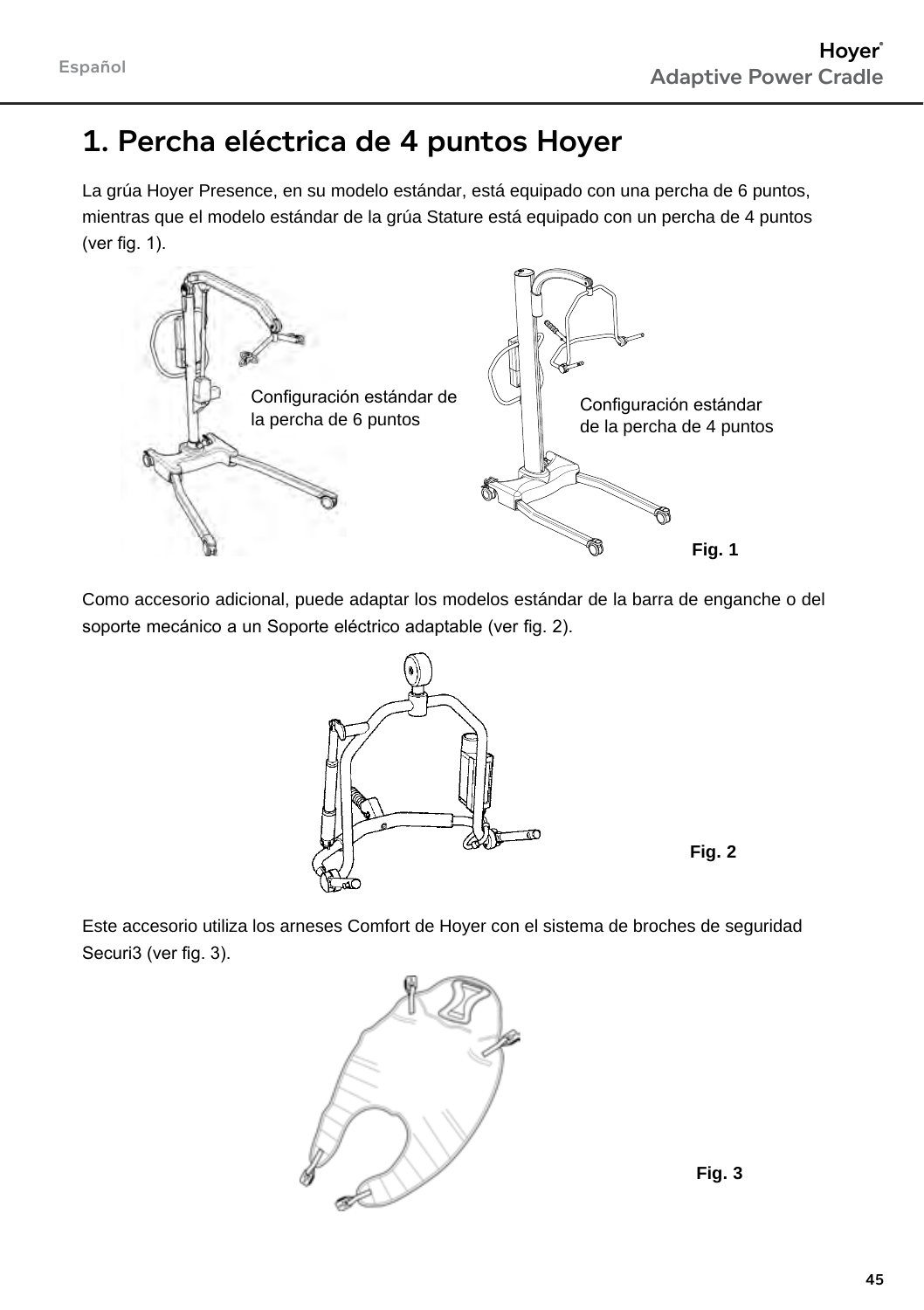#### 2. Partes componentes: Soporte eléctrico adaptable

El Percha eléctrica de 4 puntos incluye los siguientes componentes (ver fig. 4).

- **1.** 1 Percha eléctrica de 4 puntos
- **2.** 1 Cargador de baterías
- **3.** 2 Baterías recargables, (NiMH)
- 4. 2 Tapas plásticas negras para el brazo principal de los modelos Stature y Presence
- **5.** 1 Manual del usuario/ de servicio (no ilustrado)



#### 3. Instrucciones de montaje

El montaje de la percha es rápido y fácil, pero es importante respetar cuidadosamente el procedimiento.

#### **SIGA EXACTAMENTE ESTAS INSTRUCCIONES:**

#### Extracción:

A fin de acoplar el Percha eléctrica de 4 puntos, primero debe retirar la percha o la percha mecánico originales de la grúa. Esto se logra extrayendo la clavija de desmontaje rápido que retiene la percha o la percha mecánico, que no son eléctricos (ver fig. 5). La única herramienta necesaria para esta operación es un destornillador de punta plana o similar.

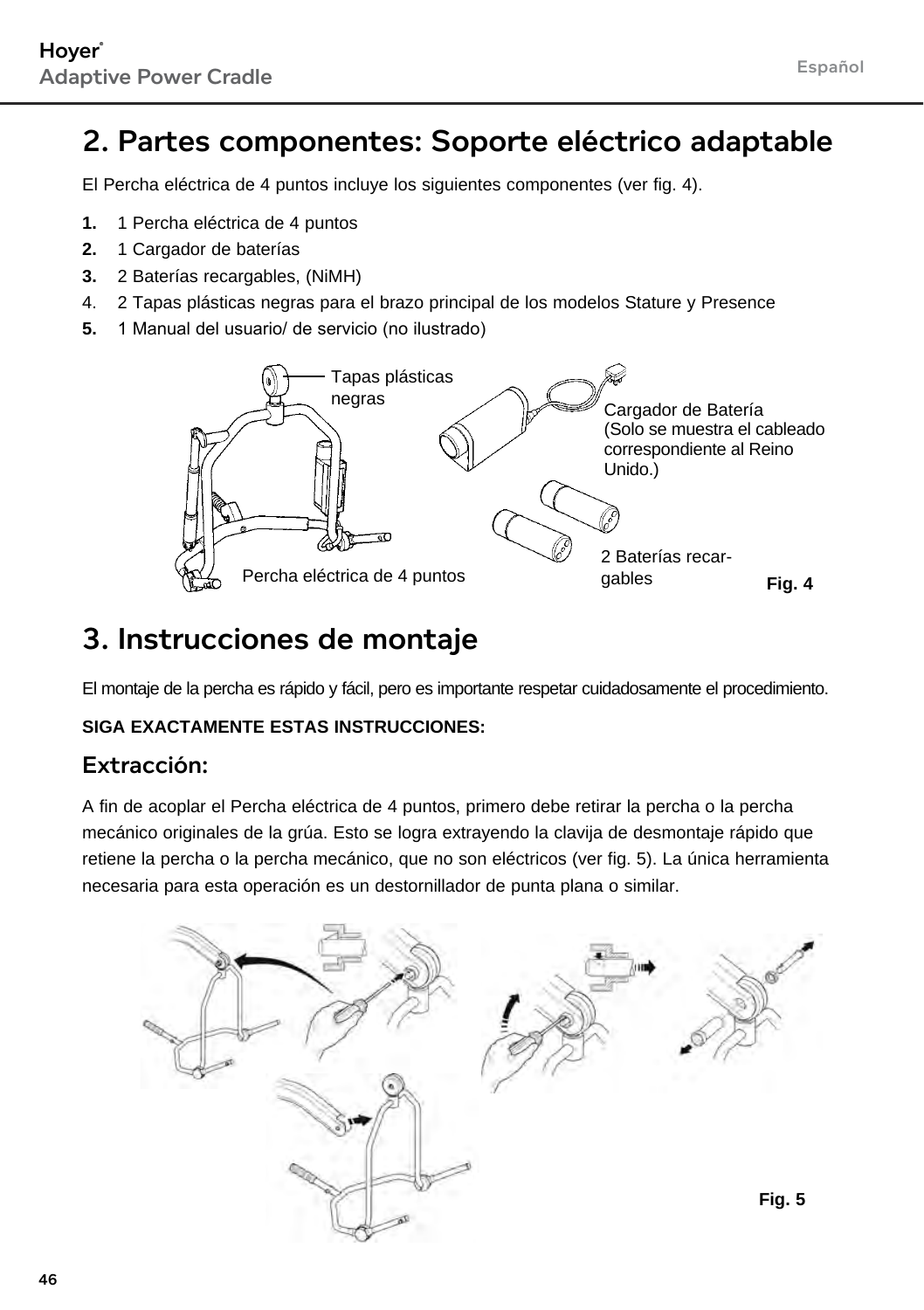**PRECAUCIÓN: Antes de extraer la clavija de desmontaje rápido, debe apoyar la percha sobre un instrumento de sostén fijo, como un mesón o banco de trabajo. De este modo se evita que la percha caiga abruptamente, lo que podría ocasionar lesiones físicas o daños en el producto.** 

#### Conexión:

Para conectar el Percha eléctrica de 4 puntos, levántelo en dirección a la ranura del brazo principal. Pase la cubierta de la clavija a través del brazo principal de la grúa, la tapa externa de plástico negro\* y la clavija de fijación de la percha. Una vez instalada la cubierta de la clavija, y sosteniendo el peso de la percha eléctrico adaptable, vuelva a insertar la clavija de desmontaje rápido enteramente dentro de la cubierta hasta que quede fija en la posición adecuada (ver fig. 6).



Para comprobar que la clavija está instalada correctamente, presione con el dedo hacia el extremo de la lengüeta. Si la clavija permanece fija, ya puede utilizar la grúa de forma segura (ver fig. 7).

#### **ADVERTENCIA!**

**DEBE COMPROBAR QUE LA INSTALACIÓN DE LA CLAVIJA ES SEGURA; la clavija hará un "clic" para establecer que ha quedado perfectamente colocada.**

**\*Procure usar la versión correcta de la tapa plástica negra para su elevador, ya que se incluyen dos. Antes de proceder con la instalación, verifique la anchura de la tapa con la del brazo principal de la grúa.**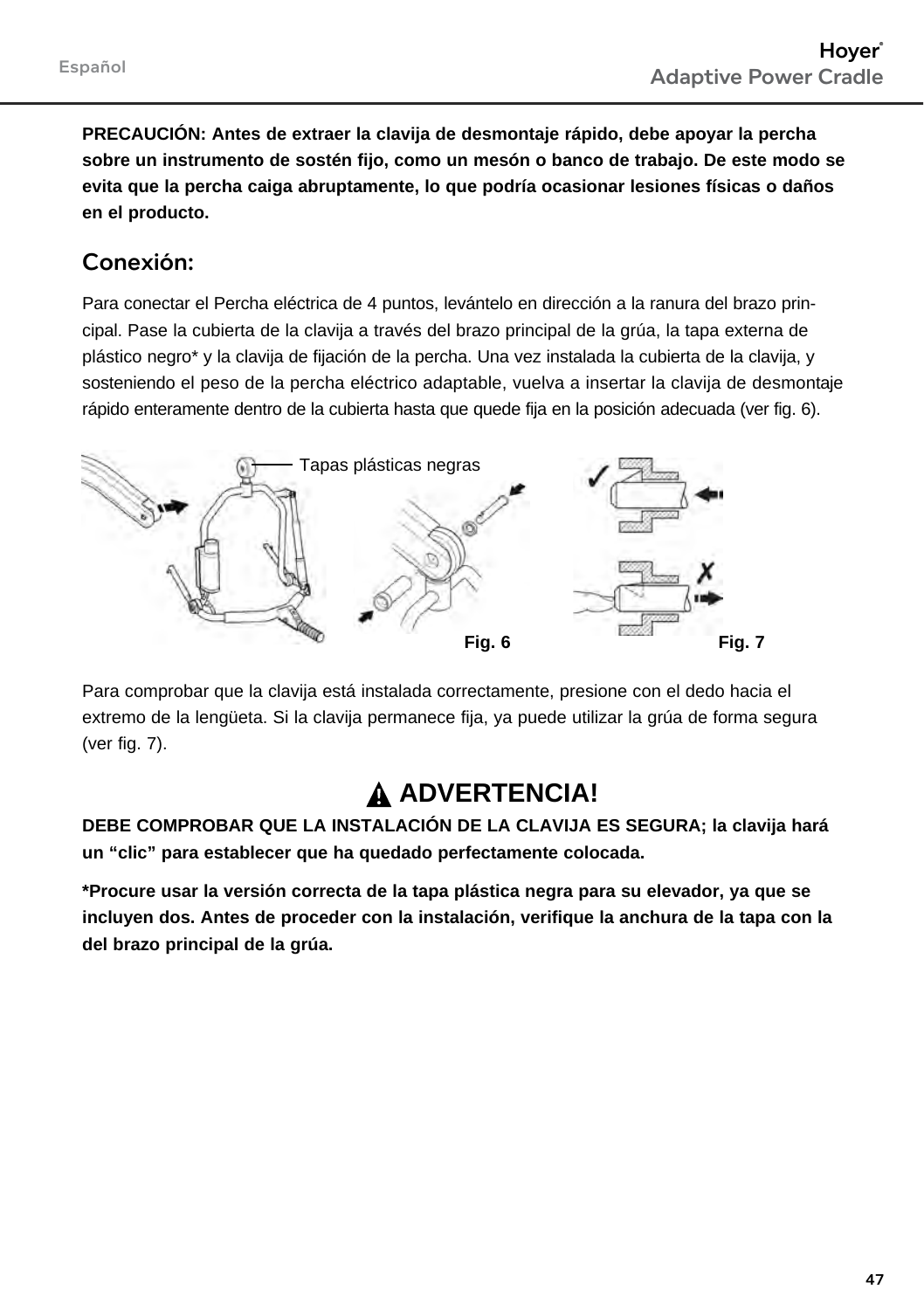# 4. Acople de el arnés

#### **Acople de el arnés Comfort al Soporte eléctrico adaptable:**

El arnés Comfort se acopla a los roblones mediante el sistema de broches de seguridad Securi3 (ilustrado abajo); cada eslinga se proporciona con instrucciones. Lea las instrucciones antes de utilizar el producto (ver fig. 8).



Ejemplo del sistema de broches de seguridad Securi3. Las 3 etapas principales garantizan al paciente y al proveedor de cuidados seguridad y confort totales desde el principio al fin de la transferencia (ver fig. 9).

#### 5. Precauciones de seguridad



- **1.** Pase el anillo de sujeción del broche por la orejuela
- **2.** Tire del broche plástico hacia abajo para asegurar la colocación
- **3.** Pase la lengüeta verde de 'seguridad' por la ranura
- **4.** El arnés ya está acoplada y lista para ser utilizada

### **ADVERTENCIA!**

- **• Antes de hacer uso del Percha eléctrica de 4 puntos, compruebe que la clavija de desmontaje rápido esté TOTALMENTE ENCAJADA, tal como se ilustra en las figuras 6 y 7, en la página 47.**
- **• La percha de 6 puntos Hoyer y el Percha eléctrica de 4 puntos Hoyer (en sus versiones eléctricas y mecánicas) sólo son compatibles con los modelos de grúas Presence y Stature de Hoyer. No utilice este soporte eléctrico o percha con grúas o eslingas de ningún otro fabricante.**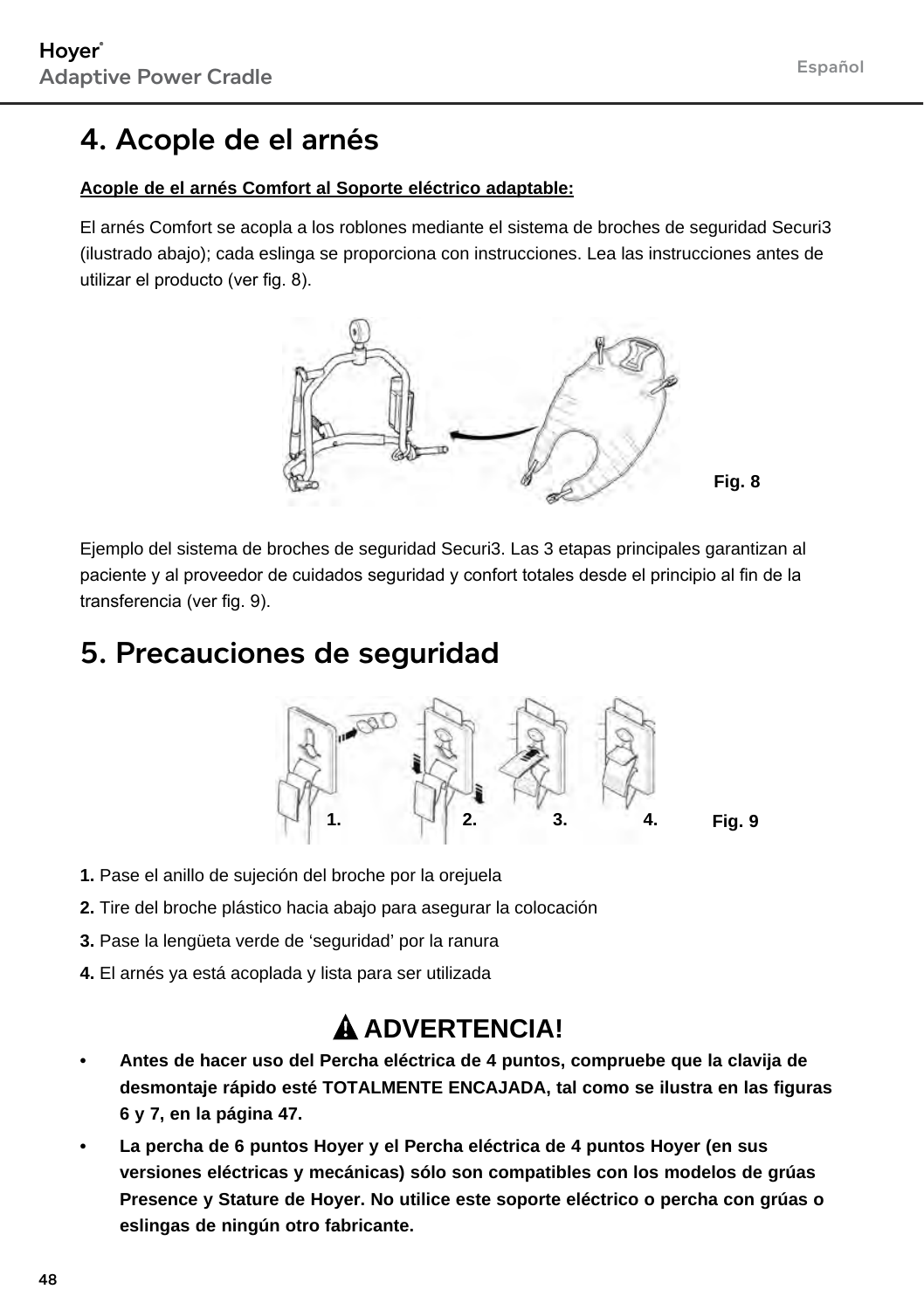- **• Cuando coloque la percha y el arnés en la posición más erguida, no deje al paciente desatendido, ya que podría desplomarse hacia delante sobre el arnés y causar malestar al paciente.**
- **• No utilice el arnés con la percha o la grúa a menos que sea bajo recomendación.**
- **• Compruebe siempre que el arnés sea la adecuada para el uso de cada paciente en particular, y que sea de tamaño y capacidad correctos.**
- **• No utilice nunca una eslinga si está deshilachada o dañada.**
- **• Instale siempre el arnés según las instrucciones para el usuario provistas (ver instrucciones del usuario de el arnés).**
- **• Planifique siempre las operaciones de elevación antes de llevarlas a cabo.**
- **• Compruebe siempre que el Percha eléctrica de 4 puntos Hoyer esté en óptimas condiciones de funcionamiento antes de llevar a cabo cualquier operación de elevación.**
- **• Utilice siempre el Percha eléctrica de 4 puntos en un entorno limpio, seco y de temperatura controlada.**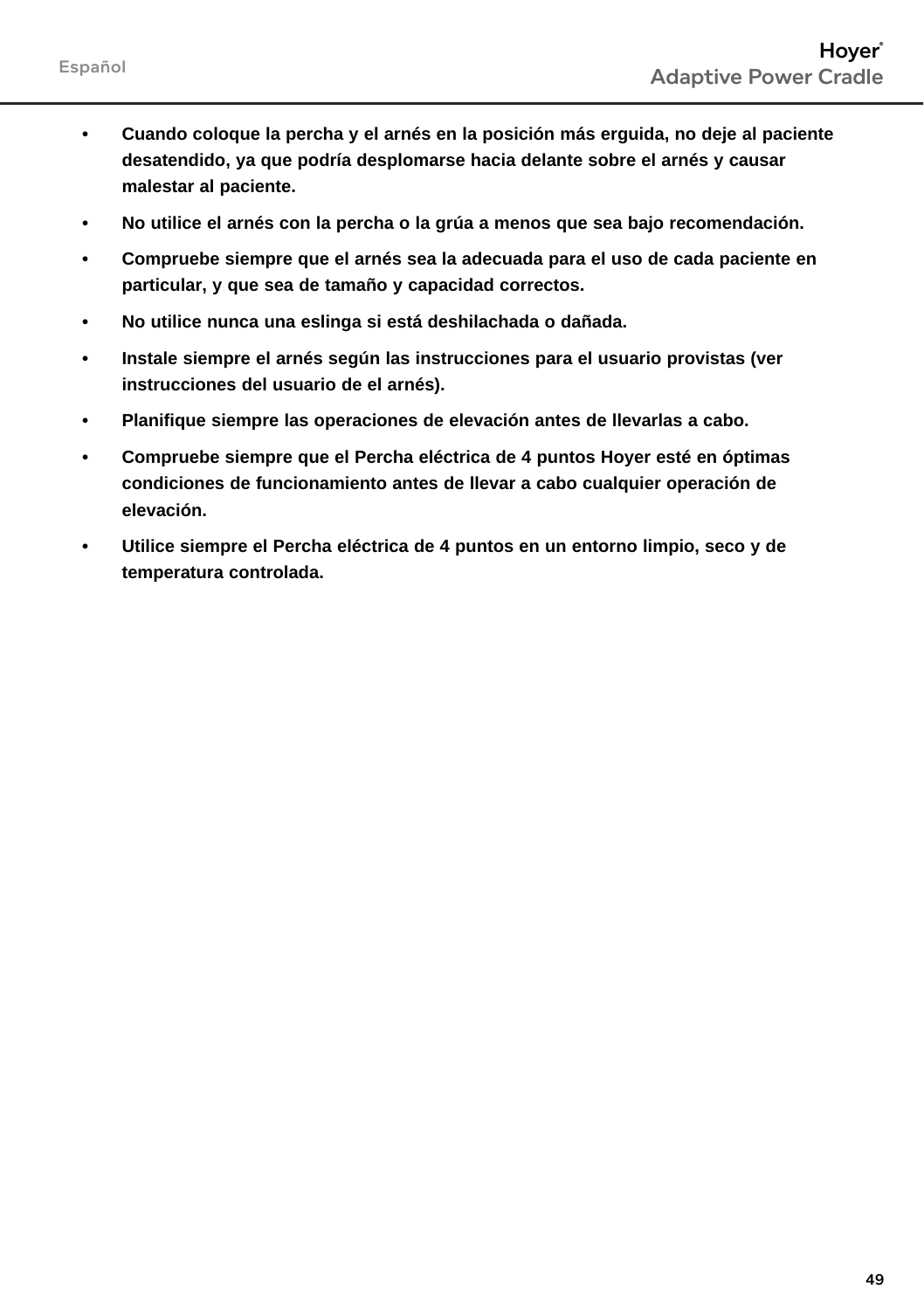## 6. Funcionamiento de la percha

#### Mando<sup>.</sup>

Hacer uso del Percha eléctrica de 4 puntos es un proceso muy sencillo. Una vez que el paciente ha sido colocado en el arnés y el arnés ha sido acoplada al Soporte eléctrico adaptable, la percha se coloca en posición utilizando el mando ubicado en la empuñadura (ver fig. 10).



**Fig. 10**

Si presiona el botón de la flecha hacia **"Arriba"**, colocará al paciente en una posición reclinada o acostada.

Si presiona el botón de la flecha hacia **"Abajo"**, colocará al paciente en una posición erguida o sentada.

El Percha eléctrica de 4 puntos puede posicionarse en movimientos consecutivos o en una marcha constante. Esta característica garantiza el óptimo posicionamiento del paciente para su máximo confort.

### **ADVERTENCIA!**

**Cuando coloque el soporte y la eslinga en la posición más erguida, no deje al paciente desatendido, ya que podría desplomarse hacia delante sobre la eslinga y causar lesiones en el paciente.**

#### Batería y Caja de control:

El Percha eléctrica de 4 puntos exige un mantenimiento mínimo, pero es muy importante llevar a cabo este mantenimiento de forma regular y tener comprender detalladamente el sistema de control.

La caja de control ha sido diseñada para proporcionar señales sonoras. Estas señales se indican con "pitidos" extensos, breves o múltiples.

- **1. Encendido** (Se activa la energía cuando la batería está instalada)**:** Un "PITIDO" extenso
- **2. Modo de descanso:** Dos "PITIDOS" breves
- **3. Poca batería:** Dos "PITIDOS" breves que se repiten cada 24 segundos. (Cargue la batería.)
- **4. Inicio de funcionamiento:** Dos "PITIDOS" (bajo voltaje; cargue la batería pronto).
- **5. Durante el funcionamiento:** Un "PITIDO" extenso (la carga de la batería está muy baja; sólo se podrá adoptar una posición reclinada). Reemplace la batería por otra completamente cargada.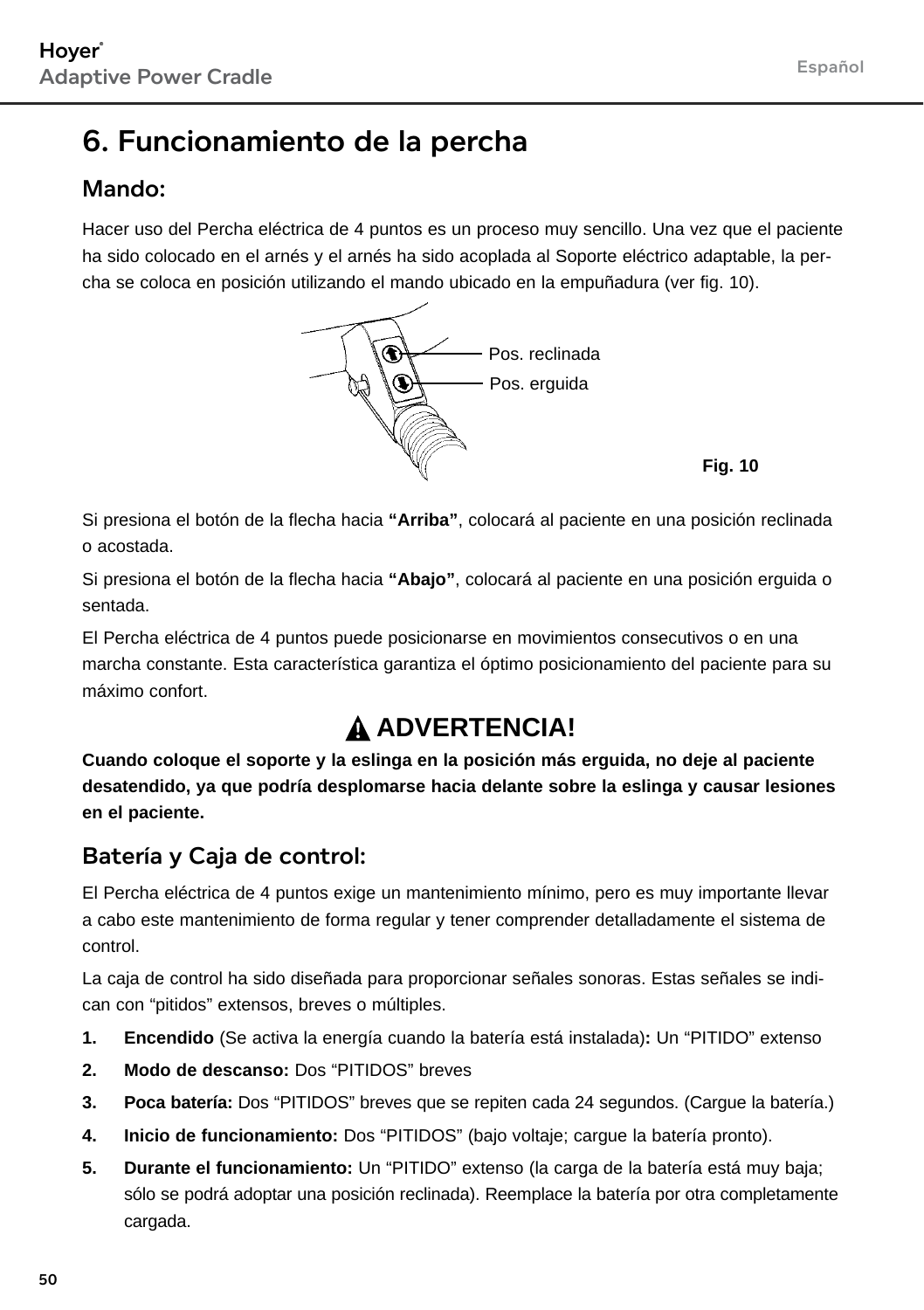#### Instrucciones de carga:

Para cargar la batería, siga las instrucciones a continuación:



- **1.** Retire la batería de la percha (ver fig. 11). La batería se sostiene por una fuerza magnética. Simplemente tire de la batería y extráigala de la caja de control de la percha.
- **2.** Conecte el cable de energía al cargador.
- **3.** Coloque la batería en el cargador (ver fig. 12). La batería se sostiene por una fuerza magnética y se alineará de manera automática en el cargador.
- **4.** Enchufe el cargador en la salida de la red de suministro (ver fig. 13). Se encenderá una luz ámbar para indicar que el cargador está recibiendo energía.
- **5.** Una luz verde comenzará a hacer intermitencia para indicar que la batería está cargán dose. La luz ámbar permanece constantemente iluminada.
- **6.** Una vez que la luz indicadora verde deja de hacer intermitencia y permanece iluminada, la batería estará completamente cargada y podrá volver a utilizarse.
- **7.** Para volver a hacer uso de la batería, desconecte la red de suministro (Reino Unido/ Europa) y extraiga la batería del cargador. Inserte la batería nuevamente en la caja de con trol de la percha. Un "PITIDO" largo indicará que la batería se ha colocado correctamente en la caja de control y que la percha está listo para ser utilizado.

**NOTA: Compruebe que la batería está completamente cargada antes de utilizar el Percha eléctrica de 4 puntos por primera vez.**

**NOTA: El soporte emitirá un solo pitido al extraer la batería. El pitido se repetirá a intervalos regulares durante varias horas.**

#### **ADVERTENCIA!**

- **• MANTENGA la batería completamente cargada. Ponga a cargar la batería cuando no está en uso. Si le resulta más conveniente, póngala a cargar todas las noches. El cargador NO permite que la batería se sobrecargue.**
- **• Ninguna persona no autorizada debe abrir la batería o el cargador. (Comuníquese con Joerns Healthcare o con su distribuidor autorizado para hacer valer su garantía o solicitar reparaciones).**
- **• No toque los terminales de la batería ni del cargador.**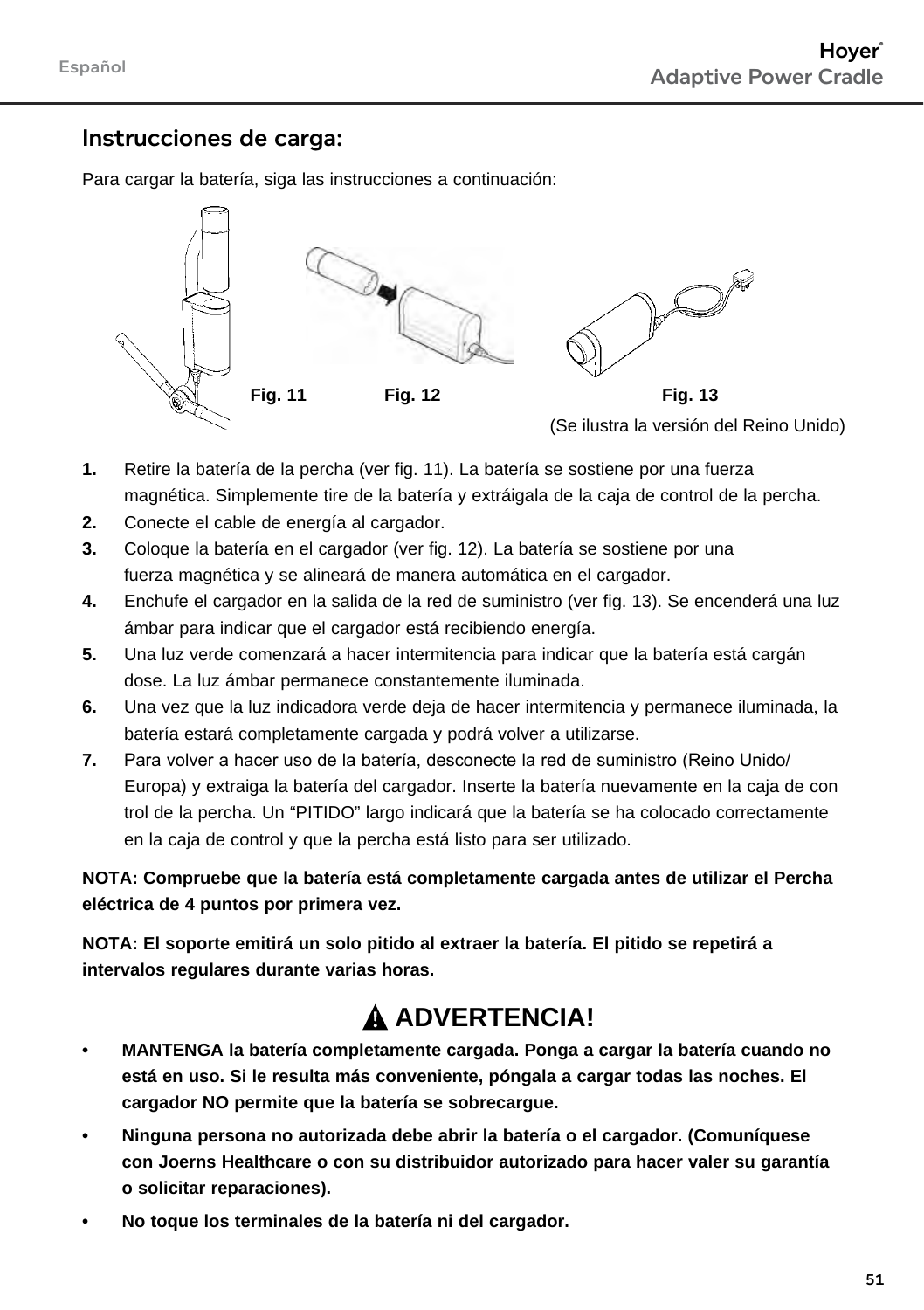- **• Nunca ejecute el dispositivo hasta agotar completamente la batería. No bien escuche la señal sonora, complete la operación de elevación manualmente y ponga a cargar la batería.**
- **• PRECAUCIÓN: No almacene la batería durante largos períodos sin cargarla regularmente durante el lapso de tiempo de almacenamiento. De lo contrario puede dañar la batería, ya que se impedirá la carga correcta de la misma.**
- **• Compruebe siempre que la red de suministro eléctrico esté desactivada antes de conectar o desconectar la batería (Reino Unido/Europa).**
- **• PRECAUCIÓN: No deje nunca la batería en el cargador con la red de suministro eléctrico desactivada (Reino Unido/Europa) o desenchufado del toma corriente (EE. UU.)**
- **• PRECAUCIÓN: No deje nunca el cargador de batería encendido sin la batería.**
- **• No tire del cable de energía cuando desea desconectar el cargador. En cambio, retírelo siempre sujetándolo firme por la toma en el extremo del cargador.**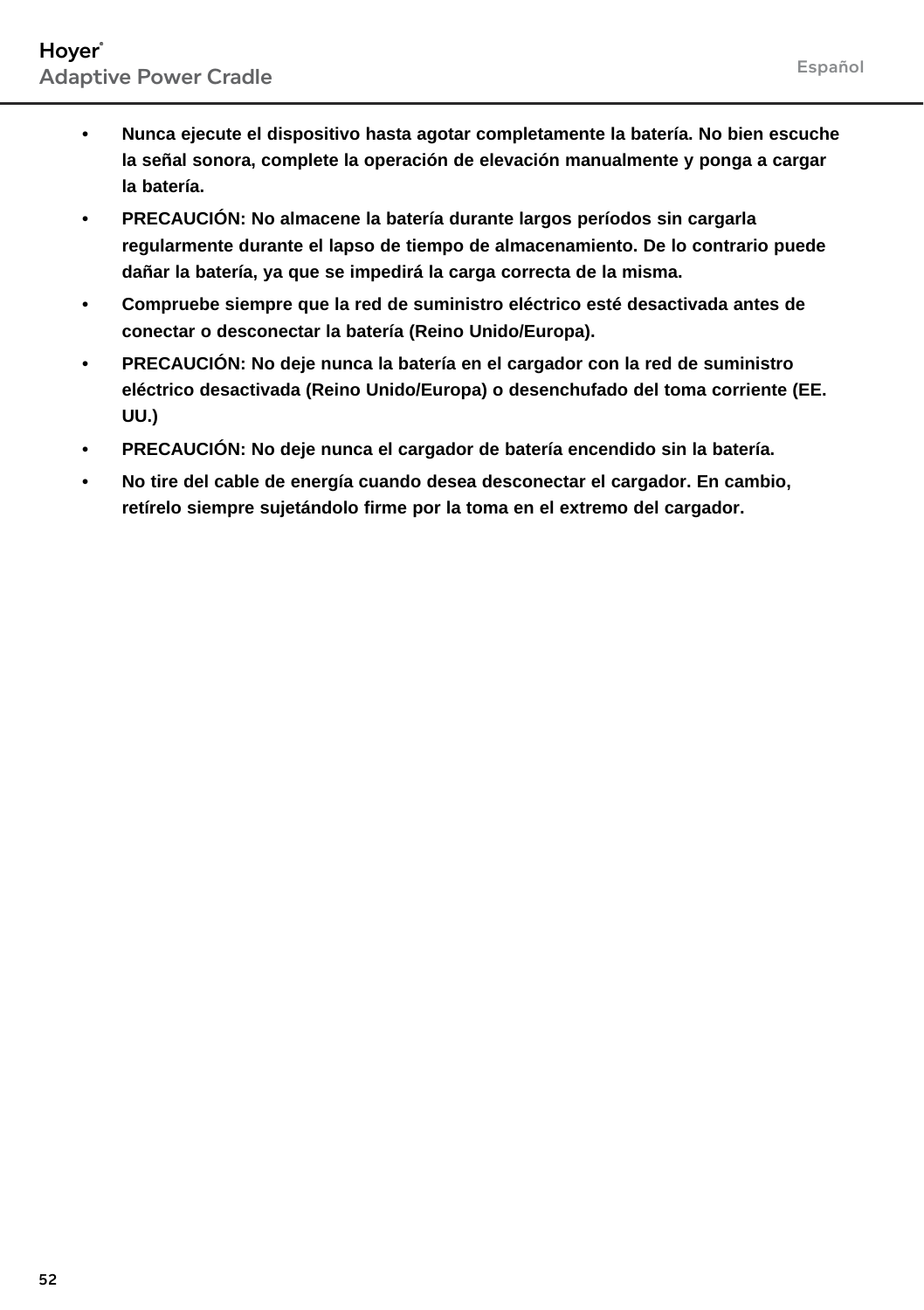# 7. Plan de mantenimiento y servicio

|                                                                                                                                                                      | Inicialmente | usar<br>కి<br><b>Antes</b> | mantenimiento<br>응<br>Frecuencia |
|----------------------------------------------------------------------------------------------------------------------------------------------------------------------|--------------|----------------------------|----------------------------------|
| 1. Verifique la rotación libre (soporte eléctrico).                                                                                                                  | ✓            | ✓                          | ✓                                |
| 2. Verifique el desgaste del punto central de pivote (el pasador de pivote<br>ubicado en el armazón de la percha)                                                    |              |                            |                                  |
| 3. Verifique el acople firme al brazo principal de la grúa.                                                                                                          | ✓            | ✓                          |                                  |
| 4. Verifique el desgaste del brazo principal y de la clavija de desmontaje<br>rápido de la grúa.                                                                     |              |                            |                                  |
| 5. Verifique el correcto funcionamiento del actuador; esté atento a sonidos<br>inusuales.                                                                            |              |                            |                                  |
| 6. Lubrique las bisagras de pivote; incluyendo el brazo principal y la<br>percha.                                                                                    |              |                            |                                  |
| 7. Verifique que las bisagras de pivote, incluyendo el brazo principal y el<br>soporte, no presenten signos de desgaste excesivo. De ser necesario,<br>reemplácelas. |              |                            |                                  |
| 8. Compruebe que el cable de energía esté firmemente sujeto al cargador.                                                                                             |              | ✓                          |                                  |

#### Limpieza

En ocasiones, el Percha eléctrica de 4 puntos Hoyer requiere limpieza. Puede limpiarse con agua tibia o líquido limpiador desinfectante.

**PRECAUCIÓN:** Los químicos abrasivos pueden opacar o remover la pintura o el acabado de la percha.

# **ADVERTENCIA**

**NO rocíe ni sumerja la grúa en ningún tipo de líquido.**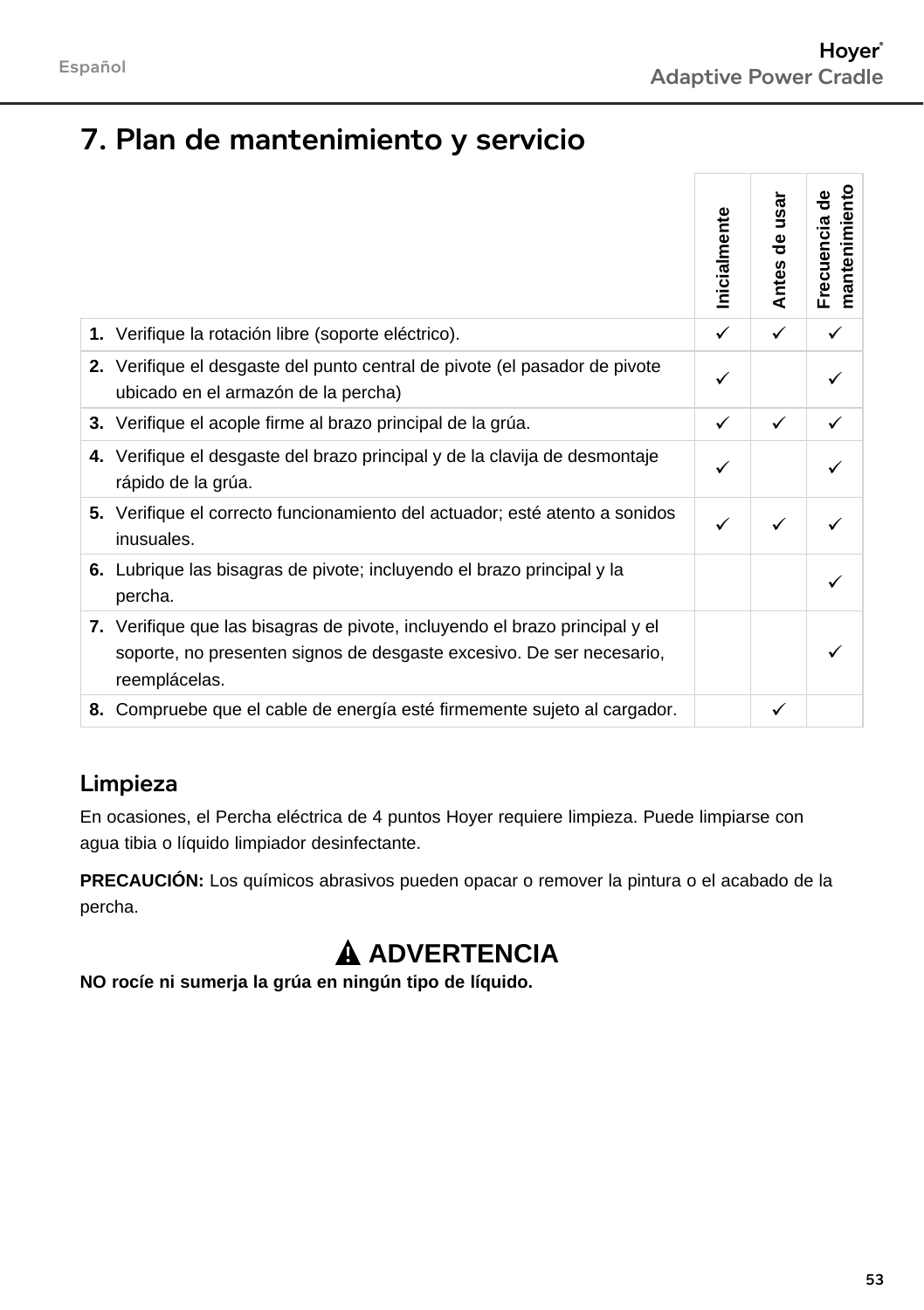#### Piezas de repuesto:

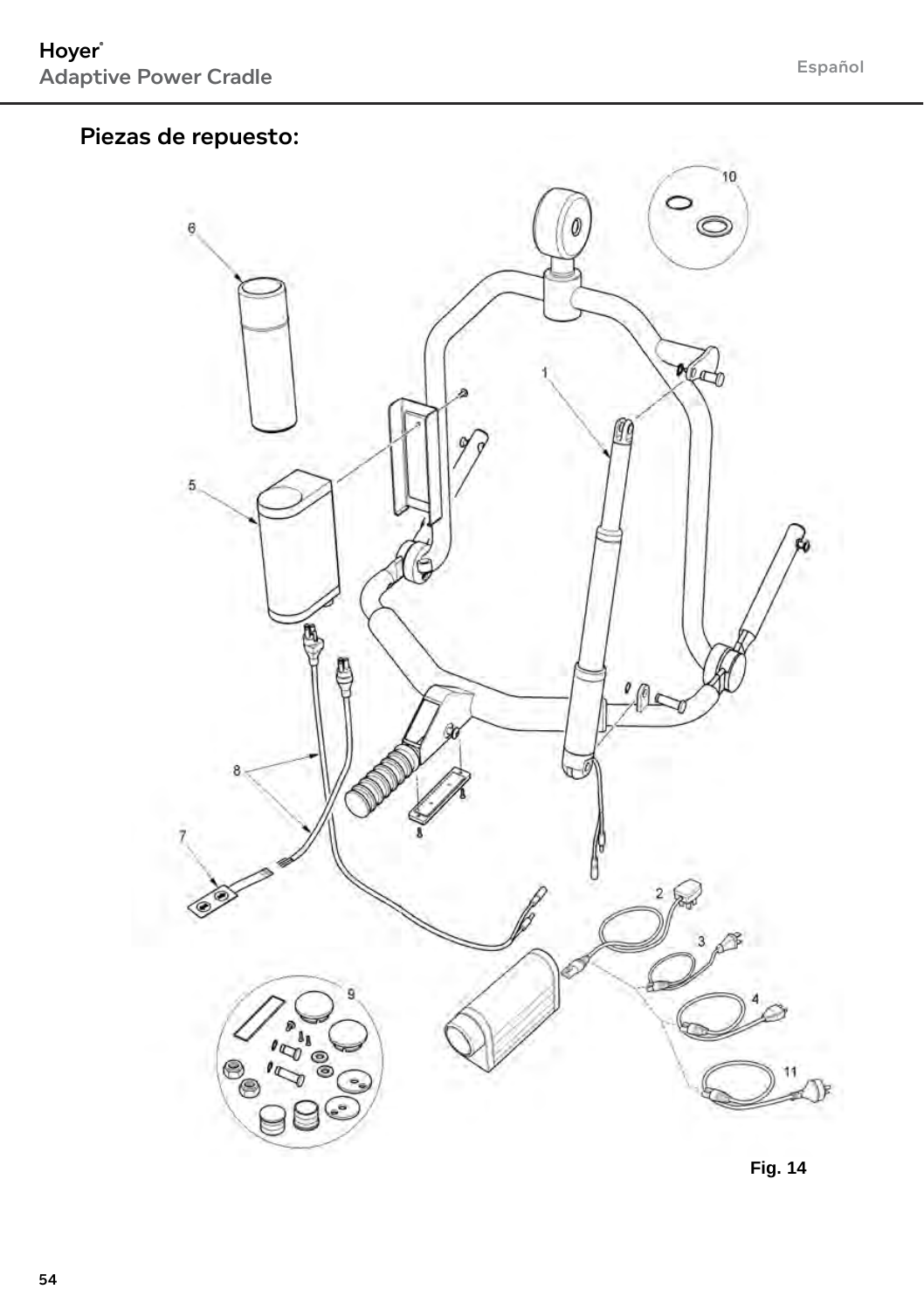| No. | Nº pieza | <b>Descripción</b>                                             |
|-----|----------|----------------------------------------------------------------|
| 1   | 0Y0457   | Actuador                                                       |
| 2   | 0Y0459   | Cargador de batería con cable correspondiente al Reino Unido   |
| 3   | 0Y0460   | Cargador de batería con cable correspondiente a Europa         |
| 4   | 0Y0458   | Cargador de batería con cable correspondiente a Estados Unidos |
| 5   | 0Y0461   | Caja de control                                                |
| 6   | 0Y0462   | Batería                                                        |
| 7   | 0Y0463   | Montaje llave de mano                                          |
| 8   | 0Y0464   | Cableado entre caja de control, actuador y llave               |
| 9   | 0Y0465   | Piezas de fijación                                             |
| 10  | 0Y0380   | Conjunto de arandela y anillo                                  |
| 11  | 0Y0761   | Cargador de batería con cable correspondiente a Australia      |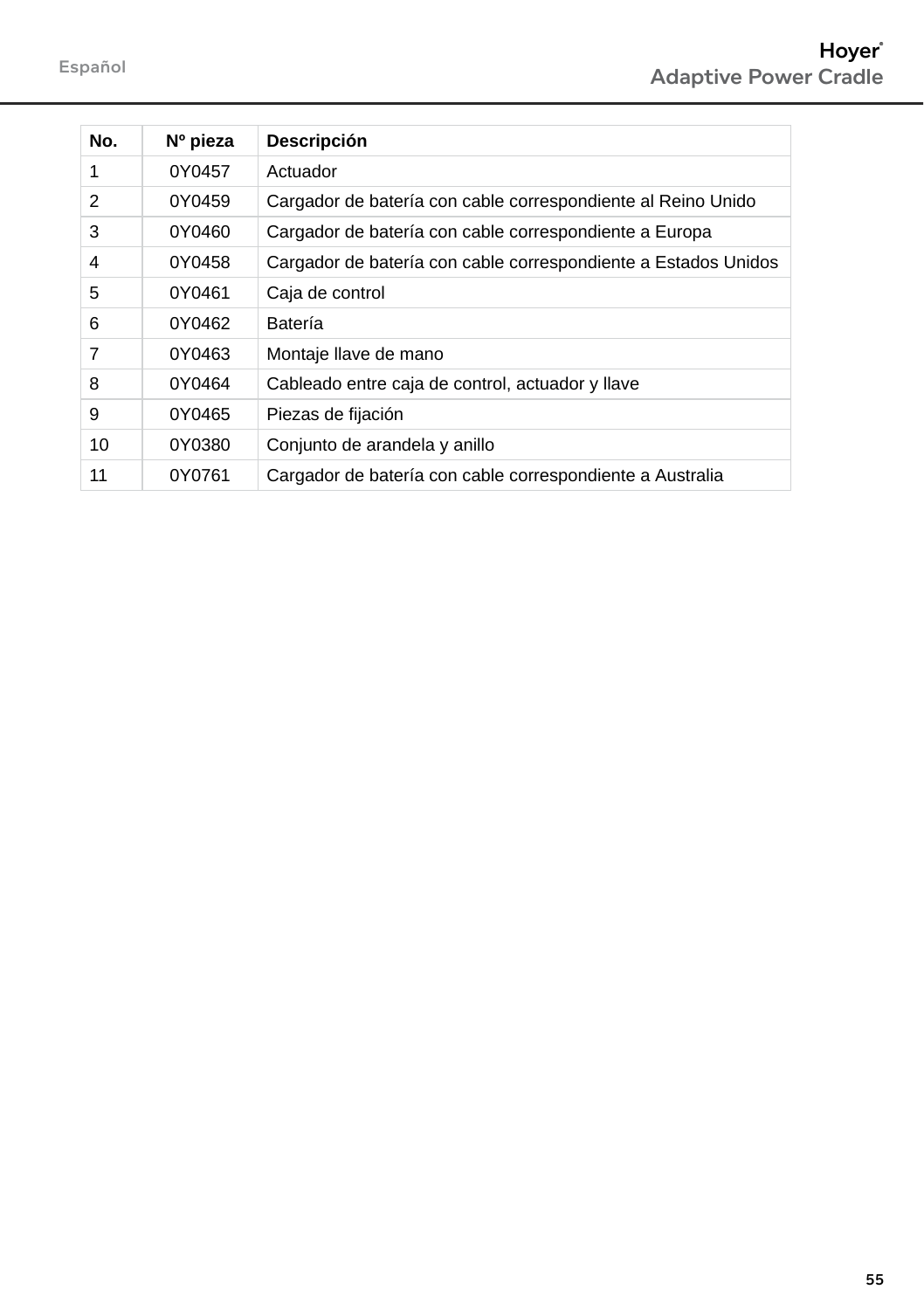# 8. Especificaciones eléctricas

| Capacidad de las baterías1400 mA h                                                   |
|--------------------------------------------------------------------------------------|
| Entrada medida del cargador100 - 240 V CA// 24 V CC 50/60 Hz Máx. 75 mA              |
| Salida medida del cargador Máx. 28,4 V CC                                            |
| Protección contra descarga eléctrica                                                 |
|                                                                                      |
| Grado de protección contra descarga eléctrica                                        |
|                                                                                      |
| <b>Condiciones ambientales</b>                                                       |
| Al aire libre, la funcionalidad y seguridad especificadas pueden verse comprometidas |
| <b>Funcionamiento</b>                                                                |
|                                                                                      |
| Almacenamiento                                                                       |
|                                                                                      |
| <b>Clasificaciones IP</b>                                                            |
|                                                                                      |
|                                                                                      |
| húmedos)                                                                             |
|                                                                                      |
|                                                                                      |
| Ciclo de servicio                                                                    |
|                                                                                      |
|                                                                                      |
| Acústica                                                                             |
| Nivel de potencia de sonido (escala ponderación A)51.5 dB(A)                         |
| Peso                                                                                 |
| Soporte incluyendo batería 9,5 kg                                                    |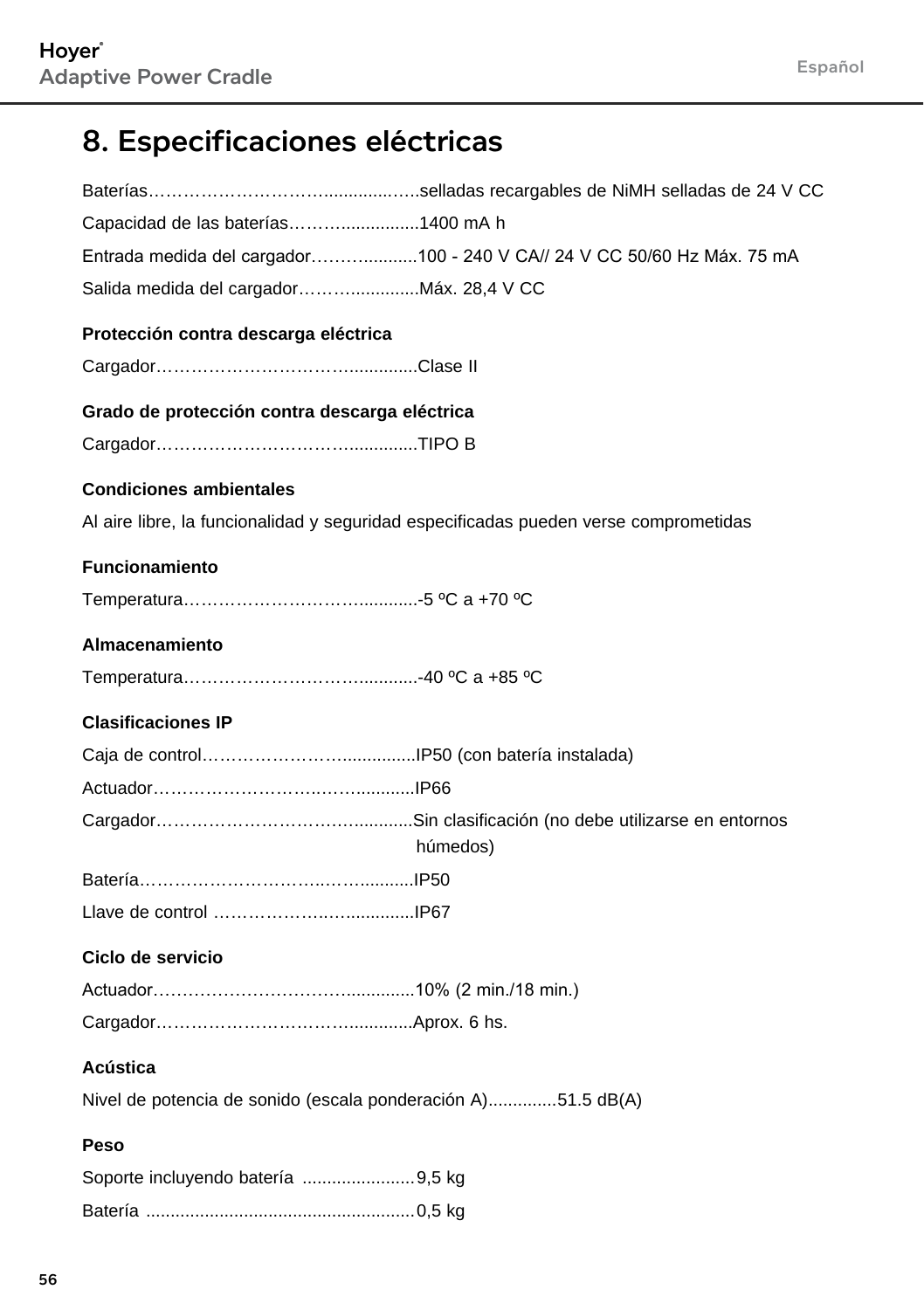### 9. Garantía

Esta garantía sólo cubre los elevadores HoyerPro. Esta garantía no cubre, ni se limita a, los siguientes elevadores: Advance-H, HML400, HPL600WB, HPL600WBSC, HPL402, C-HLA (y sus variaciones).

Los elevadores HoyerPro están garantizados por dos años a partir de la fecha de entrega por defectos de materiales y fabricación, siempre que se compruebe el uso y mantenimiento normal de los mismos. Esta garantía incluye todos los componentes mecánicos y eléctricos.

Los componentes mecánicos y estructurales de aluminio de nuestros elevadores están garantizados por un período de cinco (5) años desde la fecha de entrega.

La garantía quedará anulada si el elevador resultara dañado a consecuencia del uso en condiciones ambientales inadecuadas, o si el mantenimiento del producto no se realizara según las instrucciones del manual y las de mantenimiento. Asimismo, la garantía quedará anulada ante cualquier alteración, modificación o reparación que no sea efectuada o autorizada por escrito por Joerns Healthcare.

#### Piezas:

Los elevadores HoyerPro contienen varias piezas que sufren desgaste debido al uso cotidiano del producto. Dichas piezas, como las baterías CC y las ruedas delanteras, no están cubiertas bajo la garantía de dos años, sino que están cubiertas durante 90 días tras la fecha de entrega.

Joerns Healthcare tiene la obligación, bajo esta garantía, de proporcionar piezas de repuesto, realizar reemplazos o tareas de mantenimiento, la opción que consideremos más apropiada, en cualquier producto que Joerns Healthcare detecte como defectuoso.

Las piezas reemplazadas durante el período de garantía están cubiertas por los términos de esta garantía hasta el vencimiento del período de garantía original del producto.

Si Joerns Healthcare así lo solicitara, las piezas deberán ser entregadas o devueltas con fines de verificación, y los costes correrán por cuenta del cliente. Cualquier crédito será emitido solamente después de realizada la verificación.

#### Mantenimiento:

Nuestro Departamento de Mantenimiento local, con la asistencia del Departamento de Mantenimiento de Productos de Joerns Healthcare, recibe y gestiona la mayor parte de los servicios de mantenimiento.

La mayoría de las piezas solicitadas serán despachadas por vía aérea al día siguiente de efectuado el pedido, y los costes correrán por cuenta del cliente.

De ser necesaria la presencia de un técnico, Joerns Healthcare proporcionará uno a nuestra sola discreción. Solamente el Departamento de Mantenimiento de productos de Joerns Healthcare puede enviar técnicos autorizados.

Esta garantía se extiende al comprador original del equipo.